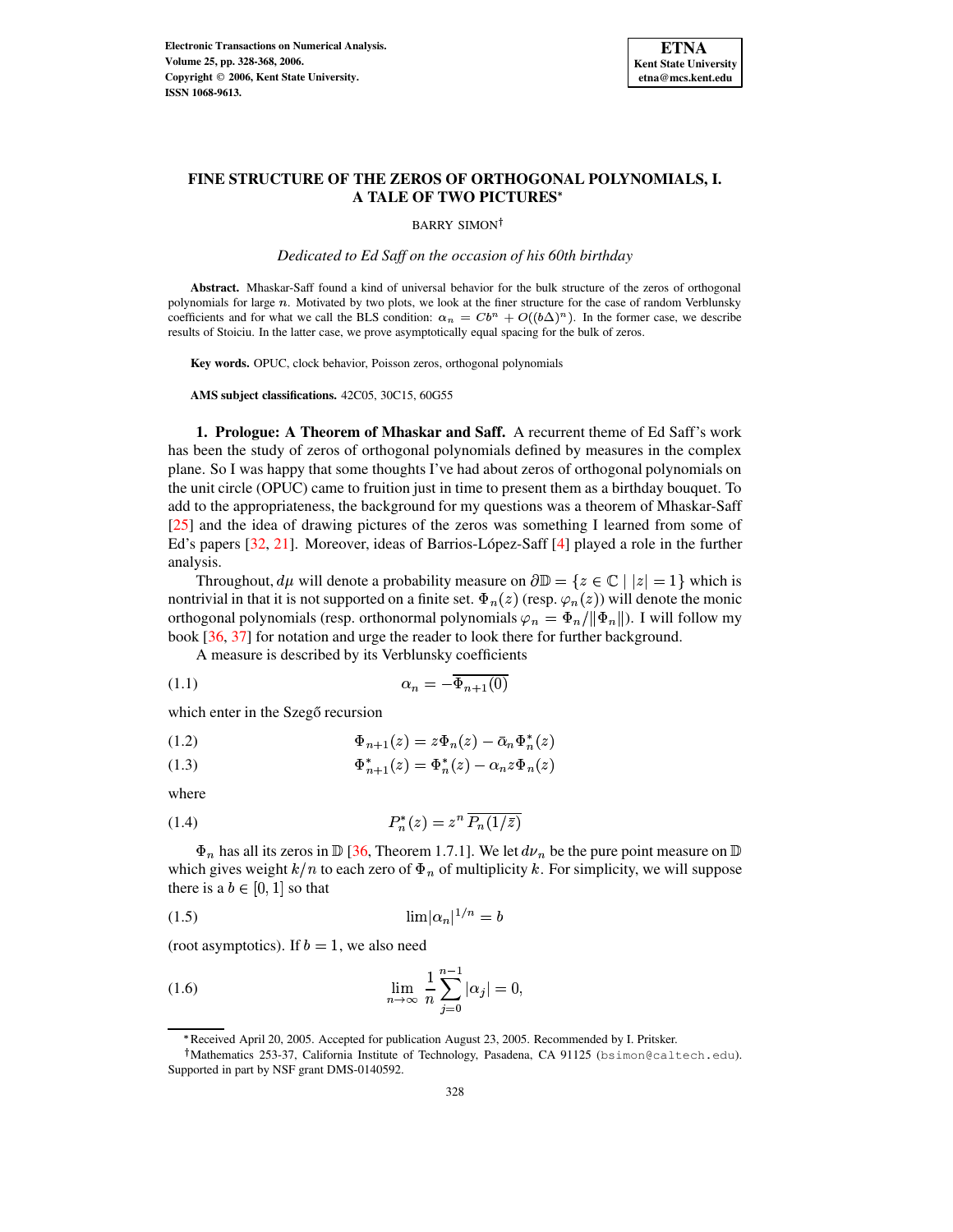<span id="page-1-0"></span>which automatically holds if  $b < 1$ . Here is the theorem of Mhaskar-Saff [\[25\]](#page-40-0):

THEOREM 1.1 (Mhaskar-Saff  $[25]$ ). *If* [\(1.5\)](#page-0-0) *and* [\(1.6\)](#page-0-1) *hold, then*  $d\nu_n$  *converges weakly to the uniform measure on the circle of radius* <sup>S</sup>*.*

We note that both this result and the one of Nevai-Totik [\[28\]](#page-40-5) I will mention in a moment define b by  $\limsup |\alpha_n|^{1/n}$  and the Mhaskar-Saff result holds for  $d\nu_{n(j)}$  where  $n(j)$  is a subsequence with  $\lim_{j\to \infty} |\alpha_{n(j)}|^{1/n(j)} = b$ .

I want to say a bit about the proof of Theorem [1.1](#page-1-0) in part because I will need a slight refinement of the first part (which is from Nevai-Totik [\[28\]](#page-40-5)) and in part because I want to make propaganda for a new proof [\[36\]](#page-40-3) of the second part.

The proof starts with ideas from Nevai-Totik [\[28\]](#page-40-5) that hold when  $b < 1$ :

(1) By [\(1.2\)](#page-0-2) and  $|\Phi_n(e^{i\theta})| = |\Phi_n^*(e^{i\theta})|$ , one sees inductively that /

<span id="page-1-2"></span>
$$
\sup_{n,z\in\partial\mathbb{D}}|\Phi^*_n(z)|\leq\prod_{j=0}^\infty\left(1+|\alpha_j|\right)<\infty
$$

and so, by the maximum principle and [\(1.4\)](#page-0-3),

$$
(1.7) \tC \equiv \sup_{n,z \notin \mathbb{D}} |z|^{-n} |\Phi_n(z)| < \infty.
$$

(2) By [\(1.3\)](#page-0-4),

<span id="page-1-1"></span>
$$
\sum_{n=0}^{\infty} |\Phi^*_{n+1}(z) - \Phi^*_n(z)| \le C \sum_{n=0}^{\infty} |\alpha_n| |z|^{n+1} < \infty
$$

if  $|z|b < 1$  by [\(1.5\)](#page-0-0). Thus, in the disk  $\{z \mid |z| < b^{-1}\}$ ,  $\Phi_n^*$  has a limit. Since  $b < 1$ , the /Szegő condition (see  $[36,$  Chapter 2]) holds, so

$$
\varphi_n^*(z) \to D(z)^{-1}
$$

on  $\mathbb D$  (see [\[36,](#page-40-3) Theorem 2.4.1]), we conclude that  $D(z)^{-1}$  has an analytic continuation to the disk of radius  $b^{-1}$  and [\(1.8\)](#page-1-1) holds there. (Nevai-Totik also prove a converse: If the Szegő condition holds,  $d\mu_s = 0$  and  $D(z)^{-1}$  has an analytic continuation to the disk of radius  $b^{-1}$ , then  $\limsup |\alpha_n|^{1/n} \leq b$ .)

(3) When [\(1.5\)](#page-0-0) holds,  $D(z)$  is analytic in  $D$  and continuous on  $D(z)^{-1}$  has no zeros in  $\mathbb D$ . We define the Nevai-Totik points  $\{z_j\}_{j=1}^N$  (N in  $\{0,1,2,\ldots,\}\cup\infty)$  with  $1>|z_1|\geq 1$  $|z_2| \geq \cdots > b$  to be all the solutions of  $D(1/\bar{z})^{-1} = 0$  in  $\mathbb{A}_b = \{z \mid b < |z| < 1\}.$ Since [\(1.8\)](#page-1-1) holds and  $\varphi_n^*(z) = 0 \Leftrightarrow \varphi_n(1/\overline{z}) = 0$ , Hurwitz's theorem implies that the / $z_j$  are precisely the limit points of zeros of  $\varphi_n$  in the region  $\mathbb{A}_b$ . If  $N = \infty$ ,  $|z_j| \to b$ so we conclude that for each  $\varepsilon>0$ , the number of zeros of  $\varphi_n$  in  $\{z \mid |z| > b + \varepsilon\}$  is bounded as  $n \to \infty$ .

That concludes our summary of some of the results from Nevai-Totik. The next step is from Mhaskar-Saff.

(4) By [\(1.1\)](#page-0-5), if  $\{z_{in}\}_{i=1}^n$  are the zeros of  $\varphi_n(z)$  counting multiplicity, then

$$
|\alpha_n| = \prod_{j=1}^n |z_{jn}|,
$$

so, by [\(1.5\)](#page-0-0),

$$
\lim_{n \to \infty} \frac{1}{n} \sum_{j=1}^{n} \log |z_{jn}| = \log b.
$$

**ETNA Kent State University**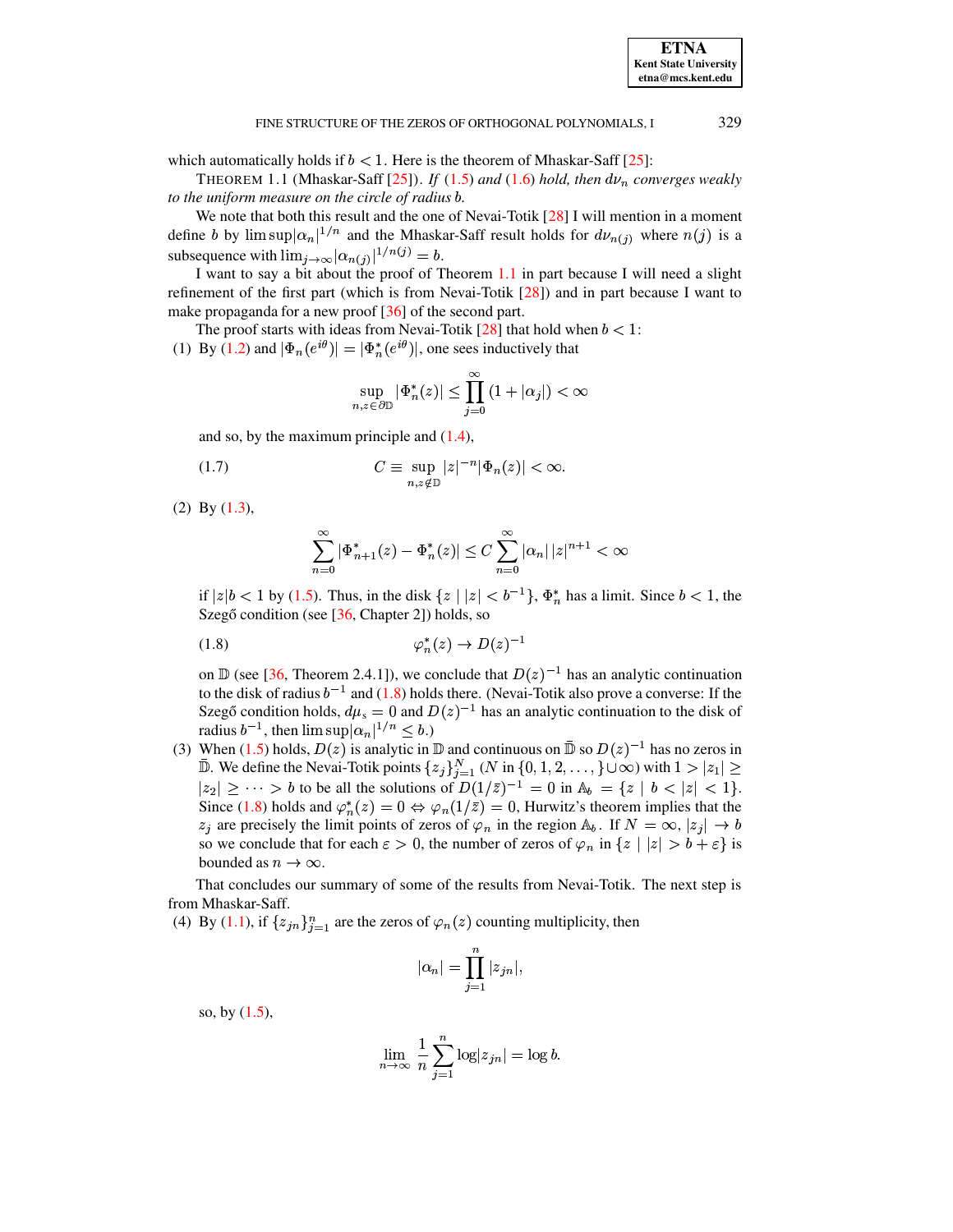This together with (3) implies that the bulk of zeros must asymptotically lie on the circle of radius b and, in particular, any limit point of  $d\nu_n$  must be a measure on  $\{z \mid |z| = b\}$ .

Mhaskar-Saff complete the proof by using potential theory to analyze the limit points of the  $\nu_n$ . Instead, I will sketch a different idea from [\[36,](#page-40-3) Section 8.2] that exploits the CMV matrix (see [\[5\]](#page-39-1) and [\[36,](#page-40-3) Sections 4.2–4.5]).

(5) If  $\mathcal{C}^{(N)}$  is the  $N \times N$ is the  $N \times N$  matrix in the upper left of C, then

$$
\Phi_N(z)=\det(z-\mathcal{C}^{(N)}),
$$

<span id="page-2-0"></span>and, in particular,

(1.9) 
$$
\int z^k \, d\nu_N(z) = \frac{1}{N} \operatorname{Tr}([{\mathcal{C}}^{(N)}]^k).
$$

It is not hard to see that  $(1.6)$  implies that on account of the structure of C, the right side of [\(1.9\)](#page-2-0) goes to 0 as  $N \to \infty$  for each  $k > 0$ . Thus any limit point,  $d\nu$ , of  $d\nu_N$  has  $\int z^k d\nu(z) = 0$  for  $k = 1, 2, \ldots$  That determines the measure  $d\nu$  uniquely since the only measure on  $b[\partial \mathbb{D}]$  with zero moments is the uniform measure.

That completes the sketch of the proof of the Mhaskar-Saff theorem. Before going on, I have two remarks to make. It is easy to see ([\[36,](#page-40-3) Theorem 8.2.6]) that  $\langle \delta_{\ell}, C^k \delta_{\ell} \rangle =$  $\int_0^{2\pi} e^{ik\theta} |\varphi_\ell(e^{i\theta})|^2 d\mu(\theta)$ . Thus the moments of the limit points of the Cesaro average

$$
d\eta_N=\frac{1}{N}\sum_{j=0}^{N-1}|\varphi_j(e^{i\theta})|^2\,d\mu(\theta)
$$

are the same as the moments of the limits of  $d\nu_N$  (so if  $d\nu_N$  has a limit that lives on  $\partial\mathbb{D}$ ,  $d\eta$ has the same limit).

Second, a theorem like Mhaskar-Saff holds in many other situations. For example, if  $\beta_n$  is periodic and  $\alpha_n - \beta_n \to 0$ , then the  $d\nu_n$  converge to the equilibrium measure for the essential support of  $d\mu$ , which is a finite number of intervals. (See Ed Saff's book with Totik [\[33\]](#page-40-6).)

One critical feature of the Mhaskar-Saff theorem is its universality. So long as we look at cases where  $(1.5)$  and  $(1.6)$  hold, the angular distribution is the same. Our main goal here is to go beyond the universal setup where the results will depend on more detailed assumptions on asymptotics. In particular, we will want to consider two stronger conditions than root asymptotics,  $(1.5)$ , namely, ratio asymptotics

<span id="page-2-3"></span>
$$
\lim_{n \to \infty} \frac{\alpha_{n+1}}{\alpha_n} = b
$$

for some  $b \in (0, 1)$  and what we will call BLS asymptotics (or the BLS condition):

$$
(1.11)\qquad \qquad \alpha_n = C b^n + O((b\Delta)^n),
$$

where  $b \in (0, 1), C \in \mathbb{C}$ , and  $\Delta \in (0, 1)$ .

<span id="page-2-2"></span>The name BLS is for Barrios-López-Saff  $[4]$  who proved the following:

<span id="page-2-1"></span>THEOREM 1.2 (Barrios-López-Saff [\[4\]](#page-39-0)). *A set of Verblunsky coefficients obeys the BLS condition* if and only if  $d\mu_s = 0$  and the numeric inverse of the Szegő function  $D(z)^{-1}$ , *defined initially* for  $z \in \mathbb{D}$ , has a meromorphic continuation to a disk of radius  $(b\Delta')^{-1}$  for *some*  $\Delta' \in (0,1)$  *which is analytic except for a single pole at*  $z = b^{-1}$ .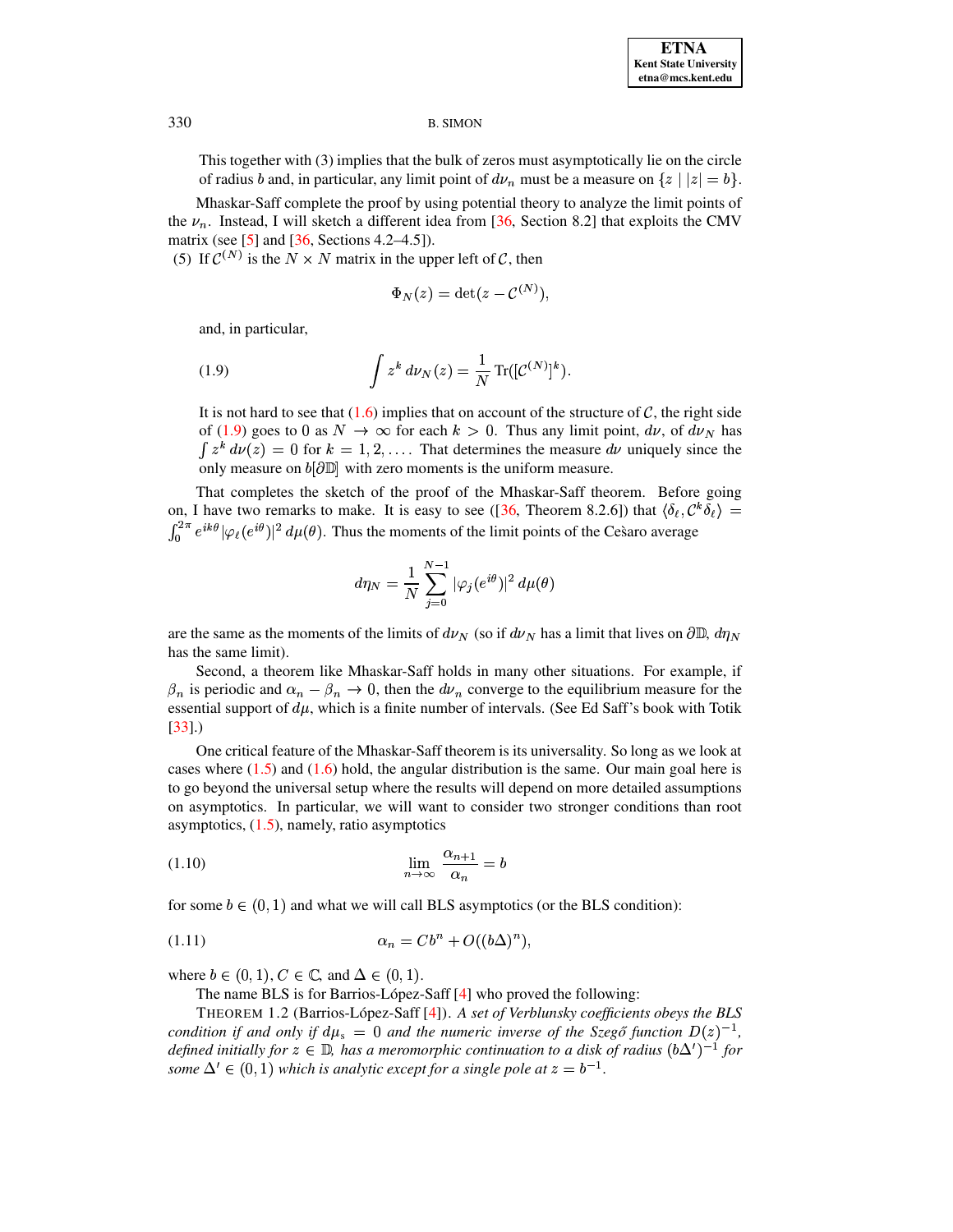<span id="page-3-1"></span>331

This is Theorem 2 in [4]. They allow  $b \in \mathbb{D}\setminus\{0\}$  but, by the rotation invariance of OPUC (see [36, Eqns. (1.6.62)–(1.6.67)]), any  $b = |b|e^{i\theta}$  can be reduced to |b|. Another proof of Theorem 1.2 can be found in  $[36, \text{Section 7.2}]$  where it is also proven that

(1.12) 
$$
C = -\left[\lim_{z \to b^{-1}} (z^{-1} - b)D(z)^{-1}\right] \overline{D(b)}
$$

and that if  $\Delta$  or  $\Delta'$  is in  $(\frac{1}{2}, 1)$ , then  $\Delta = \Delta'$ .

We summarize the contents of the paper after the next and second preliminary section. I'd like to thank Mourad Ismail, Rowan Killip, Paul Nevai, and Mihai Stoiciu for useful conversations.

2. Two Pictures and an Overview of the Fine Structure. Take a look at two figures (Figure 2.1 and Figure 2.2) from my book [36, Section 8.4]. The first shows the zeros of  $\Phi_n(z)$  for  $\alpha_n = (\frac{1}{2})^{n+1}$  and the second for  $\alpha_n$  independent random variables uniformly distributed on  $[-\frac{1}{2}, \frac{1}{2}]$ . (Of course, the second is for a particular choice of the random variables made by Mathematica using its random number generator.) They are shown for  $n = 5, 10, 20, 50, 100,$  and 200.

Figure 2.1 beautifully illustrates Theorem 1.1 and the Nevai-Totik theorem. All the zeros but one clearly approach the circle  $|z| = \frac{1}{2}$ . There is one zero that approaches approximately  $0.84 + 0i$ . It is the single Nevai-Totik zero in this case. That there are no limiting zeros inside  $|z| = \frac{1}{2}$  is no accident; see Corollary 1 of [4] and Theorem 8.4 below. And the zeros certainly seem uniformly distributed — indeed, when I first ran the program that generated Figure 2.1, I was impressed by how uniform the distribution seemed to be, even for  $N = 10$ .

The conclusion of the Mhaskar-Saff theorem is not true for the example in Figure 2.2 (nor, of course, the hypotheses since  $(1.6)$  fails), although it would be if uniform density on  $\left[-\frac{1}{2},\frac{1}{2}\right]$  were replaced by any rotation invariant density,  $d\gamma$ , with  $\int |\log(z)| d\gamma(z) < \infty$  (see [37, Theorem 10.5.19]). But, by Theorems 10.5.19 and 10.5.21 of [37],  $d\nu_n$  has a limit  $d\nu$  in the case of Figure 2.2, and this limit can be seen to be of the form  $f(\theta) \frac{d\theta}{2\pi}$  with  $f \in C^{\infty}$  and  $f \not\equiv 1$  but not too far from 1 (e.g., all odd moments vanish and  $\int z^2 dy = (\frac{1}{24})^2$ ). My initial thought was that the roughness was trying to emulate the pure point spectrum.

I now think I was wrong in both initial reactions.

*Proof.* [Expectation 1: Poisson Behavior] For Figure 2.2, I should have made the connection with work of Molchanov  $[27]$  and Minami  $[26]$  who proved in the case of random Schrödinger operators that, locally, eigenvalues in a large box had Poisson distribution. This leads to a conjecture. First some notation:

We say a collection of intervals  $\Delta_1^{(n)}, \ldots, \Delta_k^{(n)}$  in  $\partial \mathbb{D}$  is canonical if  $\Delta_j^{(n)} = \{e^{i\theta} \mid \theta \in$  $\lim_{n \to \infty} \frac{1}{n} \arccos \alpha$  is conceived on or metricals  $\Delta_1^+$ , ...,  $\Delta_k^+$  in  $\partial \mathbb{D}$  is canonical if  $\Delta_j^{(n)} = \{e^{i\theta} \mid \theta \in [\frac{2\pi a_j}{n} + \theta_j, \frac{2\pi b_j}{n} + \theta_j]\}$  where  $0 \le \theta_1 \le \cdots \le \theta_k \le 2\pi$ , and if  $\theta_j = \theta_{j+1}$ ,

<span id="page-3-0"></span>CONJECTURE 2.1. Let  $\{\alpha_\ell\}_{\ell=0}^\infty$  be independent identically distributed random variables, each uniformly distributed in  $\{z \mid |z| \leq \rho\}$  for some  $\rho < 1$  and let  $z_1^{(n)}, \ldots, z_n^{(n)}$  be the random variable describing the zeros of the  $\Phi_n$  associated to  $\alpha$ . Then for some  $C_1, C_2$ ,  $(1)$ 

$$
\mathbb{E}\left(\#\{z_j^{(n)} \mid |z_j^{(n)}| < 1 - e^{-C_1 n}\}\right) \le C_2 (\log n)^2.
$$

(2) For any collection  $\Delta_1^{(n)}$ , ...,  $\Delta_k^{(n)}$  of canonical intervals and any  $\ell_1, \ldots, \ell_k$  in  $\{0, 1, 2, \ldots\}$  $\ldots$ },

$$
\mathbb{P}(\#\{j \mid \arg(z_j^{(n)}) \in \Delta_m\} = \ell_m \text{ for } m = 1, \ldots, k)
$$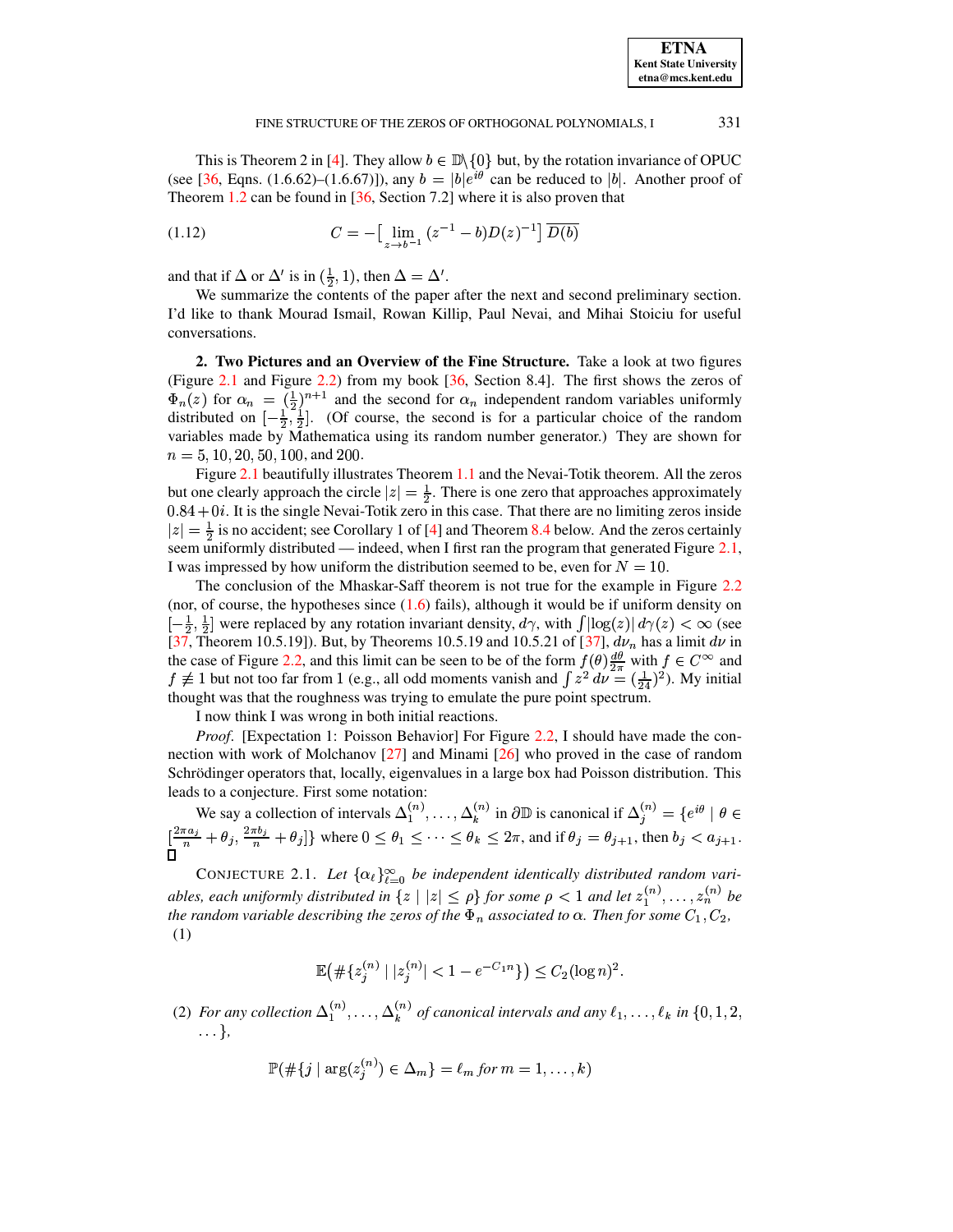

<span id="page-4-0"></span>FIG. 2.1.

(2.1) 
$$
\to \prod_{m=1}^{k} \left[ \frac{(b_m - a_m)^{\ell_m}}{\ell_m!} e^{-(b_m - a_m)} \right].
$$

<span id="page-4-1"></span>REMARK 2.2. 1. This says that, asymptotically, the distribution of  $z$ 's is the same as  $n$ points picked independently, each uniformly distributed.

2. See the next section for a result towards this conjecture.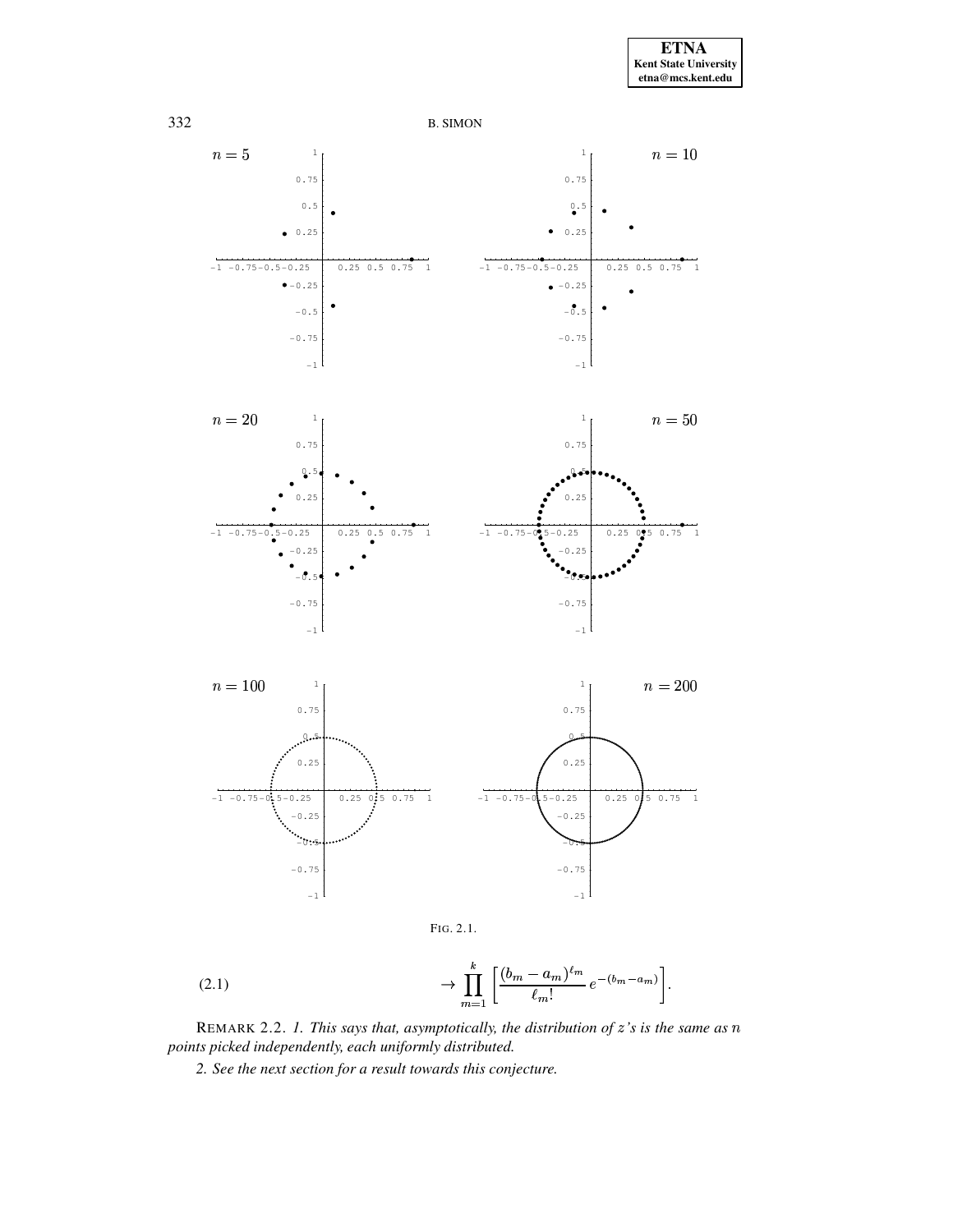**ETNA** Kent State University  $etna@mcs. kent.edu$ 



<span id="page-5-0"></span>

3.  $\mathbb E$  means expectation and  $\mathbb P$  probability.

4. I base the precise  $e^{-C_1 n}$  and  $(\log n)^2$  on the results of Stoiciu [39], but I would regard as very interesting any result that showed, except for a small fraction (even if not as small as  $(\log n)^2/n$ , all zeros are very close (even if not as close as  $e^{-C_1n}$ ) for  $\partial \mathbb{D}$ .

5. There is one aspect of this conjecture that is stronger than what is proven for the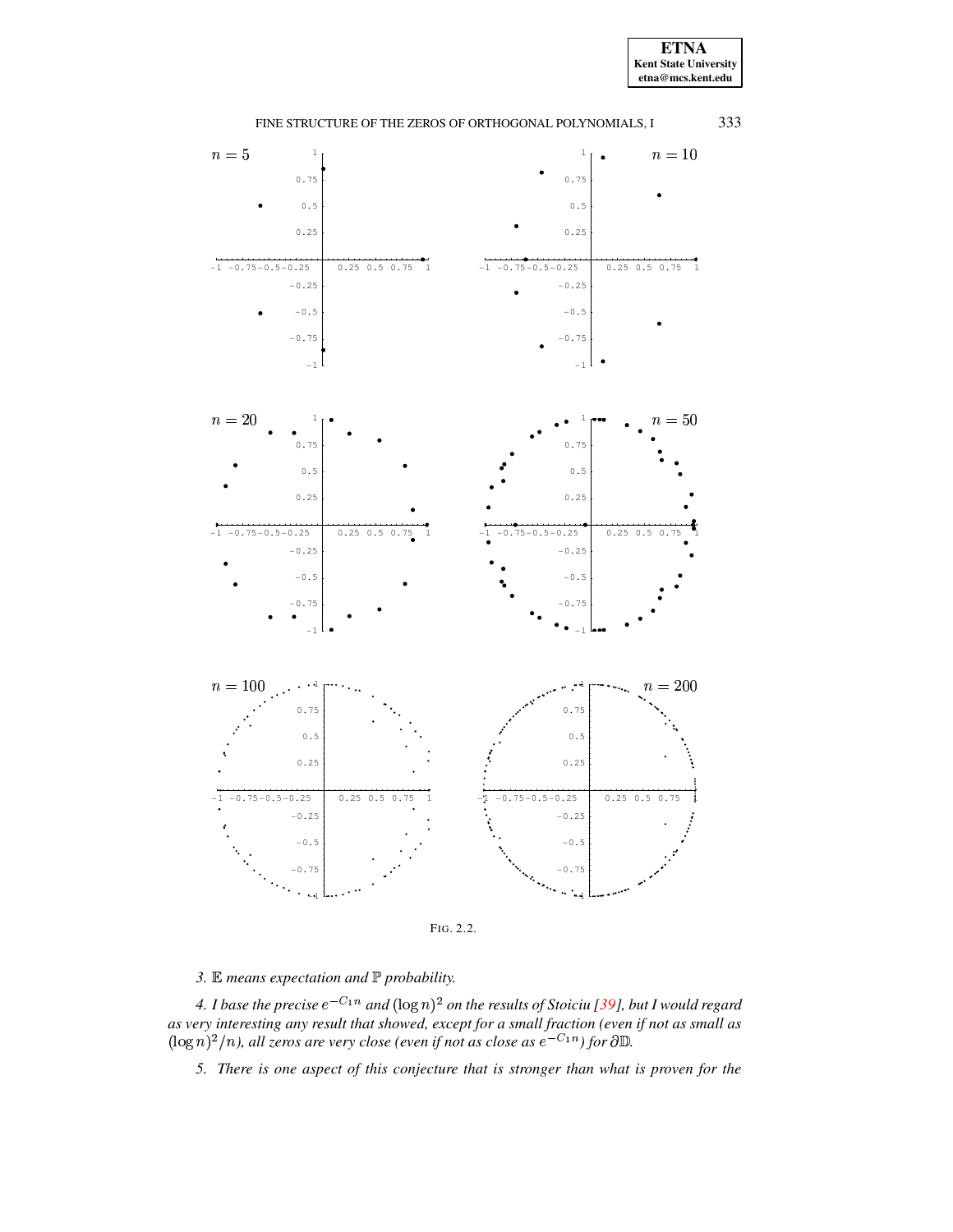*Schrödinger case. The results of Molchanov [\[27\]](#page-40-7) and Minami [\[26\]](#page-40-8) are the analog of Conjecture* [2.1](#page-3-0) *if*  $\theta_1 = \theta_2 = \cdots = \theta_k$ , which I would call a local Poisson structure. That there *is independence of distant intervals is conjectured here but not proven in the Schroding ¨ er* case. That this is really an extra result can be seen by the fact that Figure [2.2](#page-5-0) is likely show*ing local Poisson structure about any*  $\theta_0 \neq 0, \pi$ , *but because the*  $\alpha$ *'s are real, the set of zeros is invariant under complex conjugation, so intervals about, say,*  $\pi/2$  *and*  $3\pi/2$  *are not independent.*

As far as Figure [2.1](#page-4-0) is concerned, it is remarkably regular so there is an extra phenomenon leading to

*Proof.* [Expectation 2: Clock Behavior] If for  $b \in (0,1)$  and  $C \in \mathbb{C}$ ,  $\alpha_n/b^n$  converges to  $C$  sufficiently fast, then the non-Nevai-Totik zeros approach  $|z|=b$  and the angular distance between nearby zeros in  $2\pi/n$ .  $\Box$ 

REMARK 2.3. *1. Proving this expectation when "sufficiently fast" means BLS convergence is the main new result of this paper; see Section [4.](#page-14-0)*

*2. This is only claimed for local behavior. We will see that, typically, errors in the*  $d$  *istance between the zeros are*  $O(1/n^2)$  *and will add up to shift zeros that are a finite distance from each other relative to a strict clock.*

*3. Clock behavior has been discussed for OPRL. Szegő* [\[40\]](#page-40-10) *has*  $C/n$  *upper and lower bounds (different 's) in many cases and Erdos-T ¨ uran [\[11\]](#page-40-11) prove local clock behavior under hypotheses on the measure, but their results do not cover all Jacobi polynomials. In Section [6,](#page-19-0) we will prove a clock result for a class of OPRL in terms of their Jacobi matrix parameters*  $(\sum_{n=1}^{\infty} n(|b_n|+|a_n-1|)<\infty)$ , and in Section [7,](#page-22-0) a simple analysis that proves local clock *behavior for Jacobi polynomials. I suppose this is not new, but I have not located a reference.*

*4. A closer look at Figure* 2.*I* suggests that this conjecture might not be true near  $z = b$ . *In fact, the angular gap there is*  $2(2\pi/n) + o(1/n)$ *, as we will see.* 

I should emphasize that the two structures we suspect here are very different from what is found in the theory of random matrices. This is most easily seen by looking at the distribution function for distance between nearest zeros scaled to the local density. For the Poisson case, there is a constant density, while for clock, it is a point mass at a point  $\theta_0 \neq 0$  depending on normalization. For the standard random matrix (GUE, GOE, CUE), the distribution is continuous but vanishing at  $0$  (see [\[24\]](#page-40-12)).

Since any unitary with distinguished cyclic vector can be represented by a CMV matrix, CUE has a realization connected with OPUC, just not either the totally random or BLS case. Indeed, Killip-Nenciu [\[19\]](#page-40-13) have shown that CUE is given by independent  $\alpha_j$ 's but not identically distributed.

In Section [3,](#page-6-0) we describe a new result of Stoiciu [\[39\]](#page-40-9) on the random case. In Section [4,](#page-14-0) we overview our various clock results: paraorthogonal OPUC in Section [5,](#page-17-0) OPRL proven in Sections [6](#page-19-0) and [7,](#page-22-0) and BLS in Sections [8–](#page-24-1)[13.](#page-38-0) We mention some examples in Section [13.](#page-38-0)

<span id="page-6-0"></span>**3. Stoiciu's Results on the Random Case.** Recall that given  $\beta \in \partial \mathbb{D}$  and  $\{\Phi_n\}_{n=0}^{\infty}$ , a set of orthogonal polynomials, the paraorthogonal polynomials (POPs) [\[18,](#page-40-14) [16\]](#page-40-15) are defined by

$$
\Phi_n(z;\beta)=z\Phi_{n-1}(z)-\bar{\beta}\Phi_{n-1}^*(z).
$$

They have all their zeros on  $\partial \mathbb{D}$  (see, e.g., [\[36,](#page-40-3) Theorem 2.2.12]). Stoiciu [\[39\]](#page-40-9) has proven the following result:

<span id="page-6-1"></span>THEOREM 3.1 (Stoiciu [\[39\]](#page-40-9)). Let  $\{\alpha_j\}_{i=0}^{\infty}$  be independent identically distributed ran*dom variables with common* distribution *uniform* in  $\{z \mid |z| \leq \sigma\}$  *for some*  $\sigma < 1$ *. Let*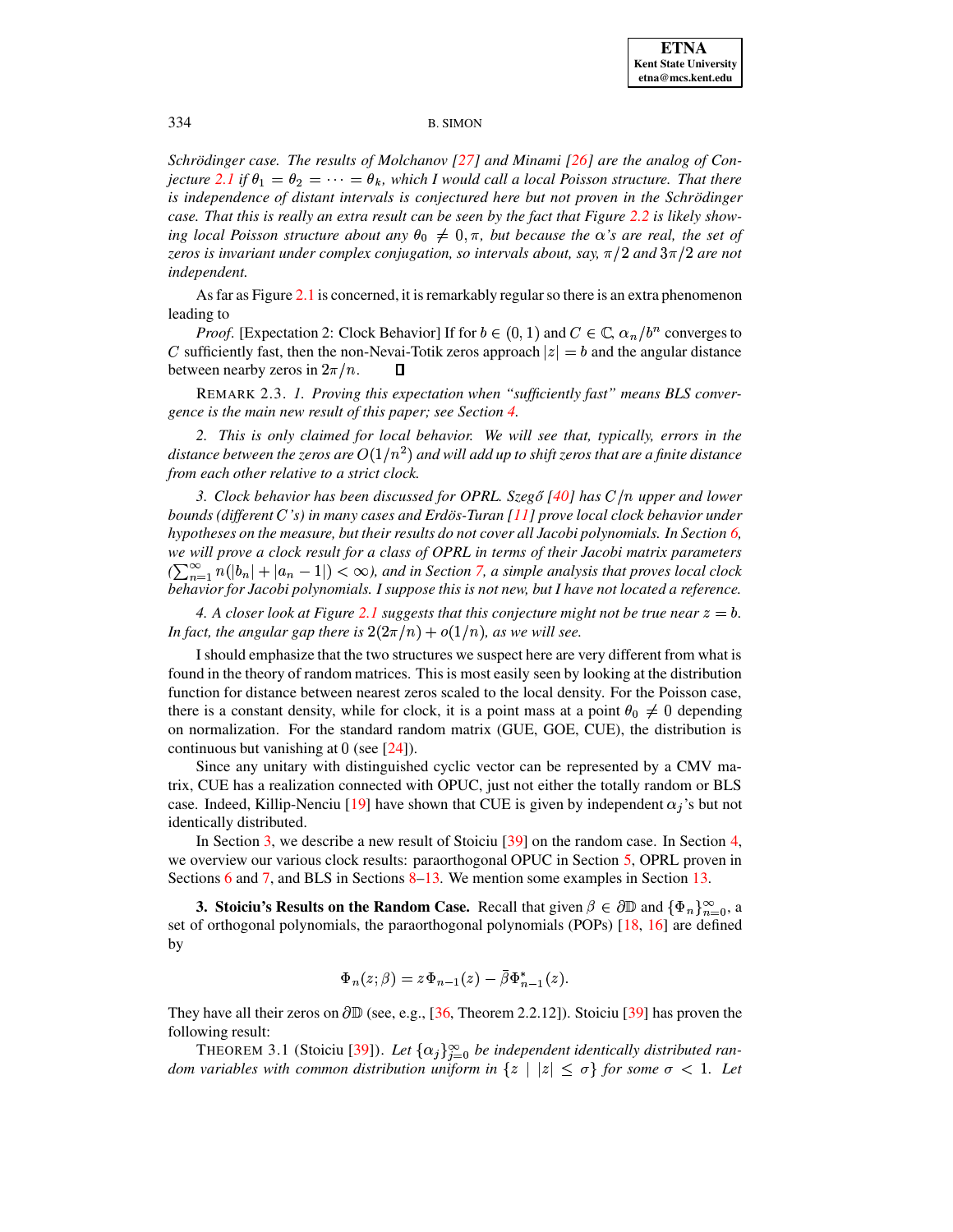335

 $\{\beta_j\}_{i=0}^{\infty}$  be independent identically distributed random variables uniformly distributed on  $\partial \mathbb{D}$ . Let  $z_j^{(n)}$  be the zeros of  $\Phi_n(z; \beta_{n-1})$ . Let  $\Delta_1^{(n)}, \ldots, \Delta_k^{(n)}$  be canonical intervals with the same  $\theta$ , that is,  $\theta_1 = \theta_2 = \cdots = \theta_k$ . Then (2.1) holds.

This differs from Conjecture 2.1 in two ways: The zeros are of the POPs, not the OPUC, and the result is only local (i.e., all  $\theta$ 's are equal). While the proof has some elements in common with the earlier work on OPRL of Molchanov [27] and Minami [26], there are many differences forced, for example, by the fact that rank one perturbations of selfadjoint operators differ in many ways from rank two perturbations of unitaries. Since the proof is involved and the earlier papers have a reputation of being difficult, it seems useful to summarize here the strategy of Stoiciu's proof.

Following Minami, a key step is the proof of what are sometimes called fractional moment bounds and which I like to call Aizenman-Molchanov bounds after their first appearance in  $[2]$ . A key object in these bounds is the Green's function which has two natural analogs for OPUC:

<span id="page-7-1"></span>
$$
(3.1) \tGnm(z) = \langle \delta_n, (\mathcal{C} - z)^{-1} \delta_m \rangle,
$$

<span id="page-7-2"></span>
$$
(3.2) \tF_{nm}(z) = \langle \delta_n, (\mathcal{C} + z)(\mathcal{C} - z)^{-1} \delta_m \rangle.
$$

<span id="page-7-4"></span>These are related by

$$
(3.3) \tF_{nm}(z) = \delta_{nm} + 2zG_{nm}(z),
$$

so controlling one on  $\partial \mathbb{D}$  is the same as controlling the other.

<span id="page-7-0"></span>As we will see below, F and G lie in the Hardy space  $H<sup>p</sup>$  for any  $p < 1$ , so we can define

$$
(3.4) \tG_{nm}(e^{i\theta}) = \lim_{r \uparrow 1} G_{nm}(re^{i\theta})
$$

for a.e.  $e^{i\theta}$ . In the random case, rotation invariance will then imply that for any  $e^{i\theta} \in \partial \mathbb{D}$ ,  $(3.4)$  holds for a.e.  $\alpha$ . In treatments of Aizenman-Molchanov bounds for Schrödinger operators, it is traditional to prove bounds on the analog of  $G_{ij}(z)$  for  $z = re^{i\theta}$  with  $r < 1$  uniform in r in  $(\frac{1}{2}, 1)$ . Instead, the Stoiciu proof deals directly with  $r = 1$ , requiring some results on boundary values of  $H<sup>p</sup>$  functions to replace a uniform estimate.

Given N, we define  $\hat{C}^{(N)}$  to be the random CMV matrix ([5] and [36, Chapter 4]) obtained by setting  $\alpha_N$  to the random value  $\beta_N \in \partial \mathbb{D}$ .  $\hat{\mathcal{C}}^{(N)}$  decouples into a direct sum of an  $N \times N$  matrix,  $\mathcal{C}^{(N)}$ , and an infinite matrix which is identically distributed to the random  $\mathcal C$  if N is even and  $\tilde{\mathcal C}$ , the random alternate CMV matrix, if N is odd. (This is a slight oversimplification. Only if  $\beta_N = -1$  is the infinite piece of  $\hat{C}^{(N)}$  a CMV matrix since the  $1 \times 1$  piece in the M half of the  $\mathcal{LM}$  factorization has  $-\beta_N$  in place of 1. As explained in [36, Theorem 4.2.9], there is a diagonal unitary equivalence taking such a matrix to a CMV matrix with Verblunsky coefficients  $-\beta_N^{-1} \alpha_{j+N+1}$  and the distribution of these is identical to the distribution of the  $\alpha_{j+N+1}$ . We will ignore this subtlety in this sketch.)

We define  $F_{nm}^{(N)}(z)$  and  $G_{nm}^{(N)}(z)$  for  $n, m \in (\{0, 1, ..., N-1\})$  by replacing  $C$  in (3.1)/(3.2) by  $C^{(N)}$ .

 $\mathcal{C} - \mathcal{C}^{(N)}$  is a rank two matrix with  $(\mathcal{C} - \mathcal{C}^{(N)})_{nm} \neq 0$  only if  $|n - N| \leq 2$ ,  $|m - N| \leq 2$ . Moreover, any matrix element of the difference is bounded in absolute value by 2. If  $n \in$  $\{0,\ldots,N-1\}, m \ge N$ , then  $(\widehat{C}^{(N)}-z)^{-1}_{nm} = 0$ , so the second resolvent formula implies

<span id="page-7-3"></span>(3.5) 
$$
n \le N - 1, m \ge N \Rightarrow |G_{nm}(z)|
$$

$$
\le 2 \bigg( \sum_{k=N-1, N-2, N-3} |G_{nk}^{(N)}(z)| \bigg) \bigg( \sum_{|k-N+\frac{1}{2}| \le \frac{5}{2}} |G_{km}(z)| \bigg),
$$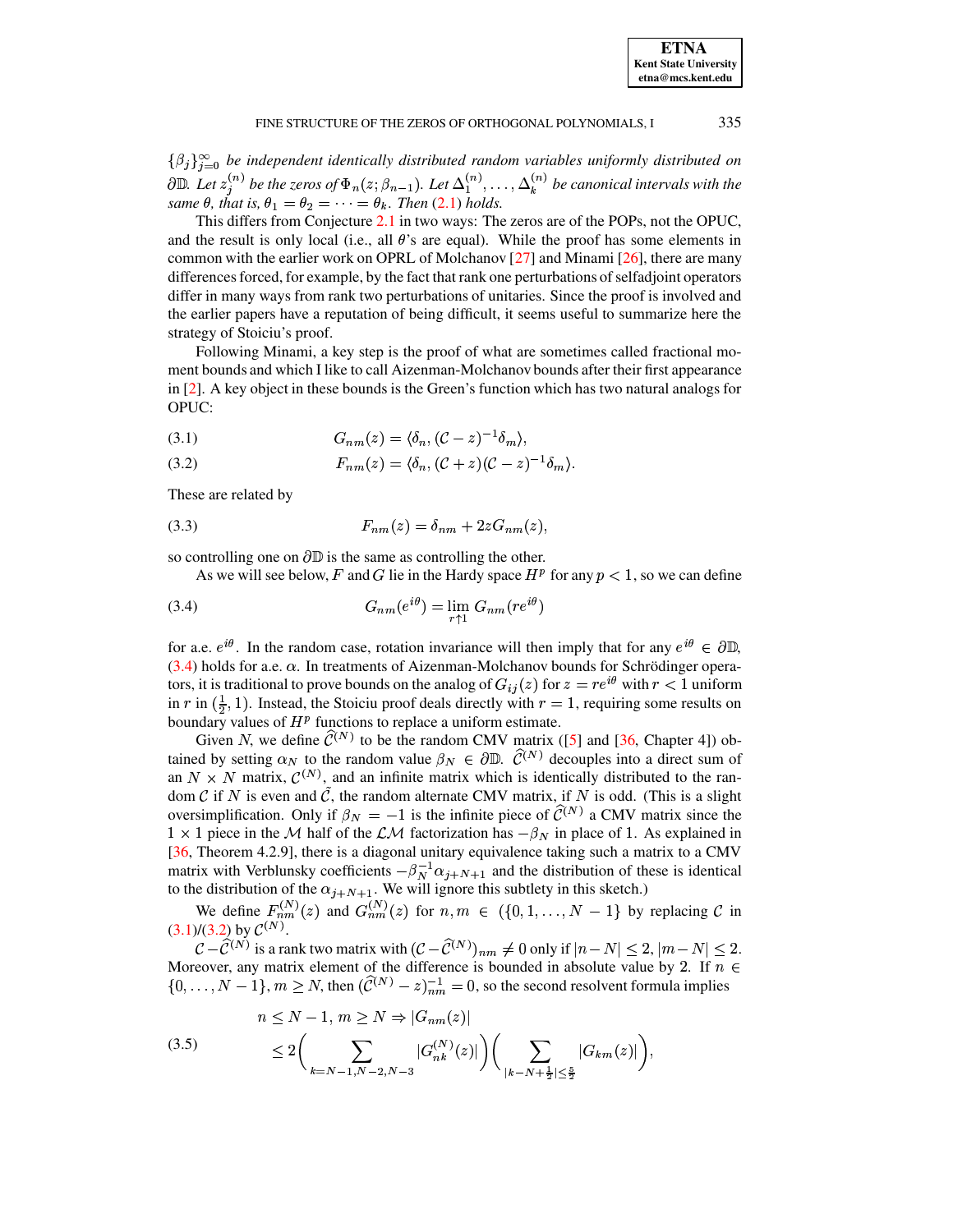which we will call the decoupling formula.

<span id="page-8-1"></span>Similarly, we have

$$
(3.6) \t n, m \le N \Rightarrow |G_{nm}(z) - G_{nm}^{(N)}(z)|
$$
  

$$
\le 2 \bigg( \sum_{k=N-1, N-2, N-3} |G_{nk}^{(N)}(z)| \bigg) \bigg( \sum_{|k-N+\frac{1}{2}| \le \frac{5}{2}} |G_{km}(z)| \bigg)
$$

 $\lambda$ 

and

<span id="page-8-2"></span>(3.7) 
$$
n, m \ge N \Rightarrow |G_{nm}(z) - \hat{G}_{nm}^{(N)}(z)|
$$

$$
\le 2 \bigg( \sum_{k=N, N+1, N+2} |\hat{G}_{nk}^{(N)}(z)| \bigg) \bigg( \sum_{|k-N+\frac{1}{2}| \le \frac{5}{2}} |G_{km}(z)| \bigg).
$$

where we recall that if  $n, m \ge N$  and N is even, then

 $\widehat{G}_{nm}^{(N)}(z) = G_{n-N,m-N}(z, {\alpha_{j+N+1}}_{j=0}^{\infty})$  and if N is odd, then  $\widehat{G}_{nm}^{(N)}(z) = G_{m-N,n-N}$  $(z, {\alpha_{i+N+1}}_{i=0}^{\infty}).$ 

Stoiciu's argument has five parts, each with substeps:

- **Part 1:** Some preliminaries concerning  $H^p$  properties of  $F_{ij}$ , positivity of the Lyapunov exponent, and exponential decay of  $F_{ij}$  for a.e.  $\alpha$ .
- Part 2: Proof of the Aizenman-Molchanov estimates.
- **Part 3:** Using Aizenman-Molchanov estimates to prove that eigenvalues of  $\mathcal{C}^{(N)}$  are, except for  $O(\log N)$  of them, very close to eigenvalues of  $\log N$  independent copies of  $\mathcal{C}^{(N/\log N)}$ .
- **Part 4:** A proof that the probability of  $\mathcal{C}^{(N)}$  having two eigenvalues in an interval of size  $2\pi x/N$  is  $O(x^2)$ .

Part 5: Putting everything together to get the Poisson behavior.

Part 2 uses Simon's formula for  $G_{ij}$  (see [36, Section 4.4]) and ideas of Aizenman, Schenker, Friedrich, and Hundertmark [3], but the details are specific to OPUC and exploit the rotation invariance of the distribution in an essential way. Part 3 uses the strategy of Molchanov-Minami with some ideas of Aizenman [1], del Rio et al. [9], and Simon [38]. But again, there are OPUC-specific details that actually make the argument simpler than for OPRL. Part 4 is a new and, I feel, more intuitive argument than that used by Molchanov [27] or Minami [26]. It depends on rotation invariance. Part 5, following Molchanov and Minami, is fairly standard probability theory. Here are some of the details.

In the arguments below, we will act as if  $\log N$  and  $N/\log N$  are integers rather than doing what a true proof does: use integral parts and wiggle blocks of size  $[N/\log N]$  by 1 to get  $\lceil \log N \rceil$  of them that add to N.

Step 1.1 ( $H<sup>p</sup>$  properties of Carathéodory functions). A Carathéodory function is an analytic function on  $\mathbb D$  with  $F(0) = 1$  and  $\text{Re } F(z) > 0$ . By Kolmogorov's theorem (see [10, Section 4.2]), such an F is in  $H^p$ ,  $0 < p < 1$  with an a priori bound  $(0 < p < 1)$ ,

$$
\sup_{0 < r < 1} \int |F(re^{i\theta})|^p \, \frac{d\theta}{2\pi} \le \cos\left(\frac{p\pi}{2}\right)^{-1}
$$

<span id="page-8-0"></span>For any unit vector  $\eta$ ,  $\langle \eta, \frac{C+z}{C-z} \eta \rangle$  is a Carathéodory function so, by polarization, we have the a priori bounds

(3.8) 
$$
\sup_{0 < r < 1} \int |F_{nm}(re^{i\theta})|^p \, \frac{d\theta}{2\pi} \leq 2^{2-p} \cos\left(\frac{p\pi}{2}\right),
$$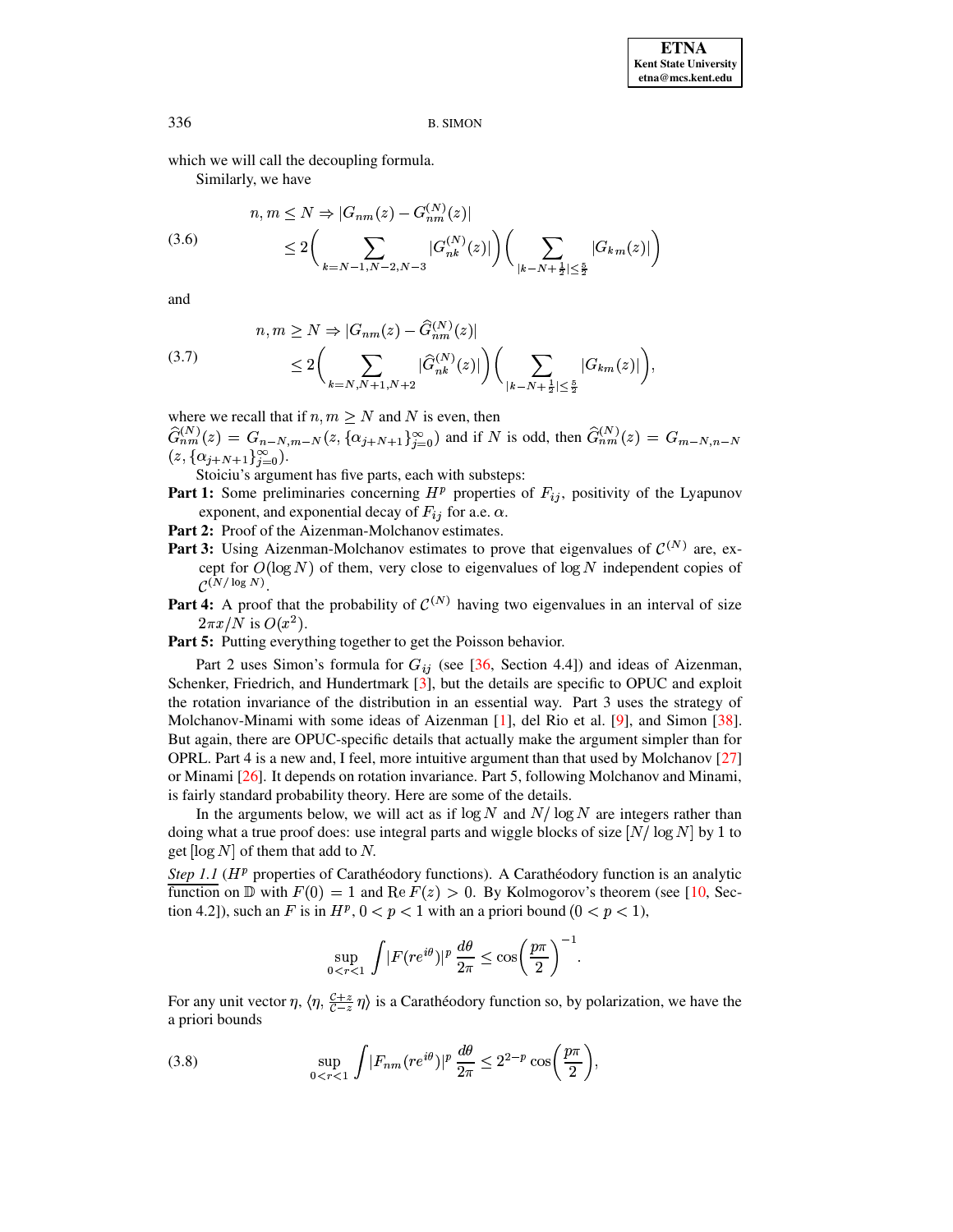$0 < p < 1$ , all m, n. The same bound holds for  $F^{(N)}$ .

Step 1.2 (Pointwise estimates on expectations).  $H<sup>p</sup>$  functions have boundary values and the mean converges (see [10, Theorem 2.6]), so (3.8) holds for  $r = 1$  and the sup dropped. If one averages over the random  $\alpha$  (or random  $\alpha$  and  $\beta$  for  $F^{(N)}$ ) and uses the rotation invariance to see that the expectation is  $\theta$ -independent, we find

(3.9) 
$$
\mathbb{E}(|F_{nm}(e^{i\theta})|^p) \leq 2^{2-p} \cos\left(\frac{p\pi}{2}\right)
$$

for all  $n, m$ , all  $\theta \in [0, 2\pi)$ , and for all  $F^{(N)}$ .

Step 1.3 (Positive Lyapunov exponent). By the rotation invariance and the Thouless formula (see [37, Theorems 10.5.8 and 10.5.26]), the density of zeros is  $d\theta/2\pi$ , the Lyapunov exponent exists for all z and is given by (see  $[37,$  Theorem 12.6.2])

<span id="page-9-1"></span>
$$
\gamma(z) = -\frac{1}{2} \int_{|z| \le \sigma} \log(1 - |z|^2) \frac{d^2 z}{\pi \sigma^2} + \log(\max(1, |z|)),
$$

and, in particular,  $\gamma(e^{i\theta}) > 0$ .

Step 1.4 (Pointwise decay of G). Let  $z_0 \in \partial \mathbb{D}$  and let  $\alpha$  be a random sequence of  $\alpha$ 's for which  $\frac{1}{n} \log ||T_n(z;\alpha)|| \to \gamma$  and  $|F_{00}(z_0)| < \infty$ . Since  $\gamma(z_0) > 0$ , the Ruelle-Osceledec theorem (see [37, Theorem 10.5.29]) implies there is a  $\lambda \neq 1$  for which the OPUC with boundary condition  $\lambda$  (see [36, Section 3.2]) obeys  $|\varphi_n^{\lambda}(z_0)| \to 0$ . It follows from Theorem 10.9.3 of [37] that  $|G_0_n(z_0)| \to 0$ . Thus, for a.e.  $\alpha$ ,

$$
\lim_{n \to \infty} |G_{0n}(z_0)| \to 0.
$$

By Theorem 10.9.2 of [37],  $F_{0,0} \in i\mathbb{R}$  and this implies that the solutions  $\pi$  and  $\rho$  of Section 4.4 of [36] obey  $|\pi_k(z_0)| = |\rho_k(z_0)|$  so  $|(\mathcal{C} - z)_{mn}^{-1}|$  is symmetric in m and n. Thus  $(3.10)$  implies

<span id="page-9-0"></span>
$$
\lim_{n \to \infty} |G_{n,0}(z_0)| \to 0.
$$

Step 1.5 (Decay of  $\mathbb{E}(|G_{0n}(z_0)|^p)$ ). The proof of (3.10) shows, for fixed  $\alpha$ ,  $|G_{0n}(z_0)|$  decays exponentially, but since the estimates are not uniform in  $\alpha$ , one cannot use this alone to conclude exponential decay of the expectation. But a simple functional analytic argument shows that if  $h_n$  are functions on a probability measure space,  $\sup_n \mathbb{E}(|h_n|^p) < \infty$  and  $|h_n(\omega)| \to 0$  for a.e.  $\omega$ , then  $\mathbb{E}(|h_n|^r) \to 0$  for any  $r < p$ . It follows from (3.9) and (3.10) that for any  $z_0 \in \partial \mathbb{D}$  and  $0 < p < 1$ ,

$$
\lim_{n\to\infty} \mathbb{E}(|G_{0 n}(z_0)|^p) = 0.
$$

Step 1.6 (General decay of  $\mathbb{E}(|G|^p)$ ). By the Schwartz inequality and repeated use of (3.5), (3.6), and (3.7), one sees first for  $p < \frac{1}{2}$  and then by Hölder's inequality that

$$
\lim_{n \to \infty} \sup_{|m-k| \ge n} \mathbb{E}(|G_{mk}(z_0)|^p) = 0
$$

<span id="page-9-2"></span>and

(3.11) 
$$
\lim_{n \to \infty} \sup_{\substack{|m-k| \ge n \\ 0 \le m, k \le N-1 \\ \text{all } N}} \mathbb{E}(|G_{mk}^{(N)}(z_0)|^p) = 0.
$$

**ETNA Kent State University** etna@mcs.kent.edu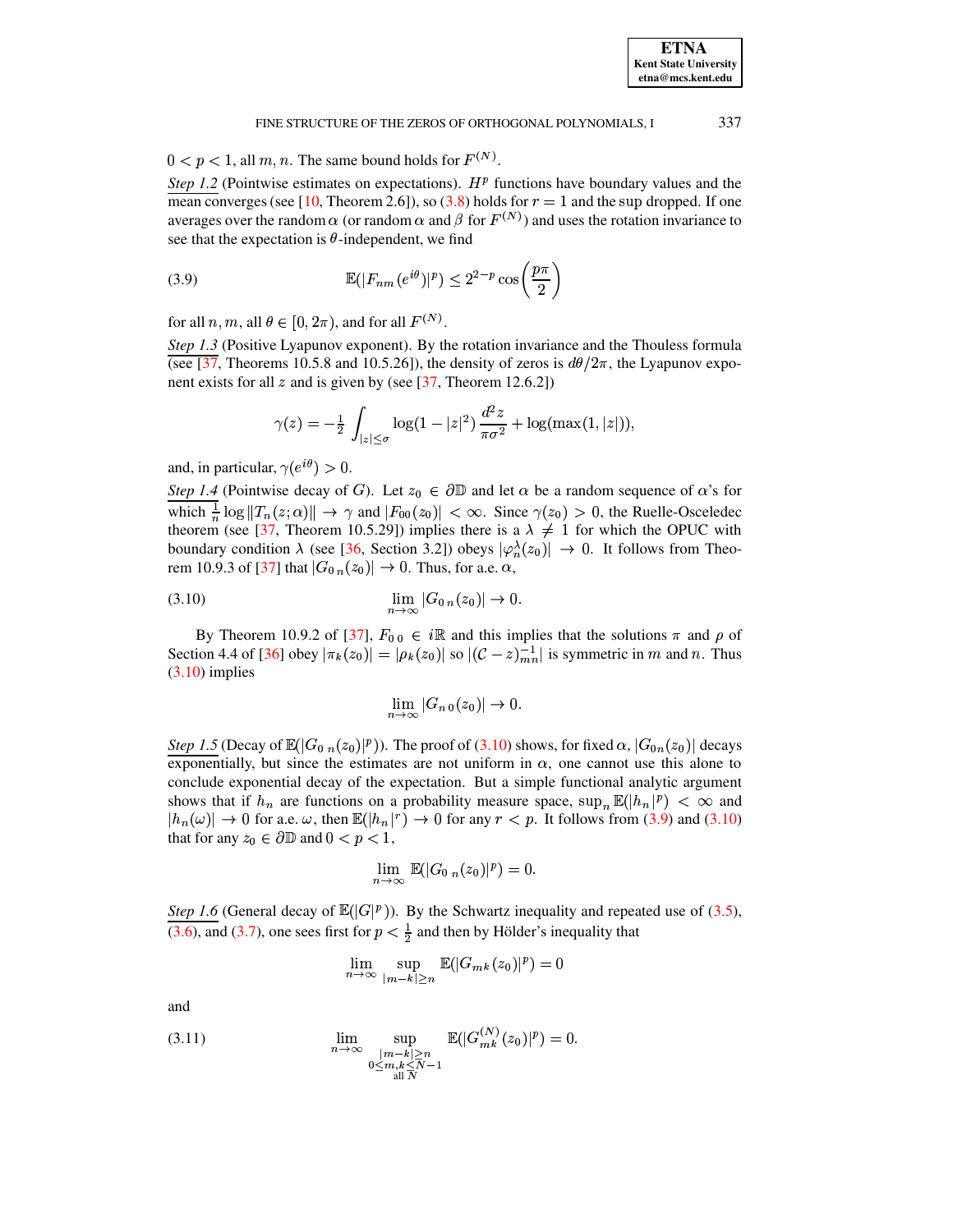That completes Part 1.

Step 2.1 (Conditional expectation bounds on diagonal matrix elements). Let

$$
H(\alpha, \gamma) = \frac{\alpha + \gamma}{1 + \bar{\alpha}\gamma}
$$

Then a simple argument shows that for  $0 < p < 1$ ,

<span id="page-10-0"></span>
$$
\sup_{\beta,\gamma}\int_{|\alpha|\leq 1}\left|\frac{1}{1-\beta H(\alpha,\gamma)}\right|^p d^2\alpha < \infty,
$$

because, up to a constant, the worst case is  $\beta = \gamma = 1$ , and in that case, the denominator vanishes only on  $\text{Re}\,\alpha = 0$ . Applying this to Khrushchev's formula (see [37, Theorem 9.2.4]) provides an a priori bound on the conditional expectation

$$
\mathbb{E}(|F_{kk}(z)|^p \mid \{\alpha_j\}_{j \neq k}) \le C
$$

where C is a universal constant depending only on  $\sigma$  (the radius of the support of the distribution of  $\alpha$ ) and a similar result for conditioning on  $\{\alpha_j\}_{j\neq k-1}$ , that is, averaging over  $\alpha_{k-1}.$ 

Step 2.2 (Conditional expectation bounds on near diagonal matrix elements). Since  $\rho^{-1} \leq$  $\sqrt{(1-\sigma^2)^{-1/2}} \equiv Q$  for all  $\alpha$  with  $|\alpha| \leq \sigma$ , we have, by equation (1.5.30) of [36], that

$$
\left|\frac{\varphi_k}{\varphi_m}\right| \le (2Q)^{|k-m|}
$$

on  $\partial \mathbb{D}$ . A similar estimate for the solutions  $\pi$  and  $\rho$  of Section 4.4 of [36] (using  $|\pi_k| = |\rho_k|$ ; see the end of Step 1.4) proves

<span id="page-10-1"></span>
$$
\left|\frac{\pi_k}{\pi_m}\right| \le (2Q)^{|k-m|}.
$$

This implies, by Theorem 4.4.1 of  $[36]$ , that

(3.13) 
$$
\left| \frac{G_{kl}(z)}{G_{mn}(z)} \right| \le (2Q)^{|k-m| + |\ell - n|},
$$

something clearly special to OPUC. This together with  $(3.12)$  and  $(3.3)$  implies

$$
\mathbb{E}(|G_{mn}(z)|^p | {\{ \alpha_j \}_{j \neq k} } ) \leq (2Q)^{|m-k|+|n-k|} (1+2C).
$$

Step 2.3 (Double decoupling). This step uses an idea of Aizenman, Schenker, Friedrich, and Hundertmark [3]. Given n, we look at  $N < n - 3$  and decouple first at N and then at  $N + 3$ to get, using  $(3.5)$  and  $(3.7)$ , that

$$
|G_{0 n}(z)| \le 4 \bigg( \sum_{k=N-1,N-2,N-3} |G_{0 k}^{(N)}(z)| \bigg) \bigg( \sum_{\substack{|k-N+\frac{1}{2}| \le \frac{5}{2} \\ |\ell - N + \frac{7}{2}| \le \frac{5}{2} \\ 16 \le k}} |G_{k \ell}| \bigg) \bigg( \sum_{\ell = N+3,N+4,N+5} |\widehat{G}_{\ell n}^{(N+3)}(z)| \bigg).
$$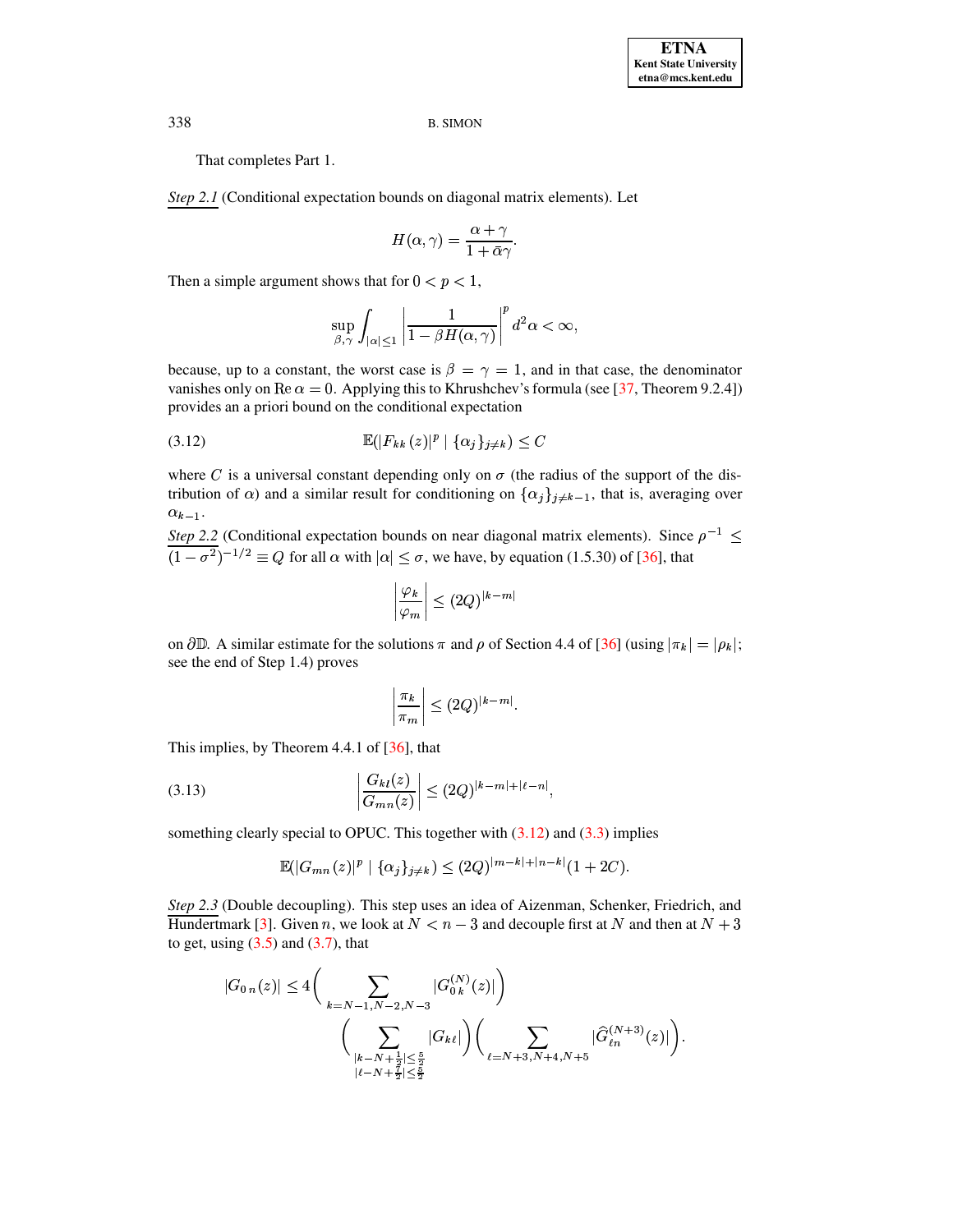Using  $(3.13)$  and generously overestimating the number of terms, we find

<span id="page-11-0"></span>
$$
|G_{0 n}(z)| \leq 4 \cdot 3 \cdot 6 \cdot 6 \cdot 3(2Q)^{10} |G_{0 N-1}^{(N)}(z)| |G_{N+1 N+1}(z)| |\widehat{G}_{N+3 n}^{(N+3)}(z)|.
$$

Raise this to the p-th power and average over  $\alpha_{N+1}$  with  $\{\alpha_k\}_{k \neq N+1}$  fixed. Since  $G_{0 N-1}^{(N)}$ and  $\hat{G}_{N+3N}^{(N+3)}$  are independent of  $\alpha_{N+1}$ , they come out of the conditional expectation which can be bounded by  $(3.12)$ .

After that replacement has been made, the other two factors are independent. Thus, if we integrate over the remaining  $\alpha$ 's and use the structure of  $\hat{G}$ , we get

(3.14) 
$$
\mathbb{E}(|G_{0 n}(z)|^p) \leq C_p \mathbb{E}(|G_{0 N-1}^{(N)}(z)|^p) \mathbb{E}(|G_{0 n-N-3}^{(N)}|^p),
$$

where  $C_p$  is p-dependent but N-independent.

Step 2.4 (Aizenman-Molchanov bounds). By  $(3.11)$ , for p fixed, we can pick N so large that in (3.14), we have  $C_p \mathbb{E}(|G_{0 N-1}^{(N)}(z)|^p) < 1$ . If we iterate, we then get exponential decay, that is, we get the Aizenman-Molchanov bound; for any  $p \in (0, 1)$ , there is  $D_p$  and  $\kappa_p$  so that

(3.15) 
$$
\mathbb{E}(|G_{nm}(z)|^p) \le D_p e^{-\kappa_p |n-m|}
$$

<span id="page-11-1"></span>and  $n, m \in [0, N - 1]$ ,

$$
\mathbb{E}(|G_{nm}^{(N)}(z)|^p) \le D_p e^{-\kappa_p |n-m|}.
$$

One gets  $(3.16)$  from  $(3.15)$  by repeating Step 1.6.

That completes Part 2.

*Step 3.1* (Dynamic localization). In the Schrödinger case, Aizenman [1] shows (3.16) bounds imply bounds on  $\sup_t |(e^{-ith})_{nm}|$ . The analog of this has been proven by Simon [38]. Thus,  $(3.16)$  implies

<span id="page-11-3"></span>
$$
\mathbb{E}\left(\left.\sup_{\ell} |(\mathcal{C}^{\ell})_{nm}|^{p}\right.\right) \leq D_p \, e^{-\kappa_p |n-m|},
$$

and similarly with  $\mathcal C$  replaced by  $\mathcal C^{(N)}$ .

Step 3.2 (Pointwise a.e. bounds). For a.e.  $\alpha$ , there is  $D(\alpha)$  so that

$$
(3.18)\qquad \qquad [(\mathcal{C}^{(N)})^{\ell}]_{nm} \leq D(\alpha)(N+1)^{8} e^{-\kappa |n-m|}
$$

for, by (3.17) and its N analog with  $p = \frac{1}{2}$ ,

<span id="page-11-4"></span>
$$
\mathbb{E}\bigg(\sum_{\substack{n,m,N\\ n,m\leq N}}\sup_{\ell}|(C^{\ell})_{nm}|^{1/2}(N+1)^{-4}e^{+\frac{1}{2}\kappa_{1/2}|n-m|}\bigg)<\infty
$$

Step 3.3 (SULE for OPUC). Following del Rio, Jitomirskaya, Last, and Simon [9], we can now prove SULE in the following form. For each eigenvalue  $\omega_k$  of  $\mathcal{C}^{(N)}$ , define  $m_k$  to maximize the component of the corresponding eigenvector  $u_k$  (the eigenvalues are simple), that is,

$$
|u_{k,m_k}|=\max_{\ell=1,...,N}|u_{k,\ell}|
$$

<span id="page-11-2"></span>339

**ETNA Kent State University**  $etna@mcs. kent.edu$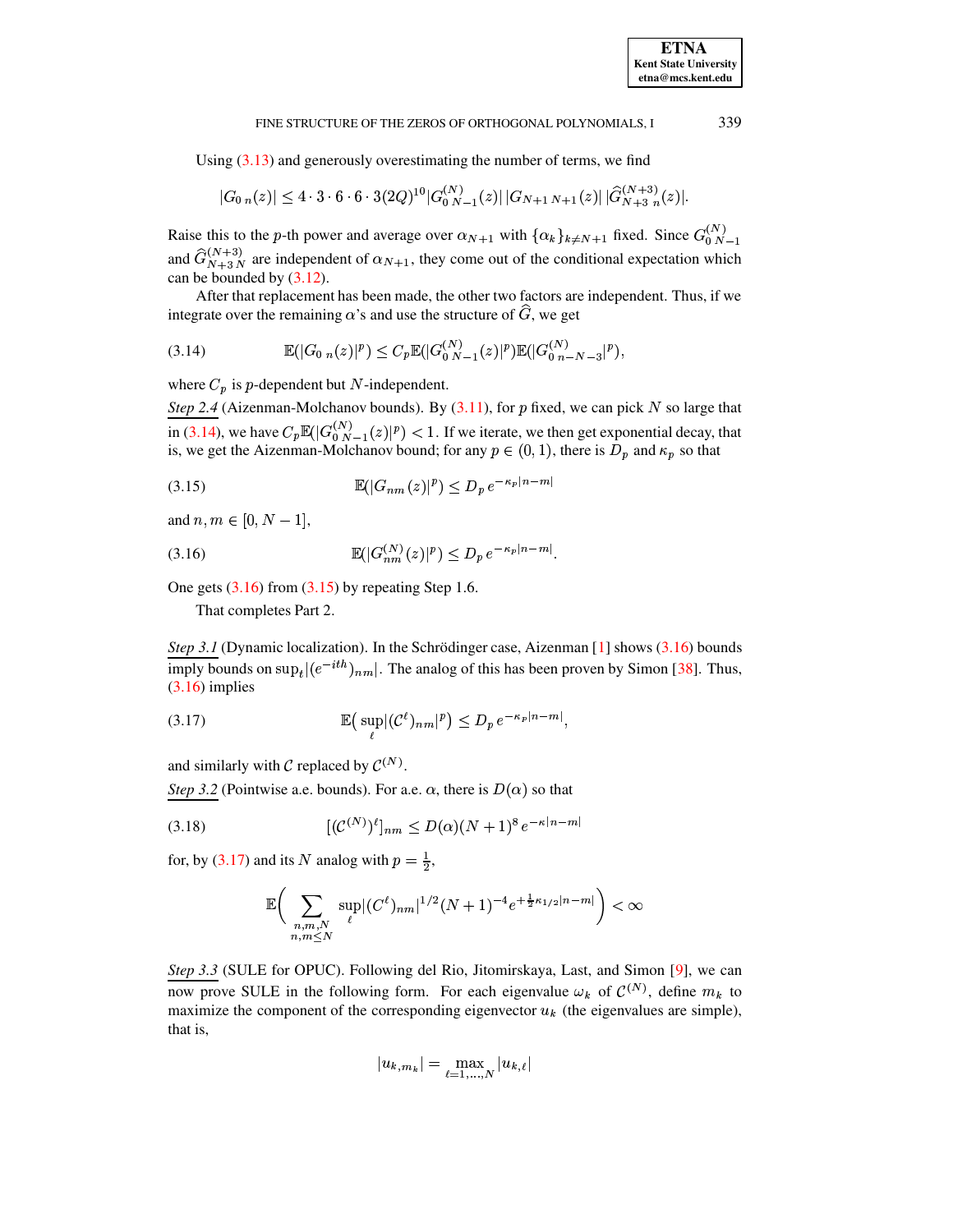Since

$$
\frac{1}{L}\sum_{\ell=0}^{L-1}\bar{\omega}_{k}^{\ell}[(\mathcal{C}^{(N)})^{\ell}]_{nm}\rightarrow u_{k,n}\bar{u}_{k,m}
$$

and  $\max|u_{k,l}| \ge N^{-1/2}$  (since  $\sum_{\ell=0}^{N-1} |u_{k,\ell}|^2 = 1$ ), (3.18) implies

<span id="page-12-0"></span>
$$
|u_{k,n}| \le D(\alpha)(N+1)^{8.5} e^{-\kappa |n-m_k|}
$$

which is what del Rio et al. call semi-uniform localization (SULE).

Step 3.4 (Bound on the distribution of  $u_k$ ). If  $|n - m_k| \ge \kappa^{-1}[(9.5) \log(N + 1) + \log D(\alpha)],$  $\overline{|u_{k,n}|} \leq (N+1)^{-1}$  so  $\sum_{\text{such }n}|u_{k,n}|^2 \leq \frac{1}{2}$ , and thus,

(3.19) 
$$
|u_{k,m_k}|^2 \ge \frac{1}{C[\log(N) + \log D(\alpha)]}
$$

Since  $\sum_{k=1}^{N} |u_{k,\ell}|^2 = 1$  for each  $\ell$ , (3.19) implies for each m,

<span id="page-12-1"></span>
$$
\# \{ k \mid m_k = m \} \le C[\log(N) + \log D(\alpha)].
$$

Step 3.5 (Decoupling except for bad eigenvalues). Let  $(C^{\sharp})^{(N)}$  be the matrix obtained from  $\overline{\mathcal{C}^{(N)}}$  by decoupling in  $\log(N)$  blocks of size  $N/\log(N)$  where decoupling is done with random values of  $\beta_{jN/\log(N)}$  in  $\partial \mathbb{D}$ . Call an eigenvalue of  $\mathcal{C}^{(N)}$  bad if its  $m_k$  lies within  $C_1[\log(N) + \log D(\alpha)]$  and good if not. A good eigenvector is centered at an  $m_k$  well within a single block and, by taking  $C_1$  large, is of order at most  $O(N^{-2})$  at the decoupling points. It follows, by using trial functions, that good eigenvalues move by at most  $C_2N^{-2}$  if  $\mathcal{C}^{(N)}$  is replaced by  $(\mathcal{C}^{\sharp})^{(N)}$ .

*Step 3.6* (Decoupling of probabilities). Fix the k intervals of Theorem 3.1. We claim if  $z_i^{(N)}$ are the eigenvalues of  $\mathcal{C}^{(N)}$  and  $z_i^{\sharp(N)}$  of  $\mathcal{C}^{\sharp(N)}$ , then

(3.20) 
$$
\mathbb{P}(\#(\{j \mid z_j^{(N)} \in \Delta_m^{(N)}\}) = \ell_m, m = 1, ..., k) - \mathbb{P}(\#(j \mid z_j^{\sharp(N)} \in \Delta_m^{(N)}) = \ell_m, m = 1, ..., k) \to 0
$$

This follows if we also condition on the set where  $D(\alpha) \leq D$  because the distribution of bad eigenvalues conditioned on  $D(\alpha) \leq D$  is rotation invariant, and so the conditional probability is rotation invariant. Thus, with probability approaching 1, no bad eigenvalues lie in the  $\Delta_m^{(N)}$ . Also, since the conditional distribution of good eigenvalues is  $d\theta/2\pi$ , they will lie within  $O(N^{-2})$  of the edge with probability  $N^{-1}$ . Thus (3.20) holds with the conditioning. Since  $\lim_{D\to\infty}(D(\alpha) > D) \to 0$ , (3.20) holds.

That concludes Part 3 of the proof. For the fourth part, we note that the POP

$$
\Phi_n = z\Phi_{n-1} - \bar{\beta}_n \Phi_{n-1}^* = 0 \Leftrightarrow \frac{\beta_n z\Phi_{n-1}}{\Phi_n^*} = 1.
$$

Step 4.1 (Definition and properties of  $\eta_n$ ). Define  $\eta_n(\theta; \alpha_0, \ldots, \alpha_{n-1}, \beta_n)$  for  $\theta \in [0, 2\pi]$ 

$$
\frac{\beta_n z \Phi_{n-1}}{\Phi_{n-1}^*} = \left. \exp(i\eta_n) \right|_{z=e^{i\theta}}.
$$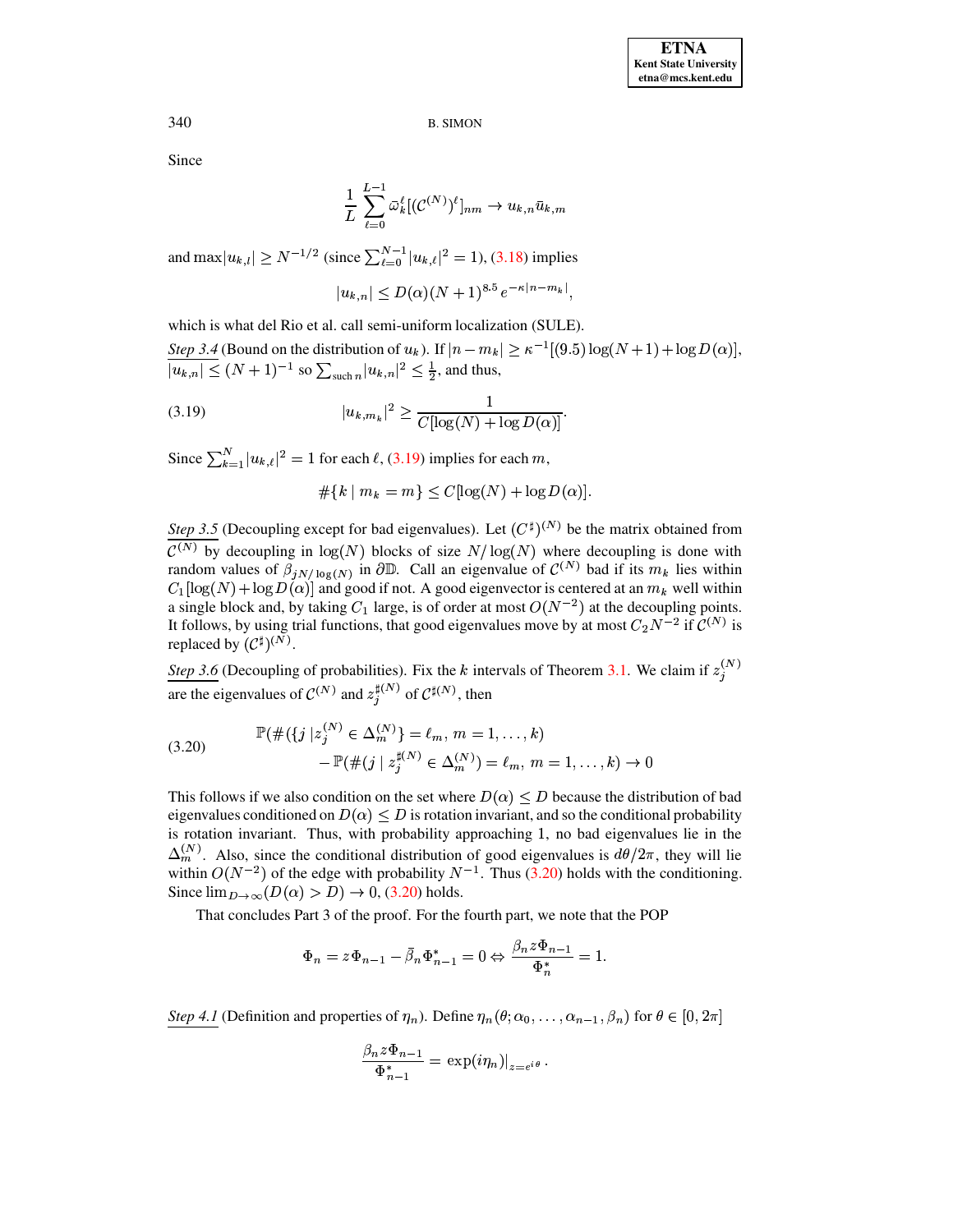# FINE STRUCTURE OF THE ZEROS OF ORTHOGONAL POLYNOMIALS, I

The ambiguity in  $\eta_n$  is settled by usually thinking of it as only defined mod  $2\pi$ , that is, in  $\mathbb{R}/2\pi\mathbb{Z}$ .  $\eta_n$  is then real analytic and has a derivative  $d\eta_n/d\theta$  lying in  $\mathbb{R}$ . We first claim

$$
\frac{d\eta_n}{d\theta} > 0
$$

for if  $\tilde{\eta}(\theta)$  is defined by  $e^{i\tilde{\eta}} = (z - z_0)/(1 - z\bar{z}_0)$  for  $z_0 \in \mathbb{R}$ , and  $z = e^{i\theta}$ , then

(3.22) 
$$
\frac{d\tilde{\eta}}{d\theta} = \frac{1 - |z_0|^2}{|e^{i\theta} - z_0|^2} > 0,
$$

<span id="page-13-2"></span>from which (3.21) follows by writing  $\Phi_{n-1}$  as the product of its zeros, all of which lie in  $\mathbb{D}$ . We also have

$$
\int_0^{2\pi} \frac{d\eta_n}{d\theta} \, d\theta = 2\pi n
$$

This follows from the argument principle if we note  $\beta_n z \Phi_{n-1}/\Phi_{n-1}^*$  is analytic in  $\mathbb D$  with n zeros there. Alternatively, since the Poisson kernel maps 1 to 1, (3.22) implies  $\int \frac{d\tilde{\eta}}{2\theta} \frac{d\theta}{2\pi} = 1$ , which also yields  $(3.23)$ .

Step 4.2 (Independence of  $\eta_n(e^{i\theta})$  and  $\frac{d\eta_n}{d\theta}(e^{i\theta_1})$ ).  $\beta_n$  drops out of  $d\eta_n/d\theta$  at all points. On the other hand,  $\beta_n$  is independent of  $z\Phi_{n-1}^{av}/\Phi_{n-1}^{s}$  and uniformly distributed. It follows that  $\eta_n(e^{i\theta_0})$  and  $\frac{d\eta_n}{d\theta}(e^{i\theta_1})$  at any  $\theta_0$  and  $\theta_1$  are independent. Moreover,  $\eta_n(e^{i\theta})$  is uniformly distributed.

Step 4.3 (Calculation of  $\mathbb{E}(d\eta_n/d\theta)$ ). As noted,  $d\eta_n/d\theta$  is only dependent on  $\{\alpha_j\}_{i=0}^{n-2}$  and, by rotation covariance of the  $\alpha$ 's (see [36, Eqns. (1.6.62)–(1.6.68)]),

<span id="page-13-3"></span>
$$
\frac{d\eta_n}{d\theta}\left(\theta_0; e^{-(j+1)\varphi}\alpha_j\right) = \frac{d\eta_n}{d\theta}\left(\theta_0 - \varphi; \alpha_j\right).
$$

<span id="page-13-5"></span>It follows that since the  $\alpha_j$ 's are rotation invariant that  $\mathbb{E}(\frac{d\eta_n}{d\theta}(\theta_0))$  is independent of  $\theta_0$  and so, by applying  $E$  to (3.23),

$$
\mathbb{E}\!\left(\frac{d\eta}{d\theta}\left(\theta_{0}\right)\right)=n.
$$

Step 4.4 (Bound on the conditional expectation). Let  $I_n$  be an interval on  $\partial \mathbb{D}$  of size  $2\pi y/n$ . Let  $\lambda_0 \in I_n$  and consider the conditional probability

 $(3.25)$  $\mathbb{P}(I_n$  has 2 or more eigenvalues  $|\lambda_0|$  is an eigenvalue),

(where we use "eigenvalue" to refer to zeros of the POP since they are eigenvalues of a  $\mathcal{C}^{(N)}$ ). If that holds,  $\eta_n(\lambda_0) = 1$  and, for some  $\lambda_1$  in I,  $\eta(\lambda_1) = 1$ , so  $\int_{I_n} \frac{d\eta_n}{d\theta} d\theta \geq 2\pi$ . Thus the conditional probability  $(3.25)$  is bounded by the conditional probability

(3.26) 
$$
\mathbb{P}\left(\int_{I_n} \frac{d\eta_n}{d\theta} d\theta \geq 2\pi \mid \eta(\lambda_0) = 1\right).
$$

While (3.25) is highly dependent on the value of  $\eta(\lambda_0)$ , (3.26) is not since  $d\eta_n/d\theta$  is independent of  $\eta(\lambda_0)$ . Thus, by Chebyshev's inequality,

<span id="page-13-4"></span>
$$
(3.25) \le (3.26) \le \mathbb{P}\left(\int_{I_n} \frac{d\eta_n}{d\theta} \, d\theta \ge 2\pi\right)
$$

<span id="page-13-1"></span><span id="page-13-0"></span>**ETNA Kent State University**  $etna@mcs. kent.edu$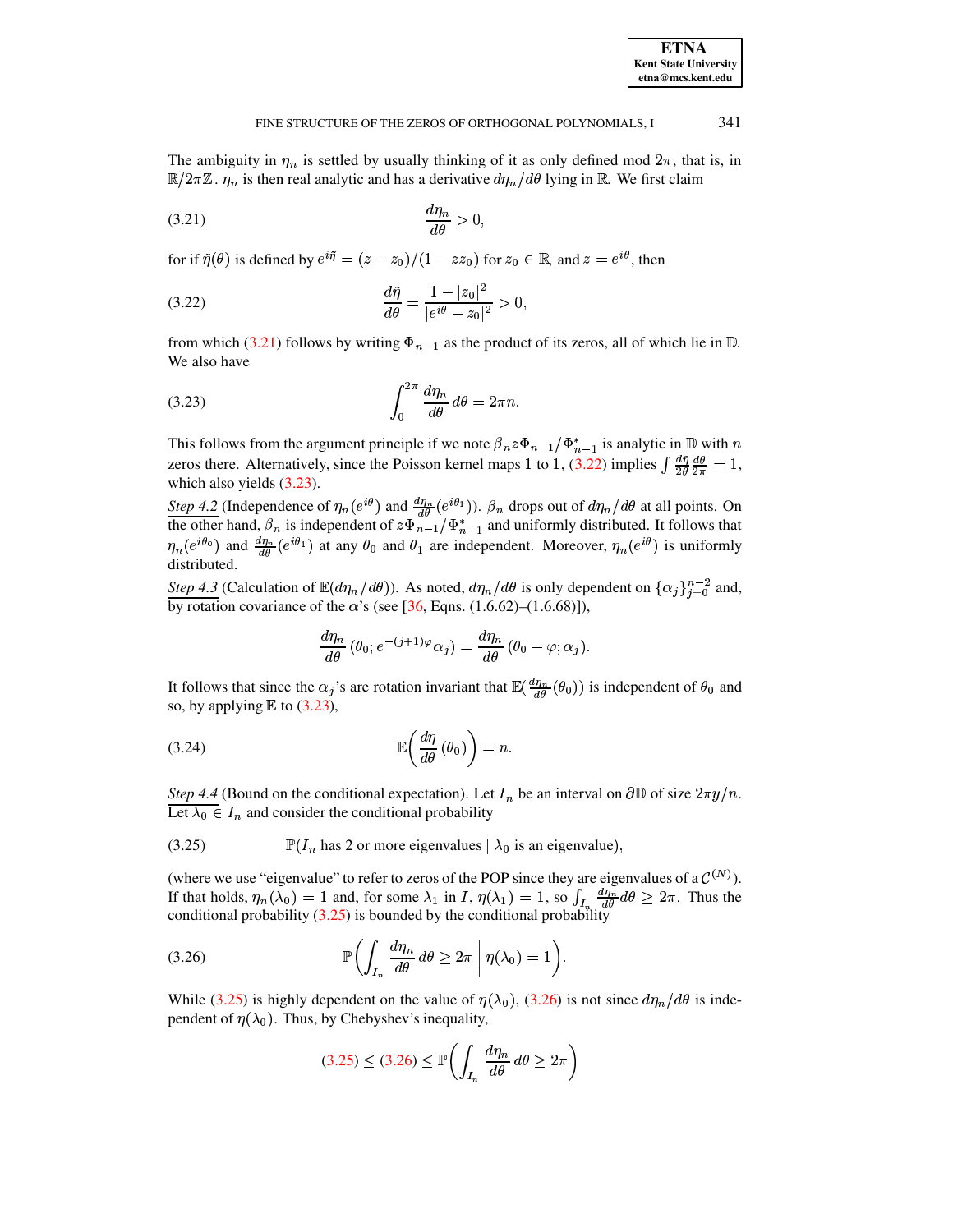$$
\leq (2\pi)^{-1} \mathbb{E}\bigg(\int_{I_n} \frac{d\eta_n}{d\theta} d\theta\bigg)
$$

$$
= \bigg(\frac{2\pi y}{n}\bigg) (2\pi)^{-1} n = y.
$$

by  $(3.24)$ .

Step 4.5 (Two eigenvalue estimate). By a counting argument,

 $\mathbb{P}(I_n$  has exactly m eigenvalues)

$$
= \frac{1}{m} \int_{\theta \in I_n} \mathbb{P}(I_n \text{ has exactly } m \text{ eigenvalues} \mid \eta_n(\theta) = 1) d\kappa(\theta),
$$

where  $d\kappa(\theta)$  is the density of eigenvalues which is  $\frac{n}{2\pi}d\theta$  by rotation invariance. Since  $m \geq$  $2 \Rightarrow \frac{1}{m} \leq \frac{1}{2}$ , we see

$$
\mathbb{P}(I_n \text{ has 2 or more eigenvalues}) \le \frac{1}{2} \int_{I_n} (3.25) \, d\kappa(\theta)
$$
\n
$$
\le \frac{y}{2} \left(\frac{n}{2\pi} \frac{2\pi y}{n}\right) = \frac{y^2}{2}
$$

<span id="page-14-1"></span>The key is that for y small,  $(3.27)$  is small compared to the probability that  $I_n$  has at least one eigenvalue which is order  $y$ . This completes Part 4.

*Step 5.1* (Completion of the proof). It is essentially standard theory of Poisson processes that an estimate like  $(3.27)$  for a sum of a large number of independent point processes implies the limit is Poisson. The argument specialized to this case goes as follows. Use Step 3.6 to consider  $\log N$  independent of POPs of degree  $N/\log N$ . The union of the  $\Delta_m^{(N)}$  lies in a single interval,  $\tilde{\Delta}^{(N)}$ , of size  $C/N$  (here is where the  $\theta_0 = \cdots = \theta_k$  condition is used) which is  $y_N \frac{2\pi}{(N/\log N)}$  with  $y_N = C/\log N$ . Thus the probability of any single POP having two zeros in  $\widetilde{\Delta}^{(N)}$  is  $O((\log N)^{-2})$ . The probability of any of the log N POPs having two zeros is  $O((\log N)^{-1}) \to 0$ .

The probability of any single eigenvalue in a  $\Delta_m^{(N)}$  is  $O(1/\log N)$ , so each interval is described by precisely the kind of limit where the Poisson distribution results. Since, except for a vanishing probability, no interval has eigenvalues from a POP with an eigenvalue in another, and the POPs are independent, we get independence of intervals. This completes our sketch of Stoiciu's proof of his result.

<span id="page-14-2"></span><span id="page-14-0"></span>4. Overview of Clock Theorems. The rest of this paper is devoted to proving various theorems about equal spacings of zeros under suitable hypotheses. In this section, we will state the main results and discuss the main themes in the proofs. It is easiest to begin with the case of POPs for OPUC:

THEOREM 4.1. Let  $\{\alpha_j\}_{j=0}^{\infty}$  be a sequence of Verblunsky coefficients so that

$$
\sum_{j=0}^{\infty} |\alpha_j| < \infty
$$

and let  $\{\beta_j\}_{j=1}^{\infty}$  be a sequence of points on  $\partial \mathbb{D}$ . Let  $\{\theta_j^{(n)}\}_{j=1}^n$  be defined so  $0 \leq \theta_1^{(n)} \leq$  $\cdots \leq \theta_n^{(n)} < 2\pi$  and so that  $e^{i\theta_j^{(n)}}$  are the zeros of the POPs

<span id="page-14-3"></span>
$$
\Phi_n^{(\beta)}(z)=z\Phi_{n-1}(z)-\bar{\beta}_n\Phi_{n-1}^*(z).
$$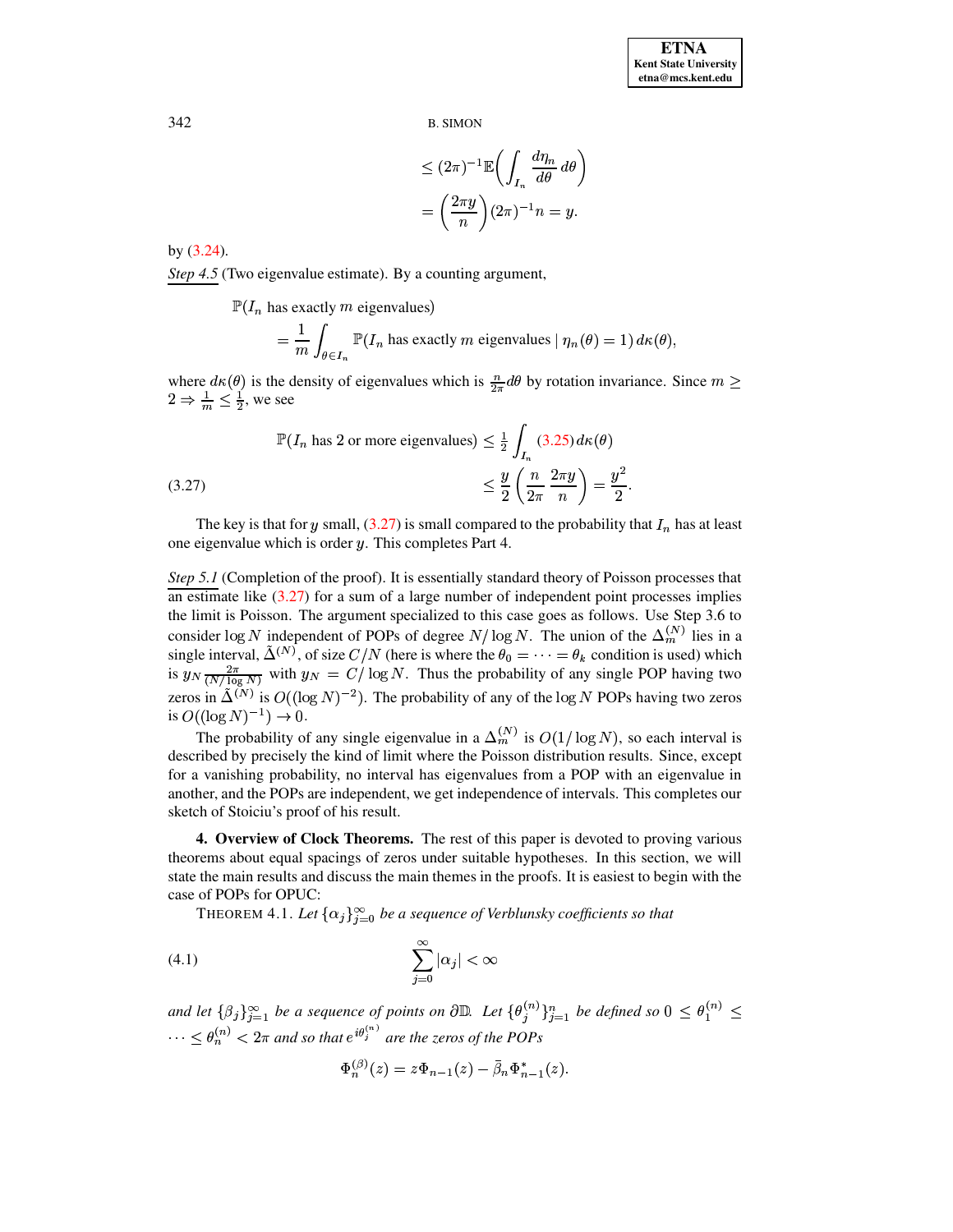<span id="page-15-1"></span>*Then* (*with*  $\theta_{n+1}^{(n)} \equiv \theta_1^{(n)}$  $\theta_1^{(n)} \equiv \theta_1^{(n)} + 2\pi$ 

(4.2) 
$$
\sup_{j=1,...,n} n \left| \theta_{j+1}^{(n)} - \theta_j^{(n)} - \frac{2\pi}{n} \right| \to 0
$$

 $as n \rightarrow \infty$ .

<span id="page-15-0"></span>The intuition behind the theorem is very simple. Szegő's theorem and Baxter's theorem imply on  $\partial \mathbb{D}$  that (with  $\varphi_n^{(\beta)} = \Phi_n^{(\beta)}/\|\Phi_{n-1}\|$ )

(4.3) 
$$
\varphi_n^{(\beta)}(e^{i\theta}) \sim e^{in\theta} \overline{D(e^{i\theta})^{-1}} - \overline{\beta}_n D(e^{i\theta})^{-1}
$$

and the zeros of the right side of [\(4.3\)](#page-15-0) obey [\(4.2\)](#page-15-1)! (4.3) holds only on  $\partial\mathbb{D}$  and does not extend to complex  $\theta$  without much stronger hypotheses on  $\alpha$ . That works since we know by other means that  $\varphi_n^{(\beta)}$  has all its zeros on  $\partial \mathbb{D}$ . But when one looks at true OPUC, we will not have this a priori information and will need stronger hypotheses on the  $\alpha$ 's.

There is a second issue connected with the  $\sim$  in [\(4.3\)](#page-15-0). It means uniform convergence of the difference to zero. If  $f_n$  and g are uniformly close,  $f_n$  must have zeros close to the zeros of g, and we will have enough control on the right side of [\(4.3\)](#page-15-0) to be sure that  $\varphi_n^{(\beta)}$  has zeros near those of the right side of [\(4.3\)](#page-15-0). So uniform convergence will be existence of zeros.

A function like  $f_n(x) = \sin(x) - \frac{2}{n} \sin(nx)$ , which has three zeros near  $x = 0$ , shows uniqueness is a more difficult problem.

There are essentially two ways to get uniqueness. One involves control over derivatives and/or complex analyticity which will allow uniqueness via an appeal to an intermediate value theorem or a use of Rouché's theorem. These will each require extra hypotheses on the Verblunsky coefficients or Jacobi parameters. In the case of genuine OPUC where we already have to make strong hypotheses for existence, we will use a Rouche<sup>s</sup> argument.

There is a second way to get uniqueness, namely, by counting zeros. Existence will imply an odd number of zeros near certain points. If we have  $n$  such points and  $n$  zeros, we will get uniqueness. This will be how we will prove Theorem [4.1.](#page-14-2) Counting will be much more subtle for OPRL because the close zeros will lie in  $[-2,2]$  (if  $a_n \to 1$  and  $b_n \to 0$ ) and there can be zeros outside. For counting to work, we will need only finitely many mass points outside  $[-2, 2]$ . This will be obtained via a Bargmann bound, which explains why our hypothesis in the next theorem is what it is:

<span id="page-15-2"></span>THEOREM 4.2. Let  $\{a_n\}_{n=1}^{\infty}$  and  $\{b_n\}_{n=1}^{\infty}$  be Jacobi parameters that obey

<span id="page-15-3"></span>(4.4) 
$$
\sum_{n=1}^{\infty} n(|a_n - 1| + |b_n|) < \infty.
$$

Let  ${P_n}_{n=0}^{\infty}$  be the monic orthogonal polynomials and let  ${E_i}_{\infty}$   $\cong (J < \infty)$  be the mass *points of the associated measure which lie outside*  $[-2, 2]$ *. Then for n sufficiently large,*  $P_n(x)$ *has precisely J zeros outside*  $[-2,2]$  *and the other*  $n-J$  *in*  $[-2,2]$ *. Define*  $0<\theta_1^{(n)}<\cdots<\theta_m^{(n)}$  $\theta_{n-1}^{(n)} < \pi$  so that the zeros of  $P_n(x)$  on  $[-2, 2]$  are exactly at  $\{2\cos(\theta_{\ell}^{(n)})\}_{\ell=1}^{n-J}$ . Then

(4.5) 
$$
\sup_{j=1,\dots,n-J-1} n \left| \theta_{j+1}^{(n)} - \theta_j^{(n)} - \frac{2\pi}{2n} \right| \to 0.
$$

REMARK 4.3. *1. The Jacobi parameters are defined by the recursion relation*

<span id="page-15-4"></span>
$$
xP_n(x) = P_{n-1}(x) + b_{n+1}P_n(x) + a_n^2 P_{n-1}(x)
$$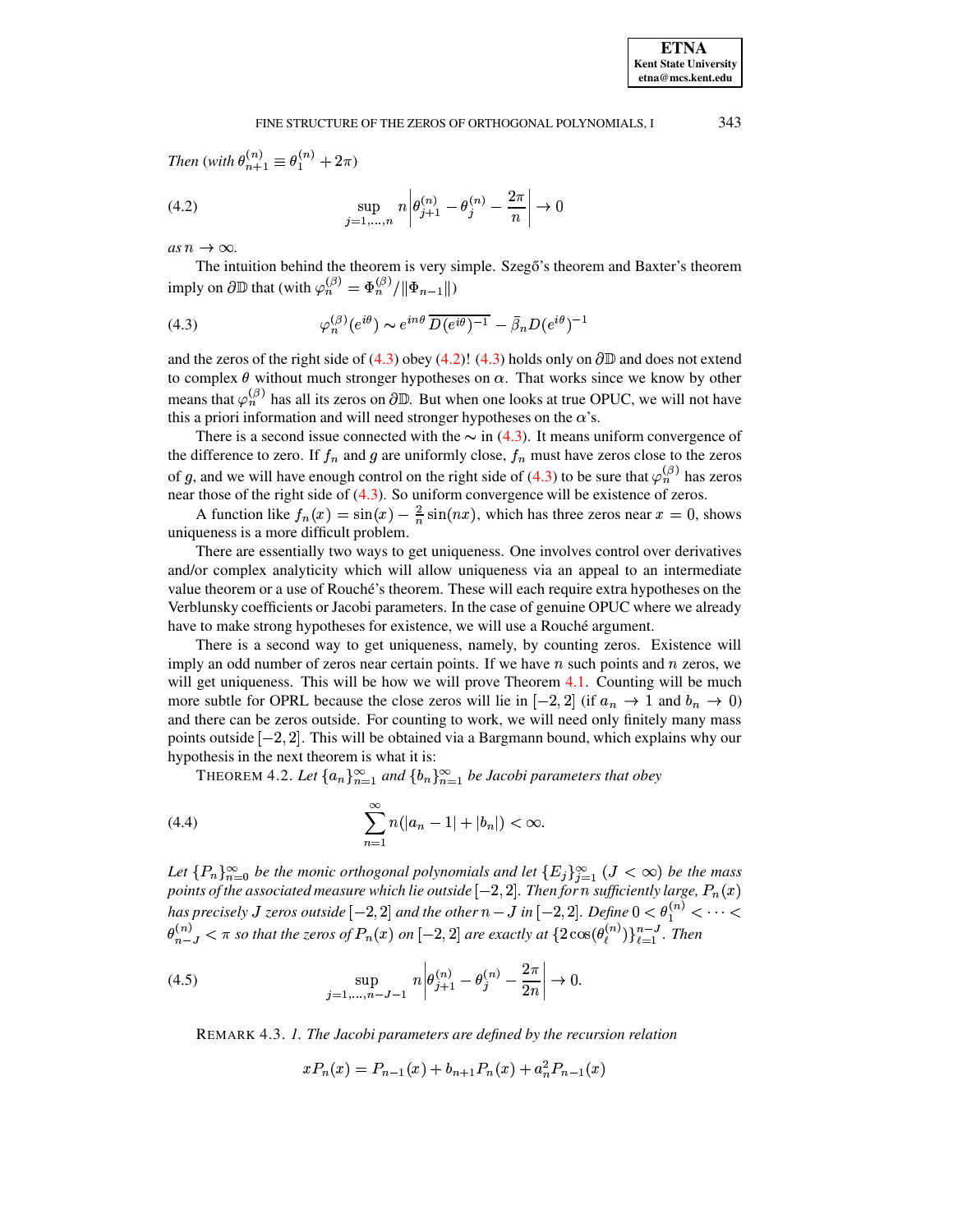(with  $P_0(x) = 1$  and  $P_{-1}(x) = 0$ ).

2. It is known for all Jacobi polynomials that the Jacobi parameters have  $|b_n|+|a_n-1|=$  $O(n^{-2})$ . So (4.4) fails. In Section 7, we will provide a different argument that proves clock behavior for Jacobi polynomials.

3. We will also say something about  $|\theta_1|$  and  $|\pi - \theta_{n-J}|$ , but the result is a little involved so we put the details in Section 6.

Finally, we quote the result for OPUC obeying the BLS condition:

<span id="page-16-3"></span>THEOREM 4.4. Suppose a set of Verblunsky coefficients obeys (1.11) for  $C \in \mathbb{C}$ ,  $C \neq 0$ ,  $b \in (0,1)$ , and  $\Delta \in (0,1)$ . Then the number, J, of Nevai-Totik points is finite, and for n large,  $\Phi_n(z)$  has J zeros near these points. The other  $n-J$  zeros can be written  $\{z_i^{(n)}\}_{i=1}^{n-J}$ where  $z_j^{(n)} \equiv |z_j^{(n)}|e^{i\theta_j^{(n)}}$  with (for n large)  $\theta_0^{(n)} \equiv 0 < \theta_1^{(n)} < \theta_2^{(n)} < \cdots < \theta_{n-J}^{(n)} < 2\pi$  $\theta_{n-J+1}^{(n)}$ . We have that

<span id="page-16-0"></span>(4.6) 
$$
\sup_{j} |z_j^{(n)}| - b| = O\left(\frac{\log(n)}{n}\right),
$$

<span id="page-16-2"></span>(4.7) 
$$
\sup_{j=0,\dots,n-J} n \left| \theta_{j+1}^{(n)} - \theta_j^{(n)} - \frac{2\pi}{n} \right| \to 0,
$$

<span id="page-16-1"></span>and

(4.8) 
$$
\frac{|z_{j+1}^{(n)}|}{|z_j^{(n)}|} = 1 + O\bigg(\frac{1}{n \log n}\bigg).
$$

REMARK 4.5. 1. We will see that "usually," the right side of  $(4.6)$  can be replaced by  $O(1/n)$  and the right side of (4.8) by  $1 + O(1/n^2)$ .

2. Since  $\theta_0 = 0$  and  $\theta_{n-J+1} = 2\pi$  are not zeros, the angular gap between  $z_1^{(n)}$  and  $z_{n-J}^{(n)}$  is  $2(2\pi/n)$ .

3. (4.7) and (4.8) imply that  $|z_{j+1}^{(n)} - z_j^{(n)}| \to \frac{2\pi}{n}b$ .

The key to the proofs of Theorems 4.2 and 4.4 will be careful asymptotics for  $P_n$  and  $\Phi_n$ . For  $P_n$ , we will use well-known Jost-Szegő asymptotics. For  $\Phi_n$ , our analysis seems to be new.

We will also prove two refined results on the Nevai-Totik zeros, one of which has a clock!

<span id="page-16-5"></span><span id="page-16-4"></span>THEOREM 4.6. Suppose that (1.5) holds with  $b < 1$ . Let  $z_0$  obey  $|z_0| > b$  and  $D(1/\bar{z}_0)^{-1} = 0$  (i.e.,  $z_0$  is a Nevai-Totik zero). Let  $z_n$  be zeros of  $\varphi_n(z)$  near  $z_0$  for n large. Then for some  $\varepsilon > 0$  and n large,

$$
(4.9) \t\t\t |z_n - z_0| \le e^{-\varepsilon n}
$$

REMARK 4.7. In general, if  $z_0$  is a zero of order k of  $\overline{D(1/\bar{z})}^{-1}$ , then there are k choices of  $z_n$  and all obey (4.9).

<span id="page-16-6"></span>THEOREM 4.8. Suppose that (1.11) holds for  $C \in \mathbb{C}$ ,  $C \neq 0$ ,  $b \in (0,1)$ , and  $\Delta \in (0,1)$ . There exists  $\Delta_2, \Delta_3 \in (0,1)$  so that if  $b < z_0 < b\Delta_2$  is a zero of order k of  $\overline{D(1/\overline{z})}^{-1}$ , then for large n, the k zeros of  $\varphi_n(z)$  near  $z_0$  have a clock pattern:

<span id="page-16-7"></span>
$$
(4.10) \t z_n^{(j)} = z_0 + C_1 \left(\frac{b}{|z_0|}\right)^{n/k} \exp\left(-2\pi i \frac{n}{k} \arg(z_0)\right) e^{2\pi i j/k} + O\left(\left(\frac{b\Delta_3}{|z_0|}\right)^{n/k}\right),
$$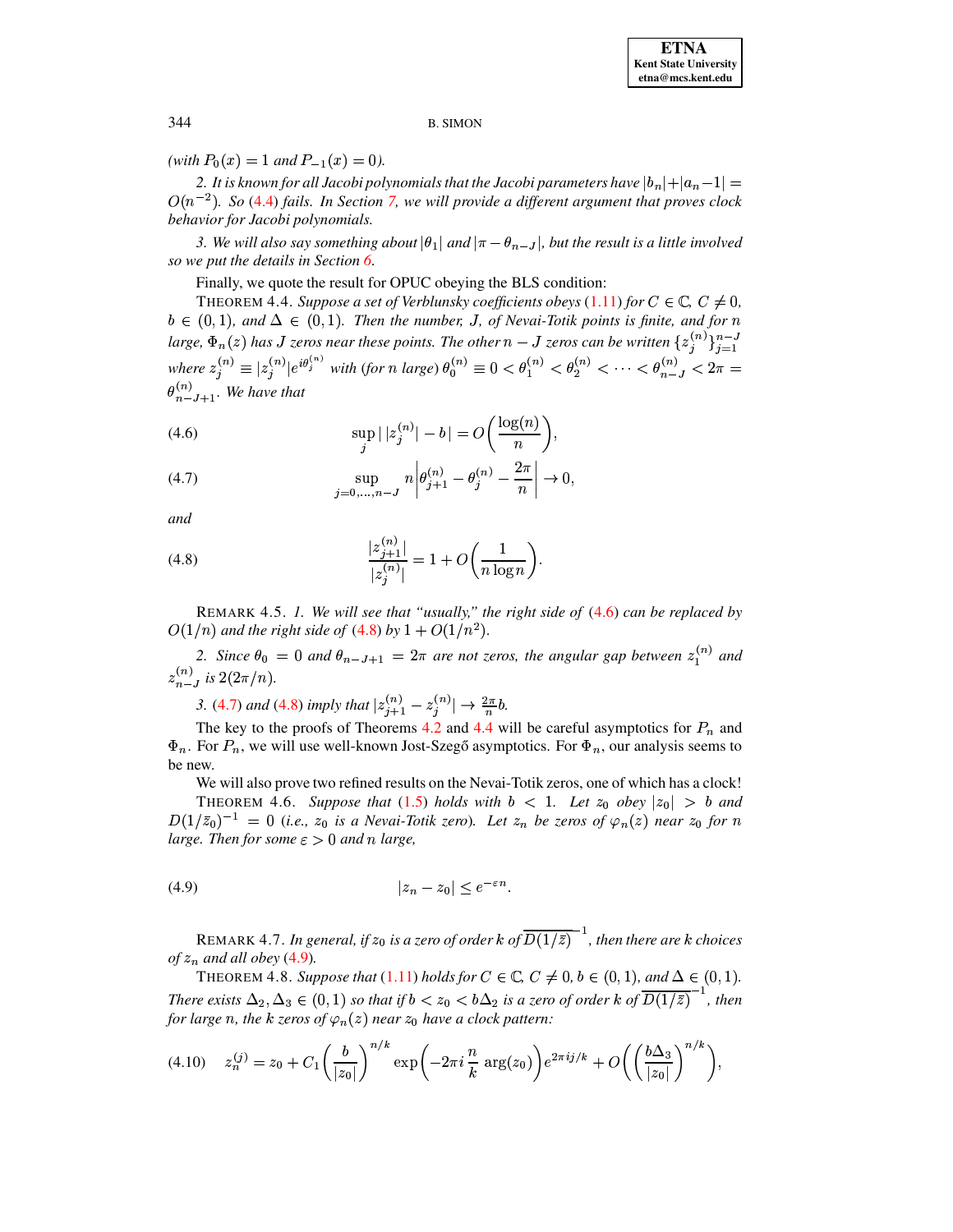**ETNA** 

# FINE STRUCTURE OF THE ZEROS OF ORTHOGONAL POLYNOMIALS, I

345

for  $j = 0, 1, ..., k - 1$  (so the k zeros form a k-fold clock).

This completes the description of clock theorems we will prove in this article, but I want to mention three other situations where the pictures in  $\left[36\right]$  suggest there are clock theorems plus a fourth situation:

- (A) Periodic Verblunsky Coefficients. As Figures 8.8 and 8.9 of [36] suggest, if the Verblunsky coefficients are periodic (or converge sufficiently rapidly to the periodic case), the zeros are locally equally spaced, but are spaced inversely proportional to a local density of states. We will prove this in a future paper [35]. For earlier related results, see [22, 29, 30].
- (B) **Barrios-López-Saff** [4] consider  $\alpha_n$ 's which are decaying as  $b^n$  with a periodic modulation. A strong version of their consideration is that there is a period  $p$  sequence,  $c_1, c_2, \ldots, c_p$ , all nonzero with

$$
\alpha_n = b^n c_n + O((b\Delta)^n),
$$

with  $0 < \Delta < 1$ . In [34], we will prove clock behavior for such  $\alpha_n$ 's. In general, there are p missing points in the clock at  $b\omega^j$  with  $\omega = \exp(2\pi i/p)$  a p-th root of unity. Indeed, we will treat the more general

$$
\alpha_n = \sum_{\ell=1}^m c_\ell e^{in\theta_\ell} b^n + O((b\Delta)^n).
$$

for any  $\theta_1, \ldots, \theta_m \in [0, 2\pi)$ .

- (C) Power Regular Baxter Weights. Figure 8.5 of [36] (which shows zeros for  $\alpha_n$  =  $(n + 2)^{-2}$ ) suggests that if  $\beta > 1$  and  $n^{\beta} \alpha_n \rightarrow C$  sufficiently fast, then one has a strictly clock result. By [4], all zeros approach  $\partial \mathbb{D}$ , and we believe that if their phases are  $0 \le \theta_1 \le \theta_2 \le \cdots \le \theta_n < 2\pi$  and  $\theta_{n+1} = \theta_1 + 2\pi$ , then  $\sup_j |n[\theta_{j+1} - \theta_j] - 2\pi| \to C$ .
- (D) Slow Power Decay. Figures 8.6 and 8.7 of [36] (which show  $\alpha_n = (n+2)^{-1/2}$  and  $(n + 2)^{-1/8}$ ) were shown by Ed Saff at a conference as a warning that pictures can be misleading because they suggest there is a gap in the spectrum while we know that the Mhaskar-Saff theorem applies! In fact, I take their prediction of the gap seriously and suggest if  $(n + 2)^{\beta} \alpha_n \rightarrow C$  fast enough for  $\beta < 1$ , then we have clock behavior away from  $\theta = 0$ , that is, if  $\theta_0$  is fixed and  $\theta_j$ ,  $\theta_{j+1}$  are the nearest zeros to  $\theta_0$ , then  $n(\theta_{j+1} - \theta_j) \to 2\pi$ , but that there is a single zero near  $\theta = 0$  with the next nearby zero  $\theta'$  obeying  $n|\theta'| \to \infty$ .

(C) and (D) present interesting open problems.

<span id="page-17-0"></span>5. Clock Theorems for POPs in Baxter's Class. In this section, we will prove Theorem 4.1.

<span id="page-17-2"></span>LEMMA 5.1. If  $(4.1)$  holds, then

(5.1) 
$$
\sup_{e^{i\theta}\in\mathbb{D}}\left|\frac{e^{i\theta}\varphi_{n-1}(e^{i\theta})}{\varphi_{n-1}^*(e^{i\theta})}-\frac{e^{in\theta}\overline{D(e^{i\theta})}^{-1}}{D(e^{i\theta})^{-1}}\right|\to 0
$$

as  $n \to \infty$ .

<span id="page-17-1"></span>REMARK 5.2. 1. Recall  $\varphi_n^{(\beta)} = \Phi_n^{(\beta)}/\|\Phi_{n-1}\|$ , that is,

$$
\varphi_n^{(\beta)} = z\varphi_{n-1} - \bar{\beta}\varphi_{n-1}^*.
$$

2. Implicit here is the fact that  $D(z)$  defined initially on  $\mathbb D$  has a continuous extension to Đ.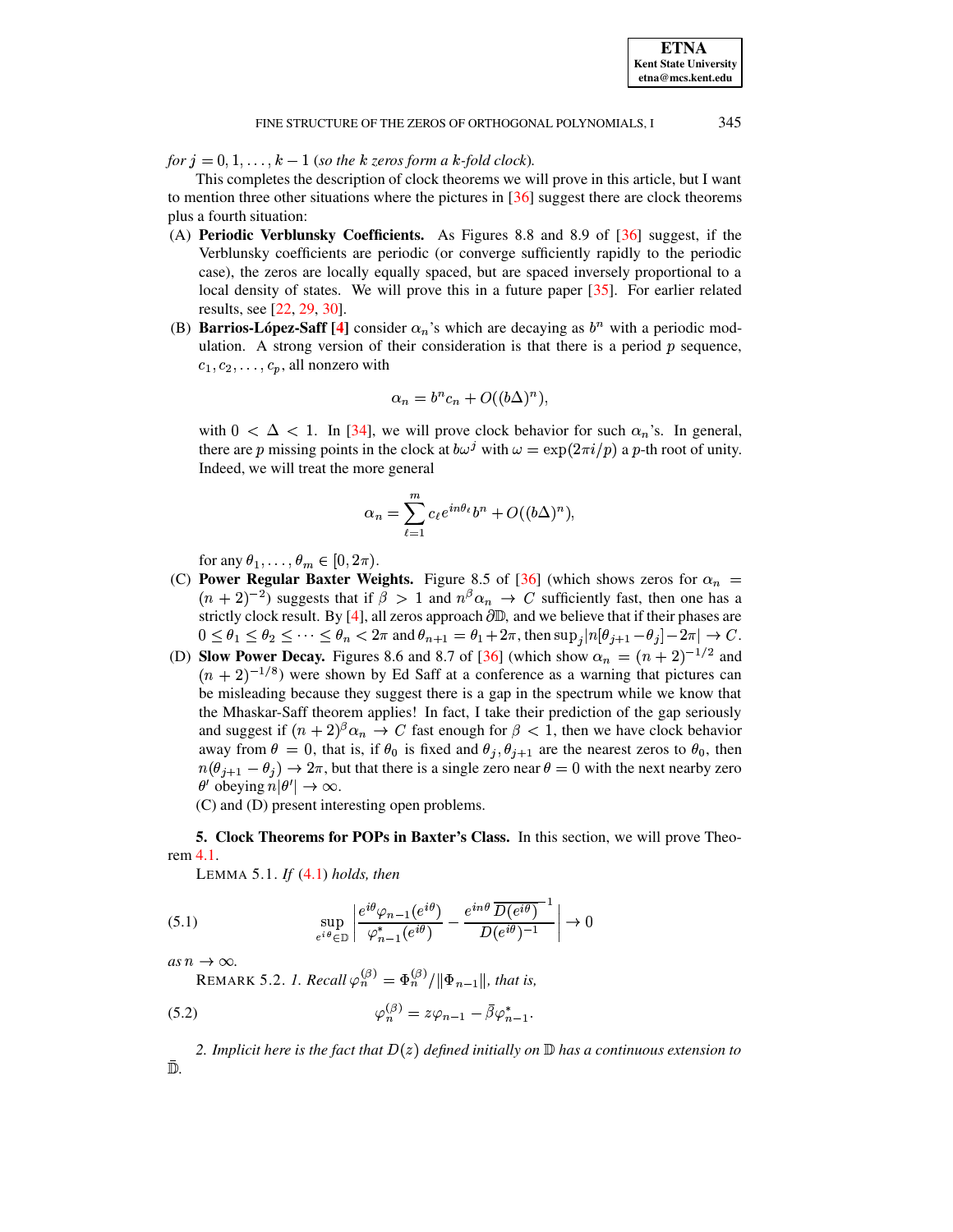*Proof.* Baxter's theorem (see [36, Theorem 5.2.2]) says that  $D(z)$  lies in the Wiener algebra and, in particular, has a (unique) continuous extension to  $\mathbb{\bar{D}}$ , and that  $\varphi_{n-1}^*(z) \to D(z)^{-1}$ <br>uniformly on  $\mathbb{\bar{D}}$  and, in particular, uniformly on  $\partial \mathbb{D}$ . (5.2) plus  $\varphi_{n-1}(e^{i\theta}) = e^{i(n-1)\theta} \overline{\varphi_{n$ completes the proof.  $\Box$ 

<span id="page-18-5"></span>Since D is nonvanishing on  $\bar{D}$  (see [36, Theorem 5.2.2]), the argument principle implies  $D(e^{i\theta}) = |D(e^{i\theta})|e^{i\psi(\theta)}$  with  $\psi$  continuous and  $\psi(2\pi) = \psi(0)$ . We will suppose  $\psi(0) \in$  $(-\pi, \pi]$ .

<span id="page-18-2"></span>LEMMA 5.3. For each n and each  $\eta \in [2\psi(0), 2\psi(0) + 2\pi)$ , there are solutions,  $\tilde{\theta}_{j,\tilde{\eta}}^{(n)}$ , of

(5.3) 
$$
n\tilde{\theta} + 2\psi(\tilde{\theta}) = 2\pi j + \tilde{\eta},
$$

for  $i = 0, 1, \ldots, n - 1$ . We have that

(5.4) 
$$
\sup_{\tilde{\eta}, j=0,1,2,...,n-1} n \left| \tilde{\theta}_{j+1,\tilde{\eta}}^{(n)} - \tilde{\theta}_{j,\tilde{\eta}}^{(n)} - \frac{2\pi}{n} \right| \to 0,
$$

where  $\tilde{\theta}_{n,\tilde{\eta}}^{(n)} \equiv 2\pi + \tilde{\theta}_{0,\tilde{\eta}}^{(n)}$ . Moreover, for any  $\varepsilon$ , there is an N so for  $n > N$ ,

(5.5) 
$$
\sup_{|\eta-\eta'|<\frac{\varepsilon}{2}} n|\tilde{\theta}_{j,\tilde{\eta}}^{(n)}-\tilde{\theta}_{j,\tilde{\eta}'}^{(n)}|\leq\varepsilon.
$$

*Proof.* As  $\tilde{\theta}$  runs from 0 to  $2\pi$ , the LHS of (5.3) runs from  $2\psi(0)$  to  $2\pi n + 2\psi(0)$ . By continuity, (5.3) has solutions. If there are multiple ones, pick the one with  $\tilde{\theta}_{i,\tilde{n}}^{(n)}$  as small as possible.

Since  $\psi$  is bounded, there is C so

<span id="page-18-3"></span><span id="page-18-1"></span><span id="page-18-0"></span>
$$
\left|\tilde{\theta}_{j,\tilde{\eta}}^{(n)}-\frac{2\pi j}{n}\right|\leq \frac{C}{n},
$$

so subtracting  $(5.3)$  for  $j + 1$  from  $(5.3)$  for j,

(5.6) 
$$
\left|\tilde{\theta}_{j+1,\tilde{\eta}}^{(n)} - \tilde{\theta}_{j,\tilde{\eta}}^{(n)} - \frac{2\pi}{n}\right| \leq \frac{2}{n} \max_{|\theta-\theta'| \leq \frac{C+1}{n}} |\psi(\theta) - \psi(\theta')|.
$$

Since  $\psi$  is continuous on [0, 2 $\pi$ ], it is uniformly continuous, and thus the max in (5.6) goes to zero, which implies  $(5.4)$ .

To prove (5.5), we note that subtracting (5.3) for  $\tilde{\eta}$  from (5.3) for  $\tilde{\eta}'$ ,

(5.7) 
$$
n|\tilde{\theta}_{j,\tilde{\eta}}^{(n)} - \tilde{\theta}_{j,\tilde{\eta}}^{(n)}| \leq |\tilde{\eta} - \tilde{\eta}'| + 2|\psi(\tilde{\theta}_{j,\tilde{\eta}}^{(n)}) - \psi(\tilde{\theta}_{j,\tilde{\eta}'}^{(n)})|.
$$

The inequality  $(5.7)$  first implies

<span id="page-18-4"></span>
$$
\tilde{\theta}_{j,\tilde{\eta}}^{(n)}-\tilde{\theta}_{j,\tilde{\eta}'}^{(n)}\vert\leq \frac{C}{n},
$$

and then implies  $(5.5)$  picking N so

$$
\sup_{\|\theta-\theta'\|\leq\frac{C}{n}}|\psi(\theta)-\psi(\theta')|<\frac{\varepsilon}{4}.\qquad \qquad \Box
$$

REMARK 5.4. The proof shows that  $(5.5)$  continues to hold for any solutions of  $(5.3)$ .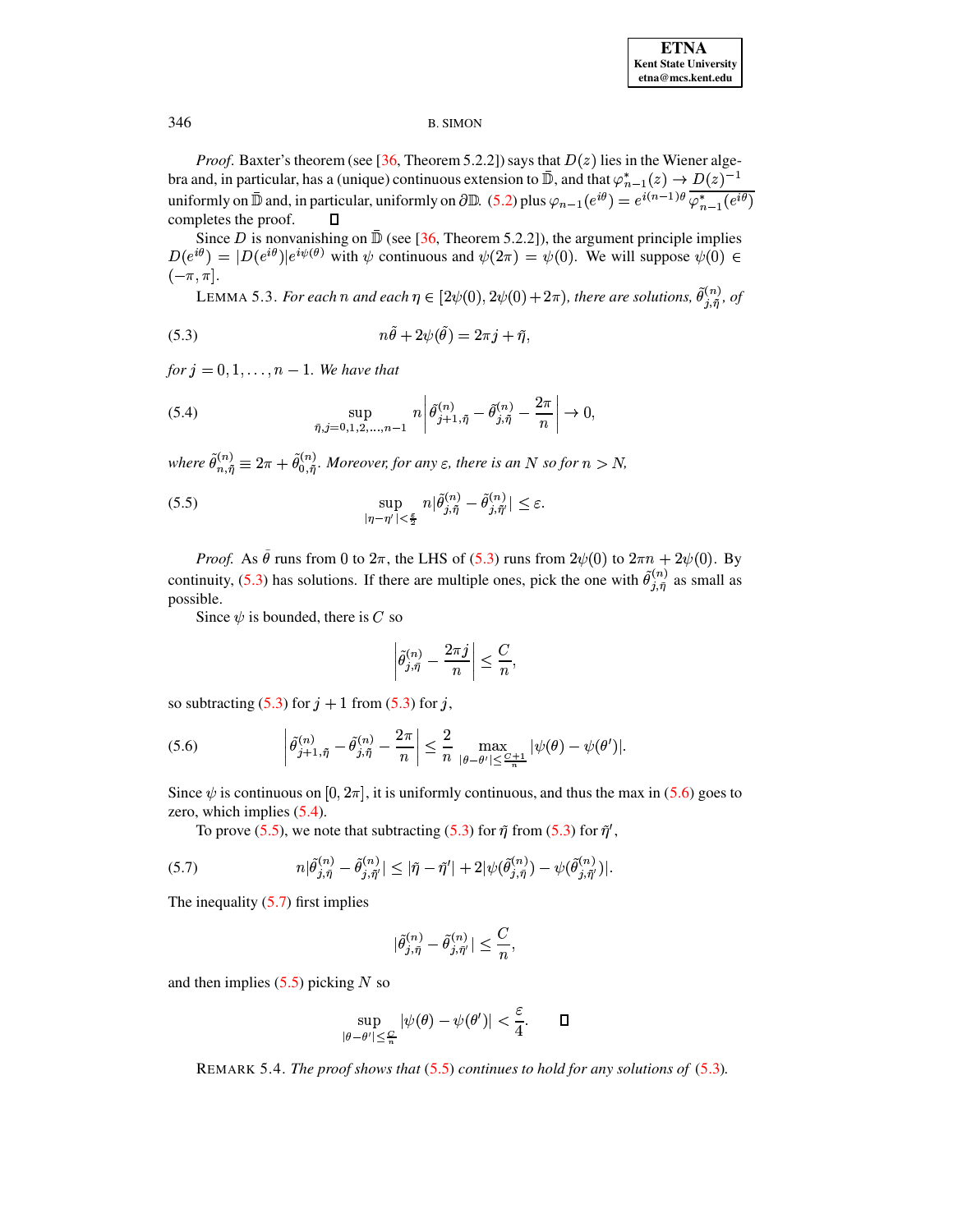| <b>ETNA</b>                  |
|------------------------------|
| <b>Kent State University</b> |
| etna@mcs.kent.edu            |

#### 347 FINE STRUCTURE OF THE ZEROS OF ORTHOGONAL POLYNOMIALS, I

*Proof.* [Proof of Theorem 4.1] The phase,  $\zeta_n(\theta)$ , of  $z\varphi_{n-1}/\varphi_{n-1}^*|_{z=e^{i\theta}}$  is monotone increasing and runs from  $\zeta_n(0)$  to  $2\pi n = \zeta_n(0)$  at  $\theta = 2\pi$  (see Step 4.1 in Section 3 for the monotonicity), so for any fixed  $\beta_n = e^{-i\eta_n}$  with  $\eta_n \in [\zeta_n(0), \zeta_n(0) + 2\pi)$ , there are exactly *n* solutions,  $\theta_j^{(n)}$ ,  $j = 0, 1, ..., n - 1$  of

$$
f_n(\theta_i^{(n)}) = 2\pi j + \eta_n.
$$

By (5.1),  $\theta_i^{(n)}$  solves (5.3) with

$$
\eta'-\eta_n\to 0
$$

as  $n \to \infty$ . By the remark after Lemma 5.3, that shows that (4.2) holds. Д

I believe this result has an extension to a borderline where  $\alpha_n = C_0 n^{-1}$  + error, where the error goes to zero sufficiently fast ( $\ell^1$  error may suffice; for applications,  $|error| \leq Cn^{-2}$ is all that is needed). The extension is on zeros away from  $\theta = 0$ . I believe in this case that D has an extension to  $\partial \mathbb{D}\setminus \{1\}$  (see [37, Section 12.1]) and one has convergence there. Replacing uniformity should be some control of derivatives of  $\varphi_n^*$  (an  $O(n)$  bound). By the Szegő mapping (see  $[37,$  Section 13.1]), this would provide another approach to Jacobi polynomials.

<span id="page-19-0"></span>6. Clock Theorems for OPRL With Bargmann Bounds. Our goal here is to prove Theorem 4.2 which shows clock behavior for OPUC when  $(4.4)$  holds. It is illuminating to consider two simple examples first:

EXAMPLE 6.1. Take  $a_n \equiv 1$ ,  $b_n \equiv 0$ . Then

$$
P_n(2\cos\theta) = c_n \frac{\sin((n+1)\theta)}{\sin(\theta)}
$$

the Chebyshev polynomials of the second kind. The zeros are precisely at

$$
\theta_j = \frac{\pi j}{n+1} \qquad j = 1, 2, \dots, n.
$$

<span id="page-19-1"></span>Note

(6.1) 
$$
\theta_{j+1} - \theta_j = \frac{\pi}{n+1} = \frac{\pi}{n} + O\left(\frac{1}{n^2}\right),
$$

<span id="page-19-2"></span>for  $j = 1, ..., n - 1$ . In addition,

(6.2) 
$$
\theta_1 = \frac{\pi}{n} + O\left(\frac{1}{n^2}\right) \qquad \pi - \theta_n = \frac{\pi}{n} + O\left(\frac{1}{n^2}\right).
$$

EXAMPLE 6.2. Take  $a_1 = \sqrt{2}$ ,  $a_n = 1$  ( $n \ge 2$ ),  $b_n = 0$ . Then

$$
P_n(2\cos\theta) = c_n \cos(n\theta),
$$

the Chebyshev polynomials of the first kind. The zeros are precisely at

$$
\theta_j = \frac{\pi(j-\frac{1}{2})}{n} \qquad j=1,\ldots,n.
$$

The identities  $(6.1)$  hold in this case also but instead of  $(6.2)$ , we have

$$
\theta_1 = \frac{\pi}{2n} + O\left(\frac{1}{n^2}\right) \qquad \pi - \theta_n = \frac{\pi}{2n} + O\left(\frac{1}{n^2}\right).
$$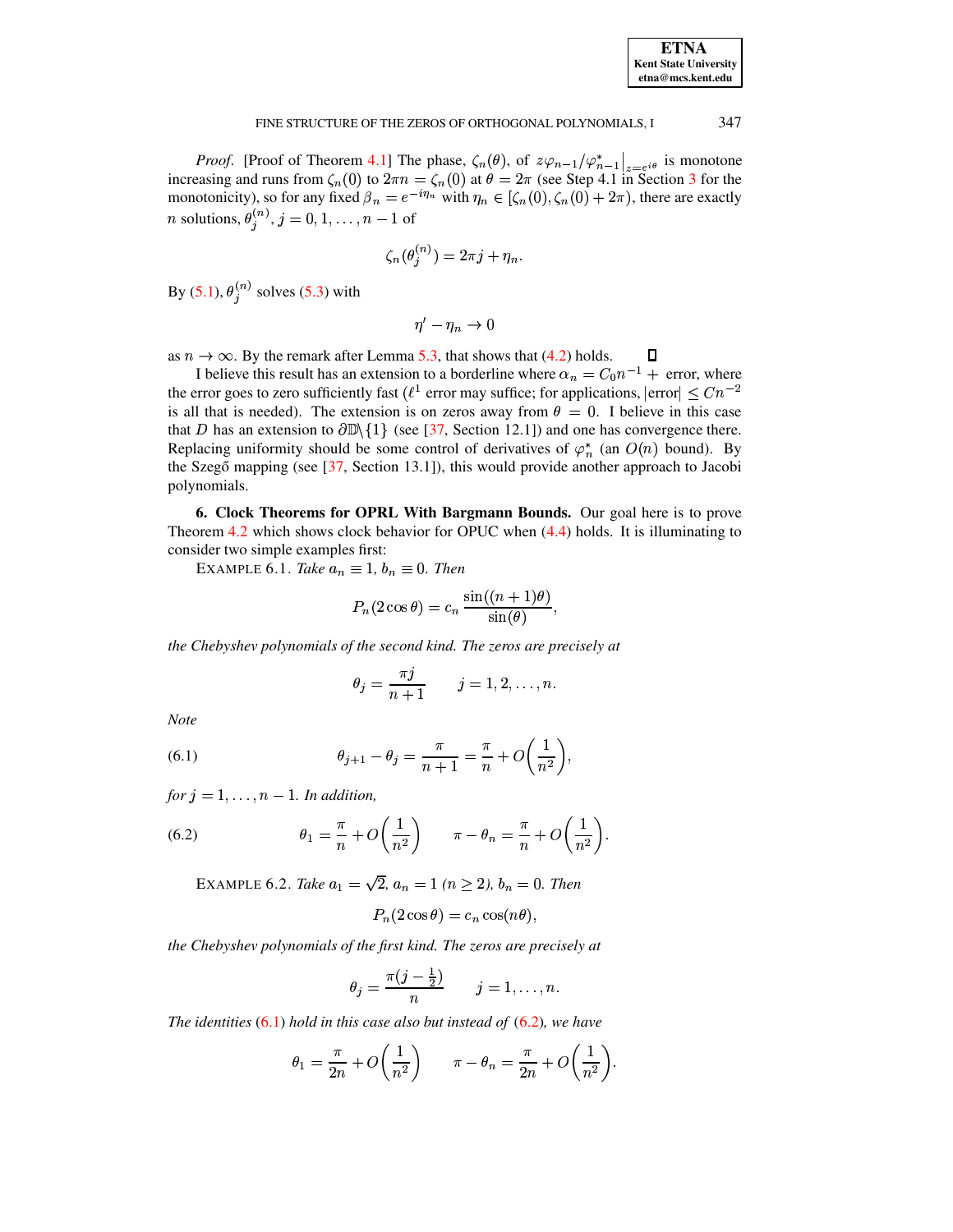We will make heavy use of the construction of the Jost function in this case. For Jacobi matrices, Jost functions go back to a variety of papers of Case and collaborators; see, for example, [\[6,](#page-39-7) [15\]](#page-40-22). I will follow ideas of Killip-Simon [\[20\]](#page-40-23) and Damanik-Simon [\[7,](#page-39-8) [8\]](#page-39-9), as discussed in [\[37,](#page-40-4) Chapter 13].

First, we note some basic facts about the zeros of  $P_n(x)$ , some only true when [\(4.4\)](#page-15-2) holds.

PROPOSITION 6.3. Let  $d\mu$  be a measure on  $\mathbb R$  whose Jacobi parameters obey [\(4.4\)](#page-15-2). Then (a)  $\text{supp}(d\mu) = [-2,2] \cup \{E_j^+\}_{j=1}^{N_+} \cup \{E_j^-\}_{j=1}^{N_-}$  with  $E_1^- < \cdots < E_{N_-}^- < -2$  and

- $E_1^+ > E_2^+ > \cdots > E_{N_+}^+ > 2.$
- (b)  $N_+ < \infty$  and  $N_- < \infty$ .
- (c) For any n,  $P_n(x)$  has at most one zero in each  $(E_n^-, E_{n+1}^-)$   $(j = 1, \ldots, N_-)$ , in each  $(E_{j+1}^+, E_j^+)$   $(j = 1, \ldots, N_+)$ , and in  $(E_{N_-}^-, -2)$  and  $(2, E_{N_+}^+)$ .
- (d) For some  $N_0$  and  $n > N_0$ ,  $P_n(x)$  has exactly one zero in each of the above intervals *and all other zeros lie in*  $(-2, 2)$ *.*

*Proof.* (a) holds because if  $J_0$  is the free Jacobi matrix (the one with  $a_n \equiv 1, b_n \equiv 0$ ), then  $J - J_0$  is compact.

(b) This follows from the Bargmann bound for Jacobi matrices as proven by Geronimo [\[13,](#page-40-24) [14\]](#page-40-25) and Hundertmark-Simon [\[17\]](#page-40-26).

(c) That there is at most one zero in any interval disjoint from supp $(d\mu)$  is a standard fact [\[12\]](#page-40-27).

(d) By a simple variational argument, using the trial functions in  $(1.2.61)$  of  $[36]$ , each  $E_i^{\pm}$  is a limit point of zeros. This and (c) imply that each interval has a zero for large N. By a comparison argument, the  $E_j$ 's cannot be zeros for such n and also shows that  $\pm 2$  are not zeros. Since all zeros lie in  $[E_1^-, E_1^+]$  (see [\[36,](#page-40-3) Subsection 1.2.5]), the other zeros lie in  $[-2,2].$ 

REMARK 6.4. It is possible  $N_+$  and/or  $N_-$  are zero, in which case the above proof *changes slightly, for example,*  $E_1^-$  *is replaced by*  $-2$ *.* 

Next, we use the fact (see  $[37,$  Theorem 13.6.5]) that when  $(4.4)$  holds, there is a Jost function,  $u(z)$ , described most simply in the variable z with  $E = z + z^{-1}$  ( $z \in \mathbb{D}$  maps to  $\mathbb{C}\setminus[-2,2]$  and  $\partial\mathbb{D}$  is a twofold cover on  $[-2,2]$  with  $e^{i\theta}\rightarrow 2\cos\theta$ .

<span id="page-20-1"></span>PROPOSITION 6.5. Let  $d\mu$  be a measure on  $\mathbb R$  whose Jacobi parameters obey [\(4.4\)](#page-15-2). There exists a function  $u(z)$  on  $\mathbb D,$  analytic on  $\mathbb D,$  continuous on  $\mathbb D,$  and real on  $\mathbb D\cap\mathbb R,$  so that (a) *Uniformly on*  $[0, 2\pi]$ ,

<span id="page-20-0"></span>(6.3) 
$$
(\sin \theta)p_{n-1}(2\cos\theta) - \text{Im}(\overline{u(e^{i\theta})}e^{in\theta}) \to 0.
$$

- (b) The only zeros u has in  $\mathbb D$  are at those points  $\beta_i^{\pm} \in \mathbb D$  with  $\beta_i^{\pm} + (\beta_i^{\pm})^{-1} = E_i^{\pm}$ .
- (c) The only possible zeros of  $u$  and  $\partial \mathbb{D}$  are at  $z = \pm 1$ , and if  $u(\pm 1) = 0$ , then  $\lim_{\theta \to 0} \theta^{-1}$  $u( \pm e^{i\theta}) = c$  exists and *is nonzero. Proof*. This is part of Theorems 13.6.4 and 13.6.5 of [\[37\]](#page-40-4).  $\Box$

*Proof*. [Proof of Theorem [4.2\]](#page-15-3) Write

$$
u(e^{i\theta}) = |u(e^{i\theta})|e^{i\eta(\theta)}
$$

Mod  $2\pi$ ,  $\eta$  is uniquely defined on  $(0, \pi)$  and  $(\pi, 2\pi)$  since u is nonvanishing there.

Suppose first that  $u(\pm 1) \neq 0$ . Then  $\eta$  can be chosen continuously at  $\pm 1$  and so  $\eta$  can be chosen continuously on [0,  $2\pi$ ] with

$$
\eta(2\pi) - \eta(0) = 2\pi(N_+ + N_-),
$$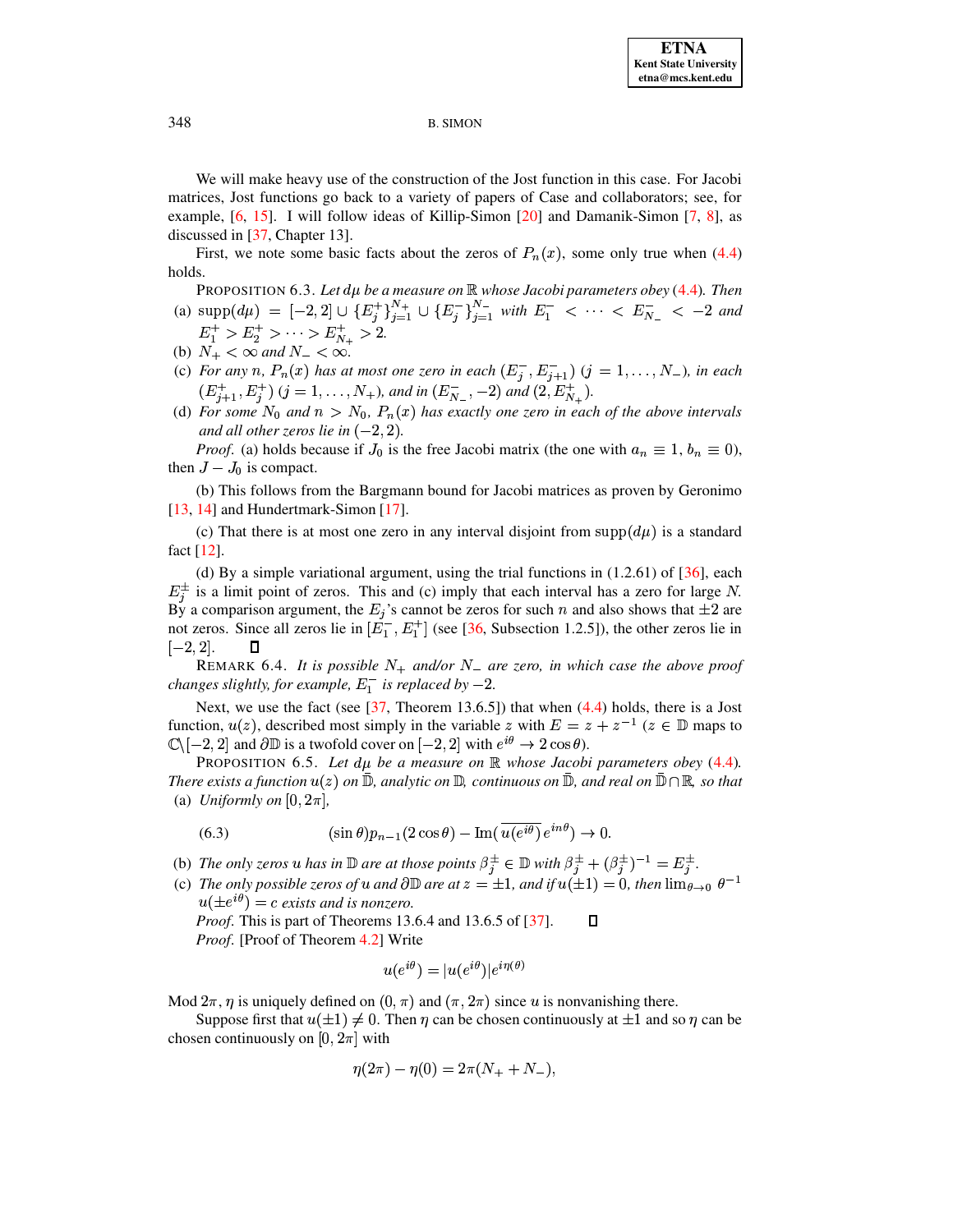| <b>ETNA</b>                  |
|------------------------------|
| <b>Kent State University</b> |
| etna@mcs.kent.edu            |

#### 349 FINE STRUCTURE OF THE ZEROS OF ORTHOGONAL POLYNOMIALS, I

<span id="page-21-0"></span>by the argument principle and the fact that the number of zeros of u in  $\mathbb{D}$  is  $N_+ + N_-$ . It follows that if

$$
(6.4) \t\t\t g_n(\theta) = n\theta - \eta(\theta)
$$

then

$$
g_n(2\pi) = 2\pi(n - N_+ - N_-),
$$

and, in particular,

<span id="page-21-1"></span> $\text{Im}(\overline{u(e^{i\theta})}e^{in\theta})$ 

has at least  $2(n - N_{+} - N_{-})$  zeros at points where  $\tilde{\theta}_j$ 

(6.5) 
$$
g_n(\tilde{\theta}_j) = \pi j \qquad j = 0, 1, ..., 2(n - N_+ - N_-) - 1
$$

Since  $u$  is real,

<span id="page-21-2"></span>
$$
\ddot{\theta}_{2(n-N_{+}-N_{-})-j} = 2\pi - \ddot{\theta}_{j}
$$

and  $\hat{\theta}_0 = 0$ ,  $\hat{\theta}_{n-N_+ - N_-} = \pi$ .

By the boundedness of  $\eta$ , (6.4), and (6.5),

(6.6) 
$$
\tilde{\theta}_{j+1} - \tilde{\theta}_j = \frac{\pi}{n} + o\left(\frac{1}{n}\right)
$$

uniformly in  $j$ .

By (6.3),  $\sin(\theta)p_{n-1}(2\cos\theta)$ ,  $\theta \in [0, 2\pi]$  has at least  $n - N_+ - N_- + 1$  zeros on [0,  $\pi$ ] at points  $\theta_j$  with  $\theta_j - \theta_j = o(1/n)$ . Since 0 and  $\pi$  are zeros of sin  $\theta$  and for large n,  $p_{n-1}(2\cos\theta)$  only has  $n - N_+ - N_- - 1$  zeros on  $(0, \pi)$ ,  $\{\theta_j\}$  are the only zeros. (6.6) implies  $(4.5)$  and also

$$
\theta_1 = \frac{\pi}{n} + O\left(\frac{1}{n}\right) \qquad \theta_{n-N_+ - N_- - 1} = \pi - \frac{\pi}{n} + O\left(\frac{1}{n}\right).
$$

Next, we turn to the case where u vanishes as +1 and/or -1. Suppose that  $u(1) = 0$ ,  $u(-1) \neq 0$ . By (a) of Proposition 6.5 and the reality of u (i.e.,  $\overline{u(e^{i\theta})} = u(e^{-i\theta})$ ), we have that  $u(e^{i\theta}) = ic\theta + o(\theta)$  where  $c \neq 0$ , so

$$
\eta(0) = \pm \frac{\pi}{2} \qquad \eta(2\pi) = \mp \frac{\pi}{2} \qquad (\text{mod } 2\pi)
$$

By the argument principle taking into account the zero at  $z = 1$ ,

 $\Box$ 

$$
\eta(2\pi) - \eta(0) = 2\pi(N_+ + N_- + \frac{1}{2})
$$

As in the regular case,  $(6.6)$  holds, but in place of  $(6.3)$ ,

$$
\theta_1 = \frac{\pi}{2n} + O\left(\frac{1}{n}\right) \qquad \theta_{n-N_+-N_--1} = \pi - \frac{\pi}{n} + O\left(\frac{1}{n}\right).
$$

The other cases are similar.

To summarize, we use a definition.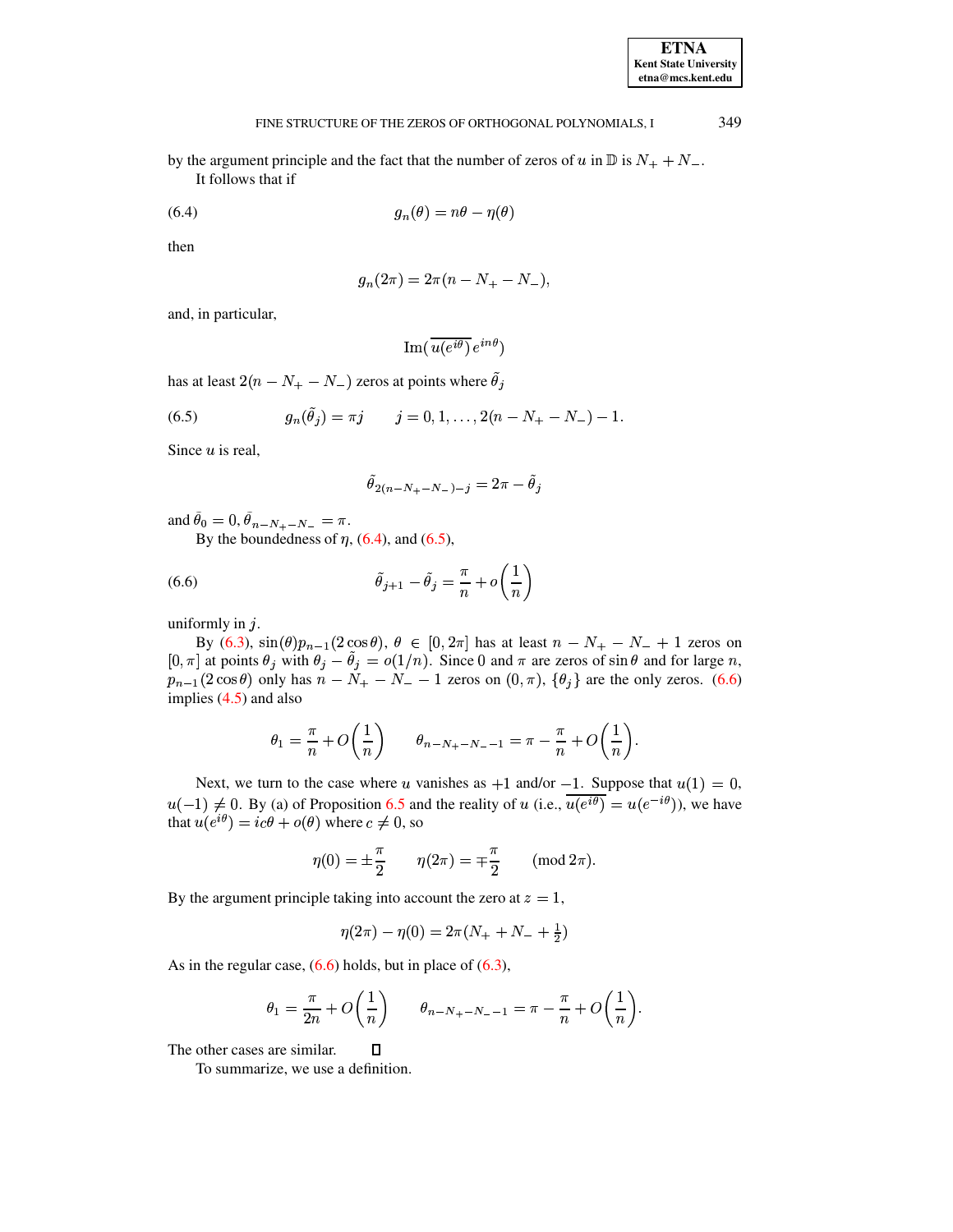DEFINITION 6.6. We say J has a resonance at +2 if and only if  $u(1) = 0$  and a *resonance* at  $-2$  if  $u(-1) = 0$ .

THEOREM 6.7. Let (4.4) hold. Let  $\theta_j^{(n)}$  be the points where  $P_n(2\cos\theta) = 0, 0 < \theta_1^{(n)} <$  $\cdots < \theta_{n-N_{+}-N_{-}}^{(n)} < \pi$ . Then

$$
\theta_1^{(n)} = \frac{\pi}{n} + O\bigg(\frac{1}{n^2}\bigg)
$$

if  $+2$  is not a resonance and

$$
\theta_1^{(n)} = \frac{\pi}{2n} + O\left(\frac{1}{n^2}\right)
$$

if +2 is a resonance. Similar results hold for  $\theta_{n-N_{+}-N_{-}}^{(n)}$  with regard to a resonance at -2.

<span id="page-22-0"></span>7. Clock Theorems for Jacobi Polynomials. The Jacobi polynomials,  $P_n^{(\alpha,\beta)}(x)$ , are defined [31, 40] to be orthogonal for the weight

$$
w(x)=(1-x)^{\alpha}(1+x)^{\beta}
$$

on  $[-1, 1]$  where  $\alpha, \beta > -1$  (to insure integrability of the weight). The  $P_n$ 's are normalized by

$$
P_n^{(\alpha,\beta)}(1) = \frac{[\prod_{j=0}^{n-1} (1+\alpha-j)]}{n!}
$$

<span id="page-22-2"></span>They are neither monic nor orthonormal, but it is known ( $[40, Eqns. (4.3.2)$  and  $(4.3.3)]$ ) that  $P_n^{(\alpha,\beta)}(x)$  differ from the normalized polynomials by  $(n+1)^{1/2}c_n^{(\alpha,\beta)}$  with  $0 < \inf_n c_n^{(\alpha,\beta)} \le$ <br>sup<sub>n</sub>  $c_n^{(\alpha,\beta)} < \infty$  (not uniform in  $\alpha, \beta$ ), and  $2^n P_n^{(\alpha,\beta)}(x)$  have leading term  $d_n^{(\alpha,\beta)}$  with a similar estimate to  $c_n$ .

Our goal in this section is to prove

THEOREM 7.1. Fix  $\alpha$ ,  $\beta$ . Let  $\theta_i^{(n)}$ ,  $j = 1, 2, ..., n$ , be defined by

<span id="page-22-1"></span>
$$
0<\theta_1^{(n)}<\cdots<\theta_n^{(n)}<\pi
$$

and  $x_j^{(n)} = \cos(\theta_j^{(n)})$  are all the zeros of  $P_n^{(\alpha,\beta)}(x)$ . Then for each  $\varepsilon > 0$ ,

(7.1) 
$$
\sup_{j; \theta_j \in [\varepsilon, \pi - \varepsilon]} n \left| \theta_{j+1}^{(n)} - \theta_j^{(n)} - \frac{\pi}{n} \right| \to 0
$$

as  $n \to \infty$ .

REMARK 7.2. 1. It is not hard to see that  $\theta_i \in [\varepsilon, \pi - \varepsilon]$  can be replaced by  $\delta n < j <$  $(1 - \delta)n$  for each  $\delta > 0$ .

2. For restricted values of  $\alpha$ ,  $\beta$ , this result is a special case of results of Erdös-Turan [11]. Szegő [40] has bounds of the form

$$
Cn^{-1} < \theta_{j+1}^{(n)} - \theta_j^{(n)} < Dn^{-1}
$$

with  $C, D$   $\varepsilon$ -dependent. I have not found (7.1), but the proof depends on such well-known results in such a simple way that I'm sure it must be known!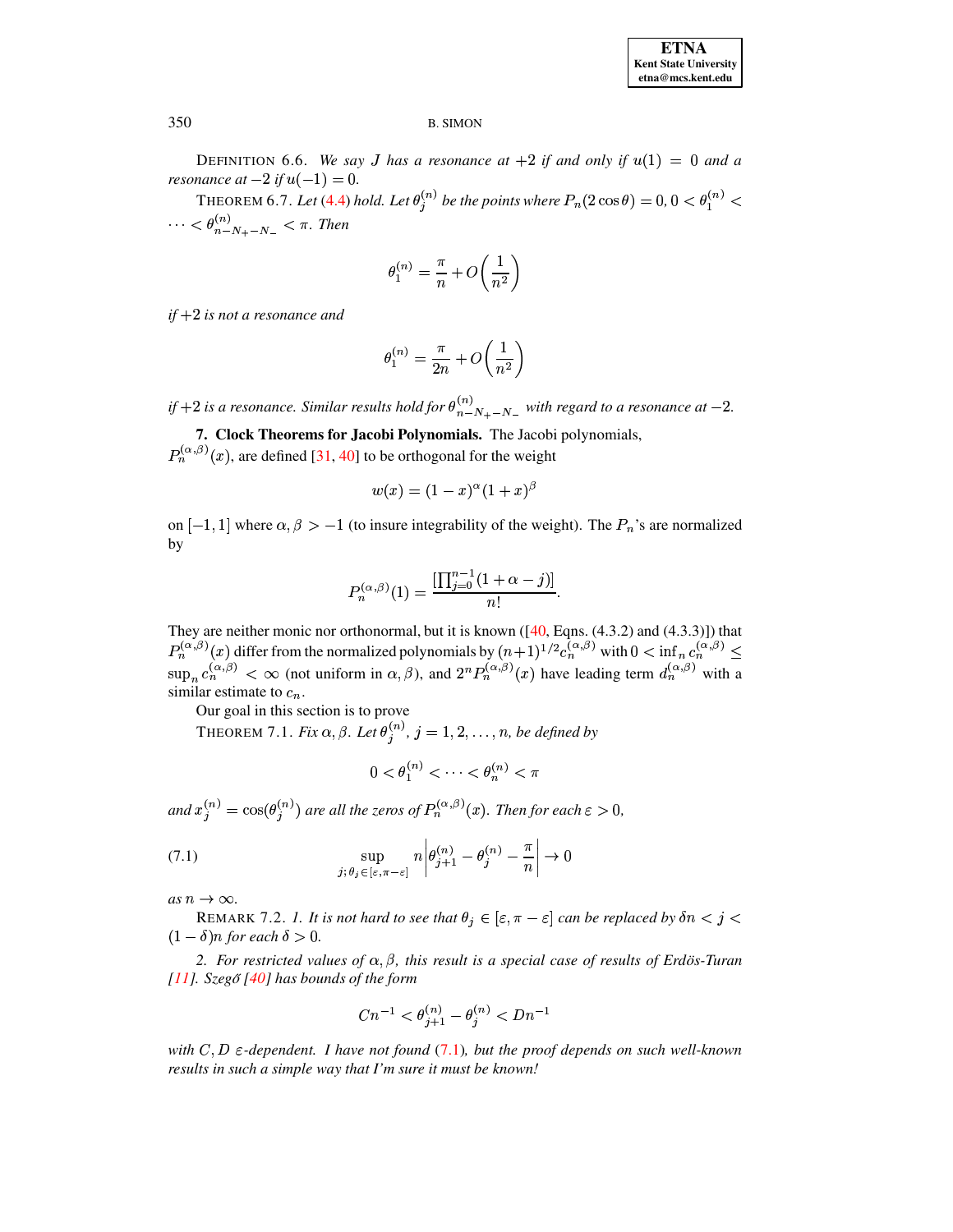#### 351 FINE STRUCTURE OF THE ZEROS OF ORTHOGONAL POLYNOMIALS, I

*Proof.* We will depend on two classical results. The first is Darboux's formula ( $[40, 60]$ ) Theorem 8.21.8]) for the large *n* asymptotics of  $P_n^{(\alpha,\beta)}$ :

(7.2) 
$$
P_n(\cos \theta) = n^{-1/2}k(\theta)^{-1/2}\cos(n\theta + \gamma(\theta)) + O(n^{-3/2})
$$

where

<span id="page-23-0"></span>
$$
k(\theta) = \pi^{-\frac{1}{2}} \sin\left(\frac{\theta}{2}\right)^{-\alpha - \frac{1}{2}} \cos\left(\frac{\theta}{2}\right)^{-\beta - \frac{1}{2}},
$$
  

$$
\gamma(\theta) = \frac{1}{2} (\alpha + \beta + 1)\theta - (\alpha + \frac{1}{2}) \frac{\pi}{2},
$$

and where the  $O(n^{-3/2})$  is uniform in  $\theta \in [\varepsilon, \pi - \varepsilon]$  for each fixed  $\varepsilon > 0$  and fixed  $\alpha, \beta$ . (7.2) is just pointwise Szegő-Jost asymptotics on  $[-1, 1]$  with explicit phase (k is determined by the requirement that  $k(\theta)w(\cos \theta)d(\cos \theta)$  must be a multiple of  $d\theta$ ).

The second formula we need  $([31, Eqn. (13.8.4)])$  is

(7.3) 
$$
\frac{d}{dx} P_n^{(\alpha,\beta)}(x) = \frac{1}{2} (1 + \alpha + \beta + n) P_{n-1}^{(\alpha+1,\beta+1)}(x),
$$

which is a simple consequence of the Rodrigues formula.

Fix  $\theta_0$ . Define  $\theta^{(n)}$  by

<span id="page-23-1"></span>
$$
\theta^{(n)} = \frac{2\pi}{n} \left[ \frac{n\theta_0}{2\pi} \right],
$$

where  $[y]$  = integral part of y. Then  $\theta^{(n)} \leq \theta_0 < \theta^{(n)} + \frac{2\pi}{n}$  and  $n\theta^{(n)} \in 2\pi\mathbb{Z}$ . Define

$$
f_n(y) = n^{1/2} P_n^{(\alpha,\beta)} \left( \cos \left( \theta^{(n)} + \frac{y}{n} \right) \right).
$$

Then (7.2) implies that uniformly in  $\theta_0 \in [\varepsilon, \pi - \varepsilon]$  and  $y \in [-Y, Y]$  (any  $\varepsilon > 0, Y < \infty$ ), we have as  $n \to \infty$ ,

$$
f_n(y) \to k(\theta_0)^{-1/2} \cos(y + \gamma(\theta_0)).
$$

Moreover, by (7.3),  $f'_n(y)$  converges uniformly to a continuous limit. Standard functional analysis (essentially the fundamental theorem of calculus!) says that if  $f_n \to f_\infty$  and  $f'_n \to$  $g_{\infty}$  uniformly for  $C^1$  functions  $f_n$ , then  $g_{\infty} = f'_{\infty}$ . Thus

$$
f'_n(y) \to -k(\theta_0)^{-1/2} \sin(y + \gamma(\theta_0))
$$

<span id="page-23-2"></span>In particular, since  $k(\theta_0)$  is bounded above and below on  $[-\epsilon, \pi - \epsilon]$ , we see that for  $\alpha, \beta, \varepsilon, Y$  fixed, there are  $C_1, C_2 > 0$  and N, so for all  $\theta_0 \in [\varepsilon, \pi - \varepsilon], |y_j| < Y$  for  $j = 1, 2$ , and  $n > N$ , we have

$$
(7.4) \qquad |y_1 - y_2| < \pi, \quad |f_n(y_j)| < C_1 \Rightarrow |f_n(y_1) - f_n(y_2)| \geq C_2(y_1 - y_2).
$$

In the usual way (7.4) implies that for *n* large, there is at most one solution of  $f_n(y) = 0$ within  $\pi$  of another solution. Since (7.2) implies existence, we can pinpoint the zeros of  $P_n$ in  $[\varepsilon, \pi - \varepsilon]$  as single points near  $\{\frac{\pi}{2n} + \frac{i\pi}{n} - \gamma(\frac{\pi}{2n} + \frac{i\pi}{n}) + o(\frac{1}{n})\}\)$ . From this, (7.1) follows.  $\Box$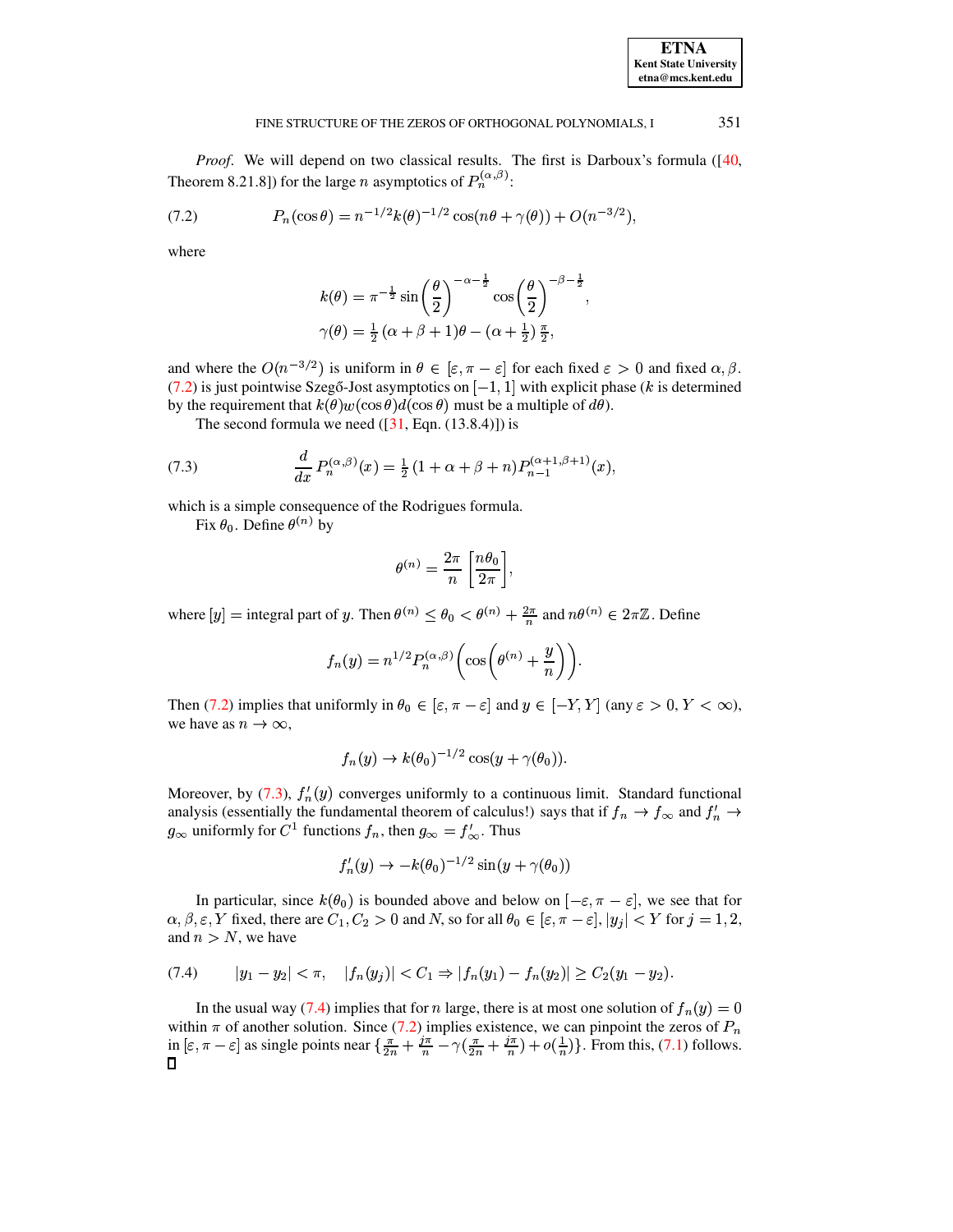<span id="page-24-1"></span>8. Asymptotics Away From the Critical Region. This is the first of several sections which focus on proving Theorem 4.4. The key will be asymptotics of  $\varphi_n(z)$  in the region near  $|z| = b$ . In this section, for background, we discuss asymptotics away from  $|z| = b$ . We start with  $|z| > b$ . The first part of the following is a translation of results of Nevai-Totik [28] from asymptotics of  $\varphi_n^*$  to  $\varphi_n$ :

<span id="page-24-6"></span><span id="page-24-2"></span>THEOREM 8.1. If (1.5) holds for  $0 < b < 1$ , then D is analytic in  $\{z \mid |z| < b^{-1}\}\$ and for  $|z| > b$ ,

(8.1) 
$$
\lim_{n \to \infty} z^{-n} \varphi_n(z) = \overline{D(1/\bar{z})}^{-1},
$$

<span id="page-24-3"></span>and (8.1) holds uniformly in any region  $|z| \ge b + \varepsilon$  with  $\varepsilon > 0$ . Indeed, on any region  ${z \mid b + \varepsilon < |z| \leq 1},$ 

(8.2) 
$$
|\varphi_n(z) - \overline{D(1/\bar{z})}^{-1} z^n| \leq C_{\varepsilon} \left(b + \frac{\varepsilon}{2}\right)^n.
$$

REMARK 8.2. The point of (8.2) is that the error in (8.1) is approximately  $O(b^{n}/|z|^{n})$ , which is exponentially small if  $|z| > b + \varepsilon$ . It is remarkable that we get exponentially small errors with only  $(1.5)$ .

<span id="page-24-4"></span>*Proof.* By step (2) in the proof of Theorem  $1.1$ ,

(8.3) 
$$
|\varphi^*_{n+1}(z) - \varphi^*_n(z)| \leq \tilde{C}_{\varepsilon}[\max(1,|z|)]^n \bigg| b + \frac{\varepsilon}{2} \bigg|^n.
$$

As noted there, this implies  $(1.8)$  which, using

(8.4) 
$$
\varphi_n(z) = z^n \overline{\varphi_n^*(1/\bar{z})}
$$

implies  $(8.1)$ . The bound  $(8.3)$  then implies

<span id="page-24-5"></span>
$$
|\varphi_n^*(z) - D(z)^{-1}| \leq C_{\varepsilon}[\max(1,|z|)]^n \left| b + \frac{\varepsilon}{2} \right|^n
$$

О

if  $|z|(b+\frac{\varepsilon}{3})$  < 1, and this yields (8.2) after using (8.4).

REMARK 8.3. The restriction  $|z| \leq 1$  for (8.2) comes from  $|z| \leq 1$  in (1.7). But, by Theorem 8.1, (1.7) holds if  $|z| > b$ , and so we can conclude (8.2) in any region  $\{z \mid b + \varepsilon < b\}$  $|z| < b^{-1} - \varepsilon$ . By the maximum principle, we have that

$$
\sup_{|z|\leq b+\varepsilon} |b+\varepsilon|^{-n} |\Phi_n(z)| < \infty,
$$

which, plugged into the machine in (8.2), implies for  $|z| > b^{-1} - \varepsilon$ , we have

$$
|\varphi_n(z)-\overline{D(1/\bar{z})}^{-1}z^n|\leq C_{\varepsilon}|z|^n\bigg(b+\frac{\varepsilon}{2}\bigg)^n,
$$

which is exponentially small compared to  $|z|^n$ .

<span id="page-24-0"></span>Barrios-López-Saff  $[4]$  proved that ratio asymptotics  $(1.10)$  implies that  $\varphi_{n+1}(z)/\varphi_n(z) \to b$  for  $|z| < b$ , thereby also proving there are no zeros of  $\varphi_n$  in each disk  $\{z \mid |z| < b - \varepsilon\}$  if *n* is large (see also [37, Section 9.1]). Here we will get a stronger result from a stronger hypothesis:

THEOREM 8.4. Suppose that

$$
b^{-n}\alpha_n \to C \neq 0
$$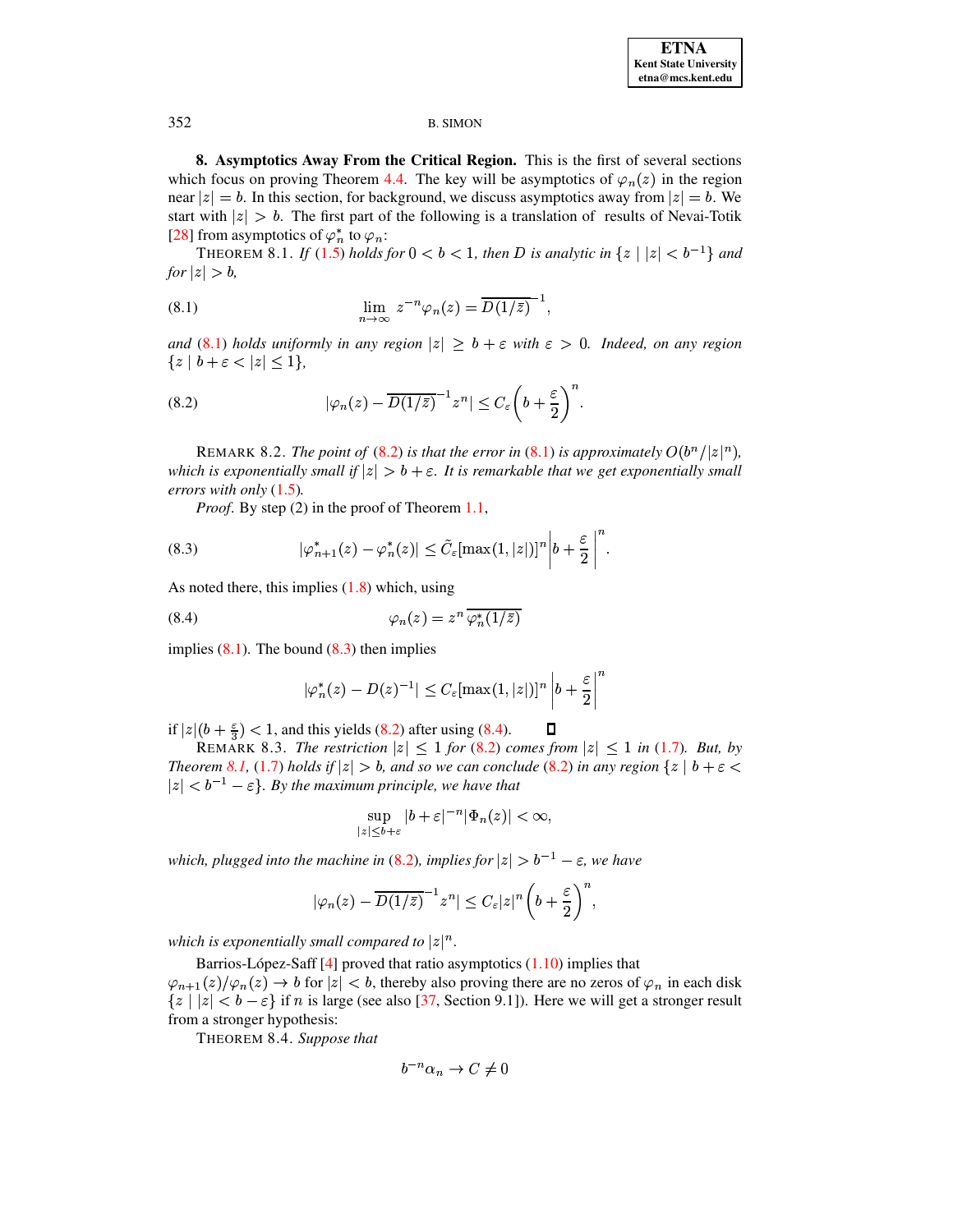<span id="page-25-5"></span>353

## <span id="page-25-2"></span>FINE STRUCTURE OF THE ZEROS OF ORTHOGONAL POLYNOMIALS, I

as  $n \to \infty$ . Then for any  $|z| < b$ ,

(8.5) 
$$
b^{-n}\varphi_n(z) \to \bar{C}(z-b)^{-1}D(z)^{-1}.
$$

Moreover, if BLS asymptotics (1.11) holds, then in each region  $\{z \mid |z| < b - \varepsilon\}$ ,

(8.6) 
$$
|b^{-n}\varphi_n(z) - \bar{C}(z-b)^{-1}D(z)^{-1}| \leq C_1\tilde{\Delta}^n,
$$

for some  $\tilde{\Delta} < 1$ .

REMARK 8.5. In  $\left[34\right]$ , we will prove a variant of this result that only needs ratio asymptotics as an assumption.

Proof. Define

$$
u_n(z) = \varphi_n(z) b^{-n} \qquad A_n = -\bar{\alpha}_n b^{-n-1}
$$

<span id="page-25-1"></span>Then, Szegő recursion says

(8.7) 
$$
u_{n+1} = \left(\frac{z}{b}\right)u_n + A_n \varphi_n^*(z).
$$

<span id="page-25-0"></span>Iterating, we see that

(8.8) 
$$
u_n = \sum_{j=1}^n A_{n-j} \varphi_{n-j}^*(z) \left(\frac{z}{b}\right)^{j-1} + \left(\frac{z}{b}\right)^n u_0.
$$

Since  $A_m \to -\bar{C}b^{-1}$ ,  $\varphi_m^* \to D^{-1}$ , and  $|z|/b < 1$ , (8.8) implies  $u_n$  has a limit  $u_\infty$ . (8.7) then implies

$$
bu_{\infty}=zu_{\infty}-\bar{C}D(z)^{-1},
$$

which implies  $(8.5)$ .

<span id="page-25-3"></span>If  $(1.11)$  holds, then

$$
(8.9) \t\t\t A_n - A_\infty = O(\Delta^n).
$$

Moreover, Szegő recursion for  $\Phi_n^*$  implies if  $|z| < 1$ ,

<span id="page-25-4"></span>
$$
|\Phi_{n+1}^*-\Phi_n^*|\leq C_1b^n|\rho_n^{-1}-1|,
$$

and then since  $|\rho_n^{-1} - 1| \le C_1 |\alpha_n|$  if  $|\alpha_n| < \frac{1}{4}$ ,  $|\varphi_{n+1}^* - \varphi_n^*| \le C_2 b^n$ , and so

(8.10) 
$$
|z| \le 1 \Rightarrow |\varphi_n^*(z) - D(z)^{-1}| \le C_3 b^n,
$$

 $(8.8)$ ,  $(8.9)$ , and  $(8.10)$  imply  $(8.6)$  with  $\tilde{\Delta} = \max(\Delta, b)$ .  $\Box$ 

<span id="page-25-7"></span>9. Asymptotics in the Critical Region. The key result in controlling the zeros when the BLS condition holds is

THEOREM 9.1. Let the BLS condition (1.11) hold for a sequence,  $\{\alpha_n\}_{n=0}^{\infty}$ , of Verblunsky coefficients and some  $b \in (0,1)$  and  $C \in \mathbb{C}$ . Then there exist D,  $\Delta_1$ , and  $\Delta_2$  with  $0 < \Delta_1 < \Delta_2 < 1$  so that if

<span id="page-25-6"></span>(9.1) 
$$
b\Delta_2 < |z| < b\Delta_2^{-1},
$$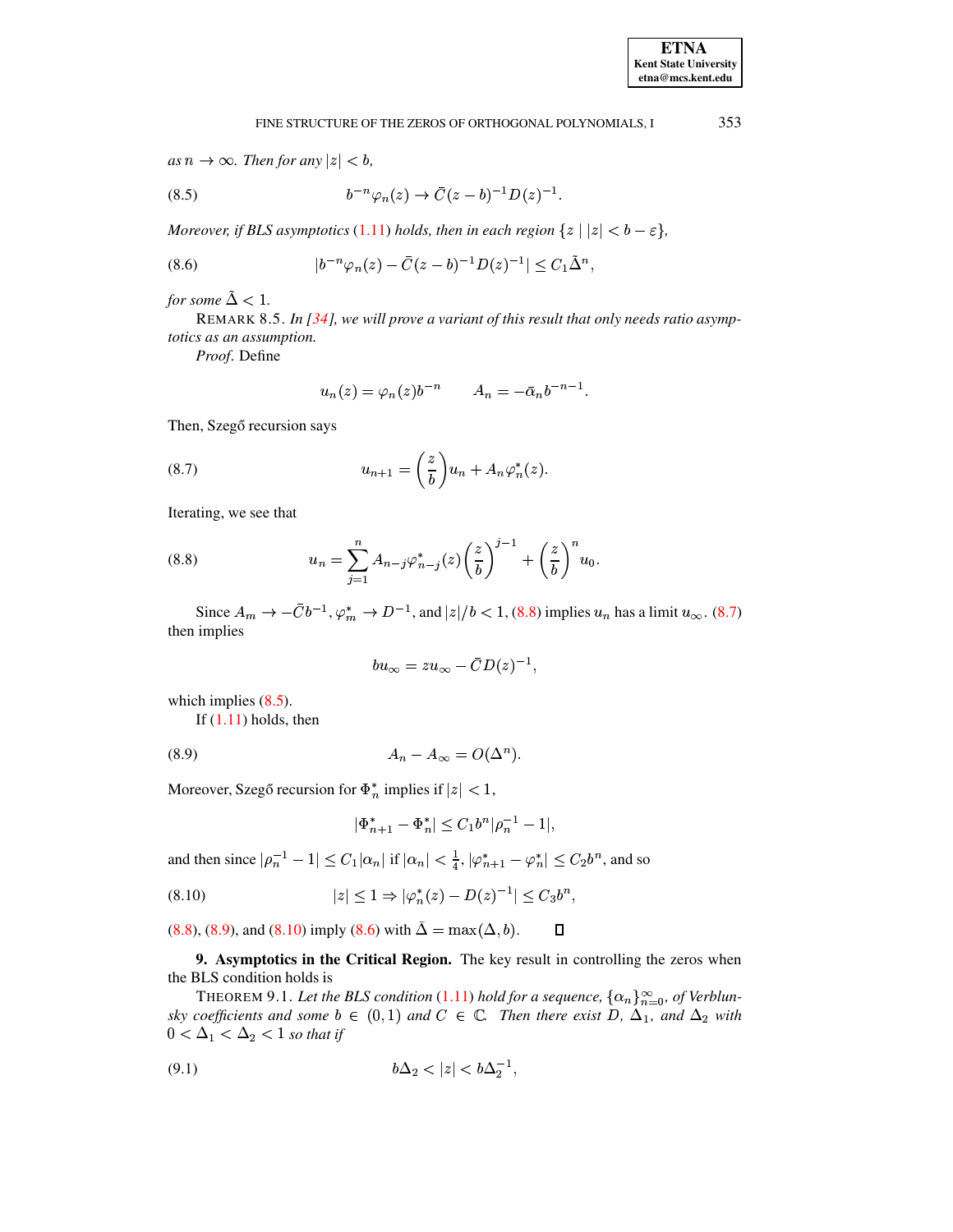<span id="page-26-0"></span>then

$$
(9.2) \t |\varphi_n(z) - \overline{D(1/\bar{z})}^{-1} z^n - \bar{C}(z-b)^{-1} D(z)^{-1} b^n| \le D(b\Delta_1)^n.
$$

REMARK 9.2. 1. Implicit in (9.2) is that  $\overline{D(1/\bar{z})}^{-1}$  has an analytic continuation (except at  $z = b$ ; see Remark 2 in the following) to the region (9.1), that is,  $D(z)^{-1}$  has an analytic *continuation to*  $\{z \mid |z| < b^{-1}\Delta_2^{-1}\}$  *except for*  $z = b^{-1}$ .

2. Since  $\varphi_n(z)$  is analytic at  $z = b$  and  $D(b)^{-1} \neq 0$ , the poles in  $\overline{D(1/\overline{z})}^{-1}$  and  $D(z)/(z - b)^{-1}$  must cancel, that is, (1.4) must hold.

3. In this way, Theorem 9.1 includes a new proof of one direction of Theorem 1.2, that is, that the BLS condition implies that  $D(z)^{-1}$  is meromorphic in  $\{z \mid |z| < b^{-1}\Delta_2^{-1}\}\$  with a pole only at  $z = b^{-1}$  with (1.4).

4. The condition  $\Delta_1 < \Delta_2$  implies that the error  $O((b\Delta_1)^n)$  is exponentially smaller than both  $z^n$  and  $b^n$  in the region where (9.1) holds.

<span id="page-26-1"></span>We will prove (9.2) by considering the second-order equation obeyed by  $\varphi_n$  for n so large that  $\alpha_{n-1} \neq 0$  (see [36, Eqn. (1.5.47)]):

(9.3) 
$$
\varphi_{n+1} = \rho_n^{-1} \left( z + \frac{\bar{\alpha}_n}{\bar{\alpha}_{n-1}} \right) \varphi_n - \frac{\bar{\alpha}_n}{\bar{\alpha}_{n-1}} \frac{\rho_{n-1}}{\rho_n} z \varphi_{n-1}
$$

(the only other applications I know of this formula are in [4] and Mazel et al. [23]). By  $(1.11)$ which implies  $\rho_n = 1 + O(b^{2n})$  and  $\bar{\alpha}_n / \bar{\alpha}_{n-1} = b + O(\Delta^n)$ , we have

<span id="page-26-4"></span>(9.4) 
$$
\rho_n^{-1}\left(z + \frac{\bar{\alpha}_n}{\bar{\alpha}_{n-1}}\right) = z + b + O(b^{2n} + \Delta^n),
$$

<span id="page-26-5"></span>(9.5) 
$$
\left(\frac{\bar{\alpha}_n}{\bar{\alpha}_{n-1}}\right)\frac{\rho_{n-1}}{\rho_n}z = bz + O(b^{2n} + \Delta^n).
$$

In  $[34]$ , we will analyze this critical region by an alternate method that, instead of analyzing  $(9.3)$  as a second-order homogeneous difference equations, analyzes the more usual Szegő recursion as a first-order inhomogeneous equation.

We thus study the pair of difference equations:

<span id="page-26-3"></span>(9.6) 
$$
u_{n+1} = \rho_n^{-1} \left( z + \frac{\bar{\alpha}_n}{\bar{\alpha}_{n-1}} \right) u_n - \frac{\bar{\alpha}_n}{\bar{\alpha}_{n-1}} \frac{\rho_{n-1}}{\rho_n} z u_{n-1}
$$

and

<span id="page-26-2"></span>(9.7) 
$$
u_{n+1}^{(0)} = (z+b)u_n^{(0)} - bzu_{n-1}^{(0)}.
$$

expanding solutions of  $u_n$  in terms of solutions of  $u_n^{(0)}$ .

Two solutions of (9.7) are  $b^n$  and  $z^n$  (since  $x^2 - (z + b)x + bz$  is solved by  $x = b, z$ ). These are linearly independent if  $b \neq z$  but not at  $b = z$ , so it is better to define

$$
x_n = z^n \qquad y_n = \frac{z^n - b^n}{z - b}
$$

with  $y_n$  interpreted as  $nb^{n-1}$  at  $z = b$ .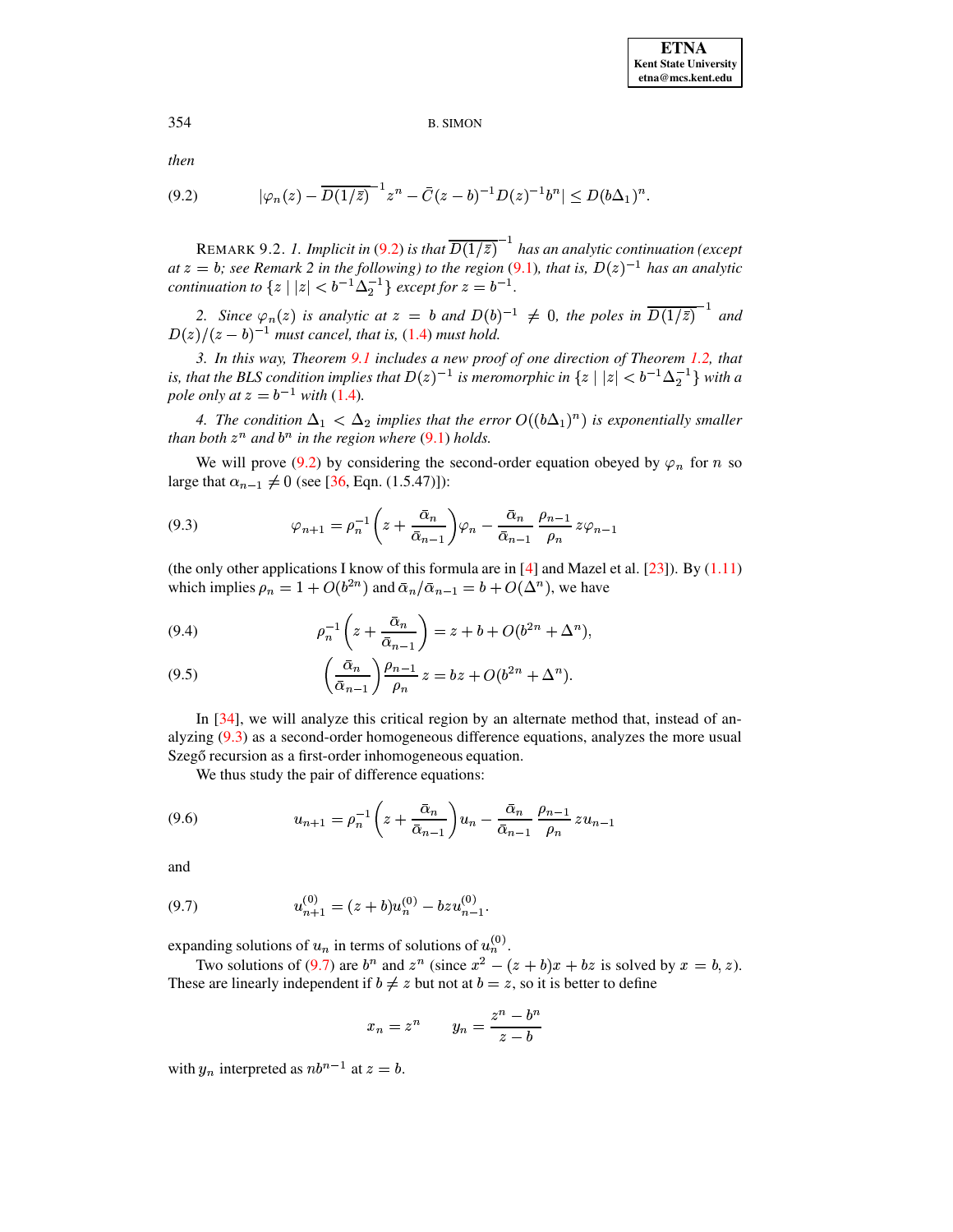# FINE STRUCTURE OF THE ZEROS OF ORTHOGONAL POLYNOMIALS, I

We rewrite  $(9.7)$  as

$$
\binom{u_{n+1}^{(0)}}{u_n^{(0)}} = M^{(0)} \binom{u_n^{(0)}}{u_{n-1}^{(0)}},
$$

with

<span id="page-27-0"></span>
$$
M^{(0)} = \begin{pmatrix} z+b & -bz \\ 1 & 0 \end{pmatrix},
$$

<span id="page-27-5"></span>and  $(9.6)$  as

$$
(9.8)\qquad \qquad \begin{pmatrix} u_{n+1} \\ u_n \end{pmatrix} = (M^{(0)} + \delta M_n) \begin{pmatrix} u_n \\ u_{n-1} \end{pmatrix},
$$

where  $\delta M_n$  is affine in z and, by (9.4)/(9.5), obeys

(9.9) 
$$
\|\delta M_n\| \le C(1+|z|)(b^{2n}+\Delta^n).
$$

Now we use variation of parameters, that is, we define  $c_n$ ,  $d_n$  by

<span id="page-27-3"></span>
$$
(9.10) \t\t\t u_n = c_n x^n + d_n y^n,
$$

<span id="page-27-4"></span>
$$
(9.11) \t\t\t u_{n-1} = c_n x^{n-1} + d_n y^{n-1},
$$

<span id="page-27-1"></span>or  $(u_nu_{n-1})^t = Q_n(c_nd_n)^t$  where

$$
(9.12) \tQ_n = \begin{pmatrix} x^n & y^n \\ x^{n-1} & y^{n-1} \end{pmatrix}.
$$

Since  $\det(Q_n) = -z^{n-1}b^{n-1}$ , we have

(9.13) 
$$
Q_{n+1}^{-1} = -z^{-n}b^{-n} \begin{pmatrix} y^n & -y^{n+1} \\ -x^n & x^{n+1} \end{pmatrix}.
$$

Since  $x_n$  and  $y_n$  solve (9.7),

<span id="page-27-2"></span>
$$
Q_{n+1}^{-1}M^{(0)}Q_n = 1.
$$

Moreover, since

$$
|x_n| \leq |z|^n \qquad |y_n| \leq n \quad \max(|z|, |b|)^n,
$$

 $(9.9)$ ,  $(9.12)$ , and  $(9.13)$  imply that

$$
\delta M_n \equiv Q_{n+1}^{-1} \delta M_n Q_n
$$

obeys

$$
\|\delta \widetilde{M}_n\| \leq C_n \left[\frac{\max(|z|,|b|)}{\min(|z|,|b|)}\right]^n (1+|z|)(b^{2n}+\Delta^n).
$$

In particular, in the region  $(9.1)$ ,

$$
\|\delta M_n\| \le C\Delta_1^{2n}
$$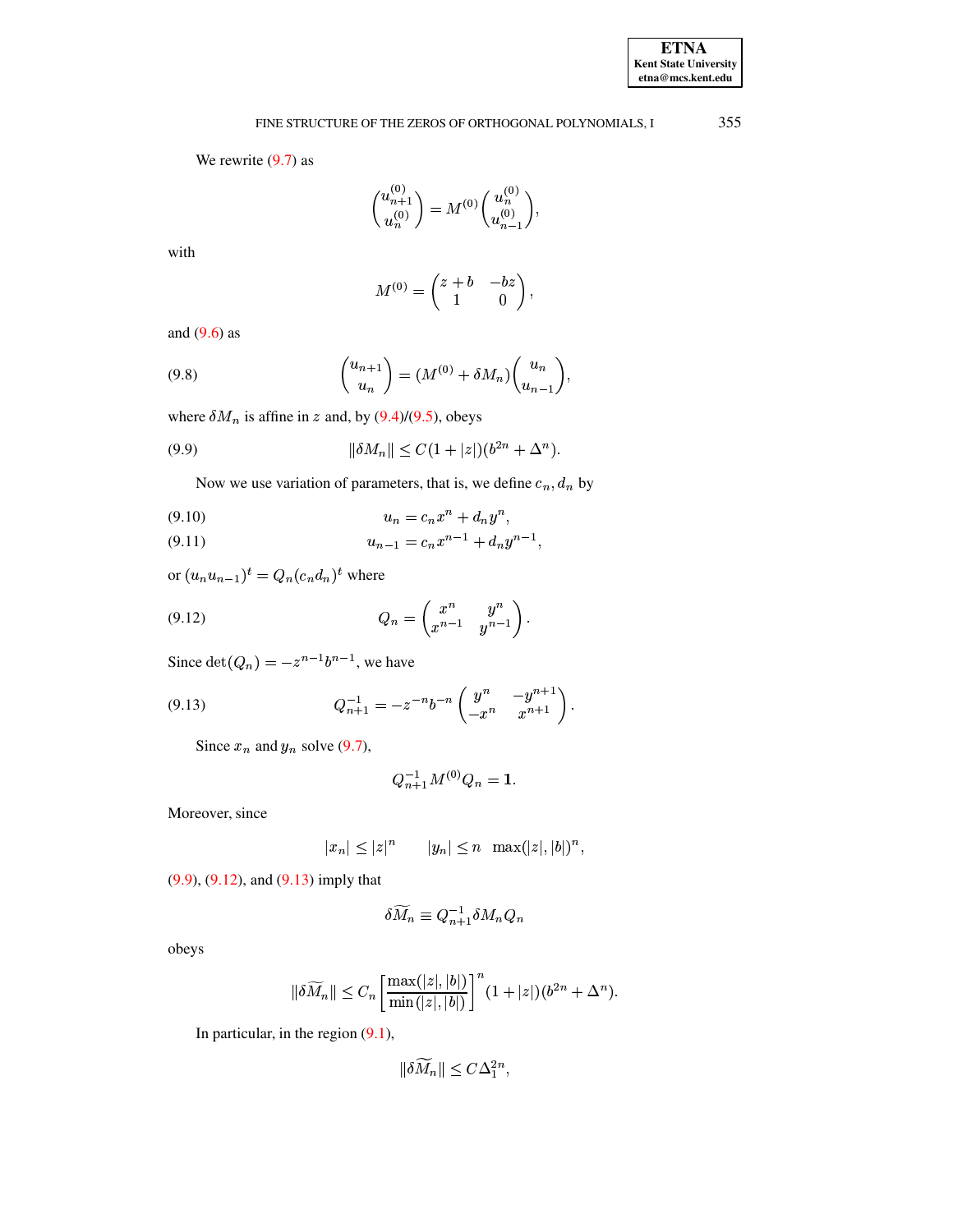if we take  $\Delta_1 = \Delta_2^2$  and  $\Delta_2 < 1$  is picked so that  $\max(b^2, \Delta) < \Delta_2$ . Since, in the region  $(9.1),$ 

$$
|z^n| \le |b|^n \Delta_2^{-n},
$$

<span id="page-28-0"></span>we have that

$$
(9.14) \t\t n[|z|^n + |b|^n] \|\delta M_n\| \le C(b\Delta_1)^n.
$$

We thus have the tools to prove the main input needed for Theorem 9.1:

<span id="page-28-3"></span><span id="page-28-1"></span>PROPOSITION 9.3. There exist  $0 < \Delta_1 < \Delta_2 < 1$  and N so that for z in the region (9.1), there are two solutions  $u_n^+(z)$  and  $u_n^-(z)$  of (9.6) for  $n \geq N$  with

 $(i)$ 

(9.15) 
$$
|u_n^+ - x^n| - |u_n^- - y^n| \le D_1 (b \Delta_1)^n.
$$

(ii)  $u_n^{\pm}(z)$  are analytic in the region (9.1).<br>
(iii)  $(u_{n+1}^{\pm}, u_n^{\pm})^t$  are independent for  $^+$  and  $^-$  for  $n \ge N$ .<br> *Proof*. If  $u_n$  is related to  $c_n$ ,  $d_n$  by (9.10)/(9.11), then (9.6) is equivalent to (9.8) and to

$$
\begin{pmatrix} c_{n+1} \\ d_{n+1} \end{pmatrix} = (1 + \delta \widetilde{M}_n) \begin{pmatrix} c_n \\ d_n \end{pmatrix}
$$

By (9.14) and the fact that  $\delta M_n$  is analytic in the region (9.2), we see

$$
L_n(z) = \prod_{j=n}^{\infty} (1 + \delta \widetilde{M}_n(z))
$$

exists, is analytic in z (in the region (9.1)), and invertible for all z in the region and  $n \geq N$ sufficiently large.

Define

$$
\begin{pmatrix} c_n^+ \\ d_n^+ \end{pmatrix} = L_n(z)^{-1} \begin{pmatrix} 1 \\ 0 \end{pmatrix}
$$

and  $c_n^-, d_n^-$  by the same formula with  $\binom{1}{0}$  replaced by  $\binom{0}{1}$  and then  $u_n^{\pm}$  by (9.10). Analyticity of u is immediate from the analyticity of  $L_n(z)$  and (9.15) follows from (9.14).

Independence follows from the invertibility of  $L_n(z)^{-1}$ .  $\Box$ 

*Proof.* [Proof of Theorem 9.1] By the independence, we can write

<span id="page-28-2"></span>
$$
(\varphi_{N+1}(z),\varphi_{N}(z))=f_{1}(z)(u_{N+1}^{+}(z),u_{N}^{+}(z))+f_{2}(z)(u_{N+1}^{-}(z),u_{N}^{-}(z)),
$$

where  $f_1, f_2$  are analytic in the region (9.1) since  $\varphi$  and  $u^{\pm}$  are. By the fact that  $\varphi, u^{\pm}$  obey  $(9.6)$ , we have for all  $n > N$  that

(9.16) 
$$
\varphi_n(z) = f_1(z)u_n^+(z) + f_2(z)u_n^-(z).
$$

Suppose first  $|z| < b$  in the region (9.1). Then, since  $b^{-n}|z|^n \to 0$ , (9.15) implies that as  $n \to \infty$ ,

$$
b^{-n}u_n^+ \to 0 \t b^{-n}u_n^- \to -\frac{1}{z-b}.
$$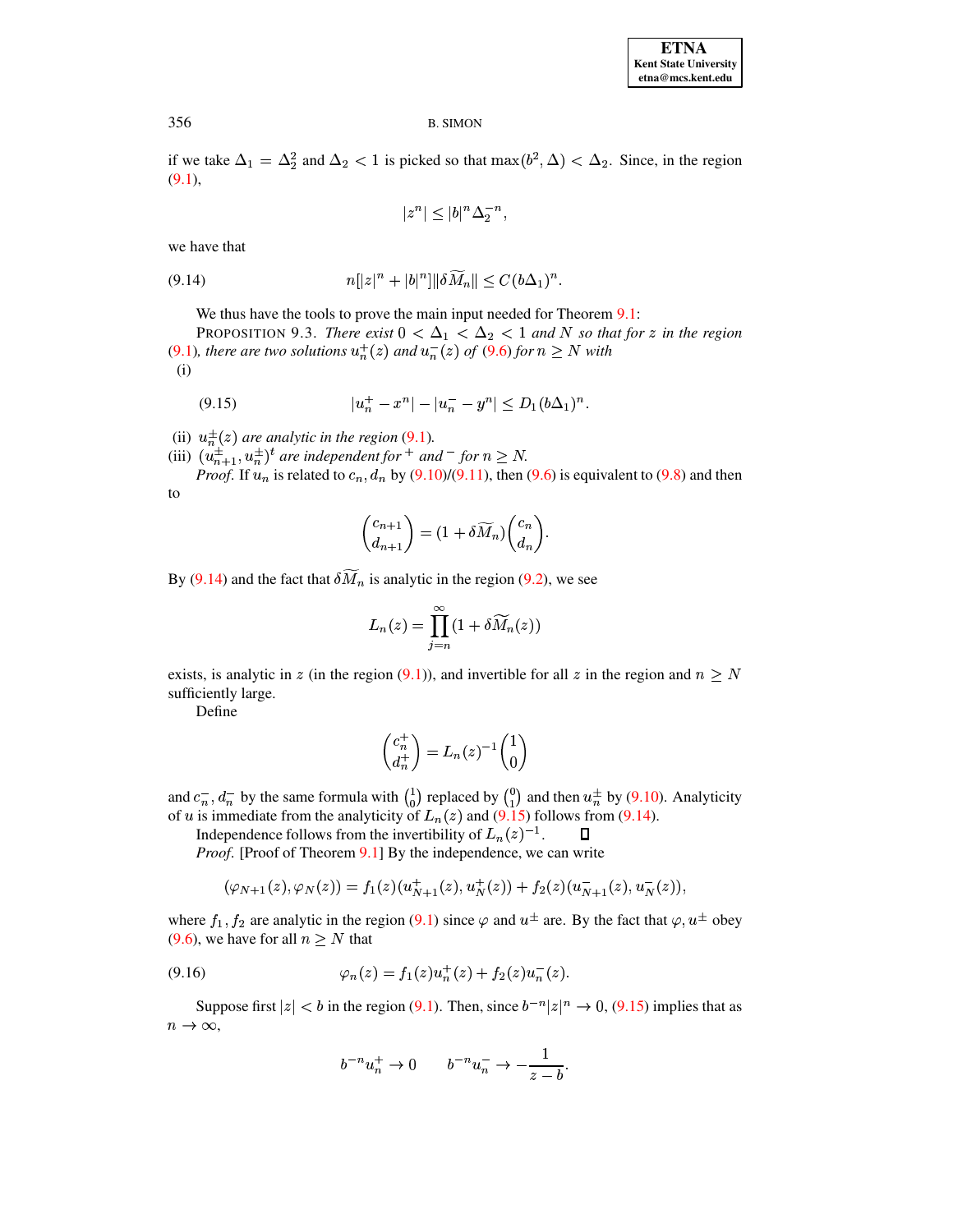We conclude, by  $(8.5)$ , that in that region,

$$
f_2(z)=-\bar{C}D(z)^{-1},
$$

so, by analyticity, this holds in all of the region  $(9.1)$ .

Next, suppose  $|z| > b$ , so  $|z|^{-n}b^n \to 0$ . (9.15) implies that as  $n \to \infty$ ,

$$
z^{-n}u_n^+ \to 1 \qquad z^{-n}u_n^- \to \frac{1}{z-b}.
$$

<span id="page-29-0"></span>By  $(8.1)$ , we conclude that

(9.17) 
$$
f_1(z) + f_2(z)(z - b)^{-1} = \overline{D(1/\bar{z})}^{-1}
$$

Again, by analyticity, this holds in all of the region (9.1) except  $z = b$ . It follows that  $D(z)^{-1}$ has a pole at  $b^{-1}$  and otherwise is analytic in  $\{z \mid |z| < b^{-1}\Delta_2^{-1}\}\$ . (9.17) also determines the residue to be given by  $(1.12)$ .

Equation  $(9.16)$  becomes

$$
\varphi_n(z) = \left[ \overline{D(1/\bar{z})}^{-1} + \overline{C}(z-b)^{-1} D(z)^{-1} \right] u_n^+(z) - \overline{C} D(z)^{-1} u_n^-(z).
$$

Then (9.2) follows from this result, boundedness of  $f_1$ ,  $f_2$ , and (9.15). Д

10. Asymptotics of the Nevai-Totik Zeros. In this section, we prove Theorems 4.6 and 4.8. They will be simple consequences of Theorems 8.1 and 9.1.

<span id="page-29-1"></span>*Proof.* [Proof of Theorem 4.6] If  $\overline{D(1/\overline{z})}^{-1}$  has a zero of order exactly k, at  $z_0$  there is some  $C_1 > 0$  and  $\delta > 0$  so that

(10.1) 
$$
|z - z_0| < \delta \Rightarrow |D(1/\bar{z})| \ge C_1 |z - z_0|^k.
$$

For *n* large, Hurwitz's theorem implies  $|z_n - z_0| < \delta$ . By (8.2) and (10.1), we have

$$
C_1|z_n-z_0|^k \le C_d z_n^{-n} \left(b+\frac{d}{2}\right)^i
$$

for small d and n large. Picking d so  $z_0^{-1}(b + \frac{d}{2}) < 1$ , we see

$$
|z_n - z_0|^k \le C_2 e^{-2k\varepsilon n}
$$

for some  $\varepsilon > 0$ . This implies (4.9) for *n* large.

*Proof.* [Proof of Theorem 4.8] Pick  $\Delta_2$  to be given by Proposition 9.3. Define  $Q(z)$  near  $z_0$  by

<span id="page-29-2"></span> $\Box$ 

<span id="page-29-3"></span>
$$
(z_n-z_0)^k Q(z) = \overline{D(1/\bar{z})}^{-1},
$$

so  $Q(z_0) \neq 0$  and Q is analytic near  $z_0$ .  $\varphi_n(z_n) = 0$  and (9.2) implies

(10.2) 
$$
(z_n - z_0)^k Q(z_n) = C(z_n - b)^{-1} D(z_n)^{-1} \frac{b^n}{z_n^n} + O\left(\frac{(b\Delta_1)^n}{z_n^n}\right).
$$

By Theorem 4.6,  $z_n - z_0 = O(e^{-\varepsilon n})$  so (10.2) becomes

(10.3) 
$$
(z_n - z_0)^k = C_1 \frac{b^n}{z_0^n} + O\left(\frac{(b\Delta_1)^n}{z_0^n}\right) + O\left(\frac{b^n}{z_0^n}e^{-\varepsilon n}\right)
$$

since  $\bar{C}(z_n - b)^{-1}D(z_n)^{-1}Q(z_n)^{-1}$  can be replaced by its value at  $z_0$  plus an  $O(e^{-\varepsilon n})$  error.<br>(10.3) implies (4.10).  $\square$ 

357

**ETNA Kent State University**  $etna@mcs. kent.edu$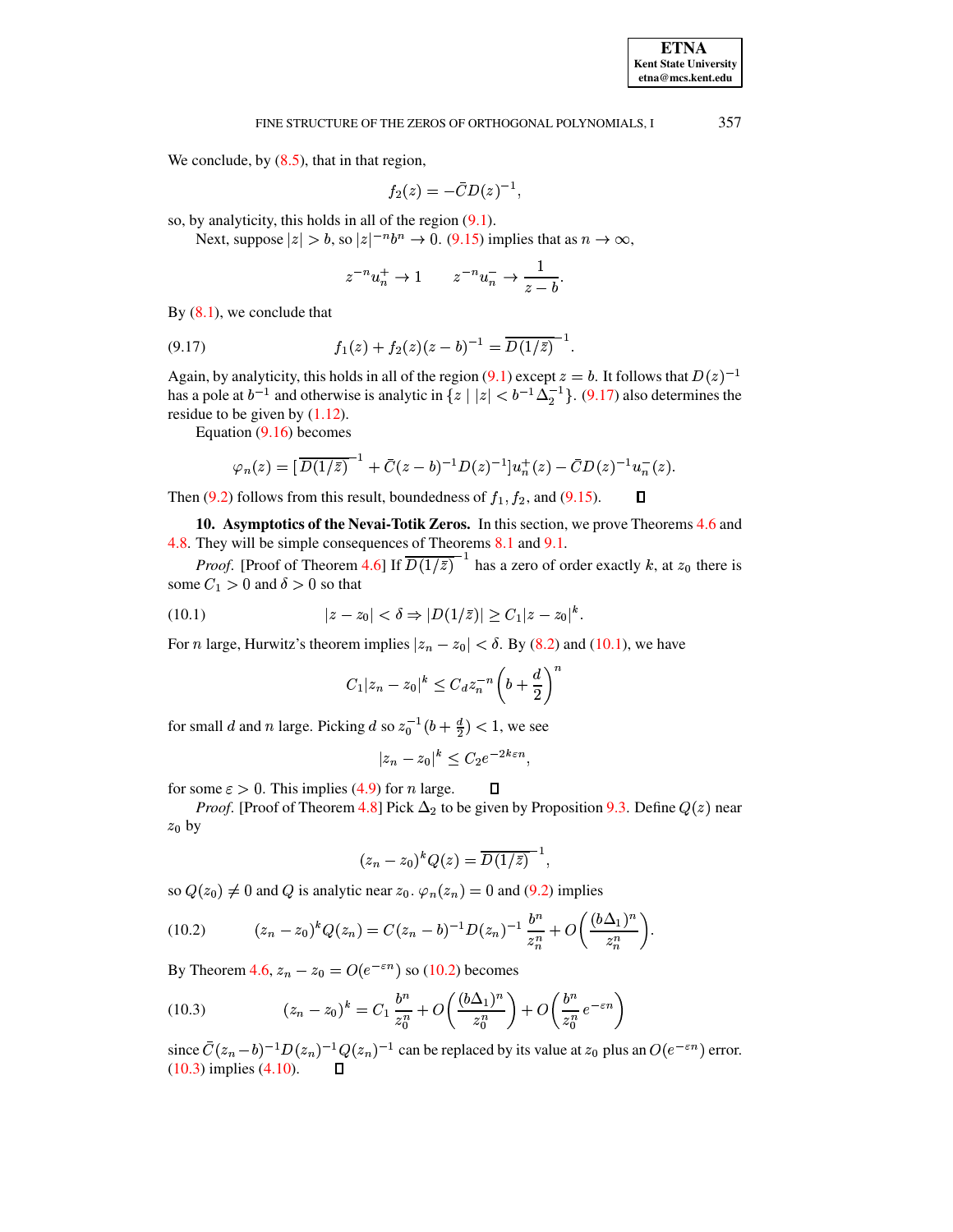**11. Zeros Near Regular Points.** We call a point z with  $|z| = b$  singular if either  $z = b$ or  $D(1/\overline{z})^{-1} = 0$ . Regular points are all not singular points on  $\{z \mid |z| = b\}$ . There are at most a finite number of singular points. In this section, we will analyze zeros of  $\varphi_n(z)$  near regular points. In the next section, we will analyze the neighborhood of singular points.

We will use Rouché's theorem to reduce zeros of  $\varphi_n(z)$  to zeros of  $(z/b)^n - g(z_0 b)$  (g defined in (11.1)) for  $z - z_0b$  small. Suppose  $bz_0$  with  $z_0 \in \partial \mathbb{D}$  is a regular point. Define

(11.1) 
$$
g(z) = \frac{\overline{C}\,\overline{D(1/\overline{z})}}{D(z)(b-z)}
$$

which is regular and nonvanishing at  $z_0$ , so

<span id="page-30-1"></span><span id="page-30-0"></span>
$$
g(bz_0) = ae^{i\psi}
$$

with  $a > 0$  and  $\psi \in [0, 2\pi)$ . Pick  $\delta < b\Delta_2^{-1}$  so that

(11.2) 
$$
|z - bz_0| < \delta \Rightarrow |g(z) - g(bz_0)| < \frac{a}{4}.
$$

Define

$$
h_1^{(n)}(z) = \left(\frac{z}{b}\right)^n - g(z_0b),
$$
  
\n
$$
h_2^{(n)}(z) = \left(\frac{z}{b}\right)^n - g(z),
$$
  
\n
$$
h_3^{(n)}(z) = \frac{\varphi_n(z) \overline{D(1/\bar{z})}}{b^n}.
$$

<span id="page-30-4"></span>Theorem 9.1 implies that

(11.3) 
$$
|z - bz_0| < \delta \Rightarrow |h_2^{(n)}(z) - h_3^{(n)}(z)| \le D_2 \Delta_1^n.
$$

<span id="page-30-7"></span>THEOREM 11.1. Let  $z_0$  be a regular point and  $\delta < b\Delta_2^{-1}$  so that (11.2) holds. Let  $j_1 \leq j_2$  be integers with  $|j_k| < (n-1)\delta/2$ . Let

$$
I_n = \left\{ z \mid \left| \frac{|z|}{b} - 1 \right| < \frac{\delta}{2b}, \arg\left(\frac{z}{z_0}\right) \in \left( \frac{\psi}{n} + \frac{2\pi j_1}{n} - \frac{\pi}{n}, \frac{\psi}{n} + \frac{2\pi j_2}{n} + \frac{\pi}{n} \right) \right\}
$$

<span id="page-30-5"></span>Then for n large,  $I_n$  has exactly  $(j_2 - j_1) + 1$  zeros  $\{z_{\ell}^{(n)}\}_{\ell=1}^{j_2 - j_1 + 1}$  of  $\varphi_n$ . Moreover,  $(a)$ 

(11.4) 
$$
|z_{\ell}^{(n)}| = b \left( 1 + \frac{1}{n} \log |g(z_{\ell}^{(n)})| + O\left(\frac{1}{n^2}\right) \right),
$$

(11.5) 
$$
= b \left( 1 + \frac{1}{n} \log a + O\left(\frac{b}{n}\right) + O\left(\frac{1}{n^2}\right) \right).
$$

<span id="page-30-6"></span><span id="page-30-2"></span> $(b)$ 

(11.6) 
$$
\arg z_{\ell}^{(n)} = \frac{\arg g(z_{k}^{(n)})}{n} + \frac{2\pi\ell}{n} + O\bigg(\frac{1}{n^2}\bigg),
$$

<span id="page-30-3"></span>(11.7) 
$$
= \frac{\psi}{n} + \frac{2\pi\ell}{n} + O\left(\frac{\delta}{n}\right) + O\left(\frac{1}{n^2}\right).
$$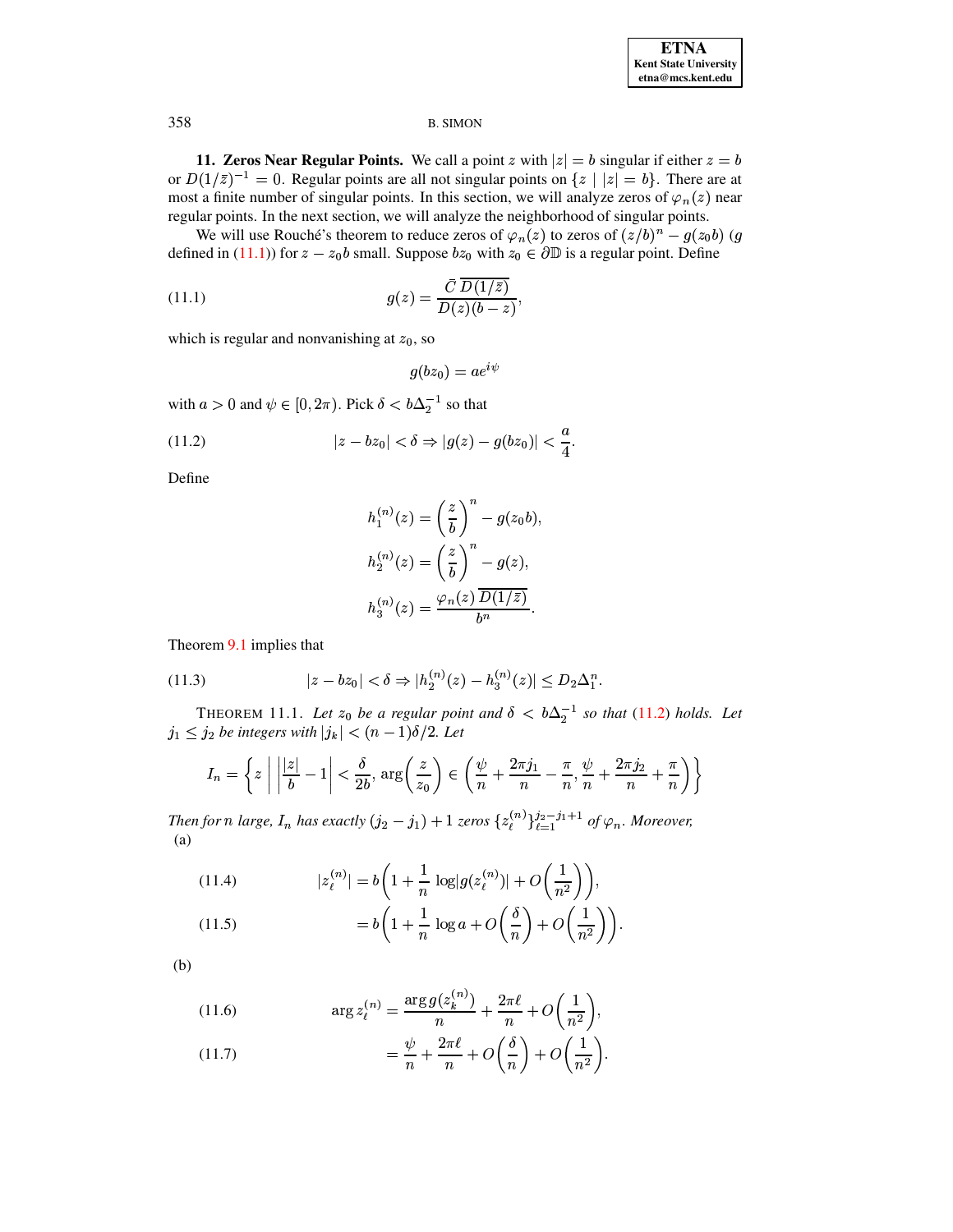#### <span id="page-31-0"></span>359 FINE STRUCTURE OF THE ZEROS OF ORTHOGONAL POLYNOMIALS, I

(c) If  $|j_k| \leq J$ , (11.5) and (11.7) hold without the  $O(\delta/n)$  term.

*Proof.* Note first that in  $I_n$ , since  $||z| - b| \le \frac{\delta}{2}$  and  $|\arg(z/z_0)| \le \frac{\delta}{2}$ , we have  $|z - z_0b| < \delta$ . Consider the boundary of the region  $I_n$  which has two arcs at  $|z| = b(1 \pm \delta)$  and two straight edges are  $\arg(\frac{z}{z_0$ 

(11.8) 
$$
|h_j(z) - h_1(z)| \leq \frac{1}{2} |h_1(z)| \quad j = 2, 3.
$$

Consider the 4 pieces of  $\partial I_n$ :

It holds that  $|h_1^{(n)}(z)| \ge (1 + \delta)^n - a > a/2$  for *n* large so, by (11.2) in  $|z| = b(1 + \delta).$ <br>this region,

$$
|h_1^{(n)} - h_2^{(n)}| \le \frac{a}{4} < \frac{1}{2} |h_1^{(n)}|
$$

and clearly, by  $(11.3)$  for *n* large,

$$
|h_1^{(n)} - h_3^{(n)}| < \frac{1}{2} |h_1^{(n)}|.
$$

 $|z| = b(1 - \delta)$ . It holds that  $|h_1^{(n)}(z)| \ge a - (1 - \delta)^n > a/2$  for *n* large so, as above, (11.8) holds there.

 $\left|\arg z - \frac{\psi}{n} - \frac{2\pi i}{n}\right| = \frac{\pi}{n}$ . It holds that  $z^n = -e^{i\psi}|z|^n$  so  $|h_1^{(n)}(z)| = \left|\frac{z}{b}\right|^n + a > a,$ 

and the argument follows the ones above to get  $(11.8)$ . Thus,  $(11.8)$  holds.

By Rouché's theorem,  $h_1^{(n)}$ ,  $h_2^{(n)}$ ,  $h_3^{(n)}$  have the same number of zeros in each  $I_n$ . By applying this to each region with  $j_1 = j_2$  and noting that  $h_1^{(n)}$  has exactly one zero in such a region, we see that each  $h_k^{(n)}$  has  $j_1 + j_2 + 1$  zeros in each  $I_n$ , and there is one each in each pie slice of angle  $2\pi/n$  about angles  $\psi/n + 2\pi\ell/n$ .

At the zeros of  $h_3^{(n)}$ , we have  $|h_2^{(n)}(z)| \le D_2 \Delta_1^n$  so

$$
\left|\frac{z_{\ell}^{(n)}}{b}\right| = e^{\log|g(z_{\ell}^{(n)})|/n} + O(\Delta_2^n)
$$

$$
= 1 + \frac{\log|g(z_{\ell}^{(n)})|}{n} + O\left(\frac{1}{n^2}\right)
$$

proving (11.4). The proof of (11.6) is similar. Since  $|g(z) - g(z_0)| < C\delta$ , we get (11.5) and (11.7). If  $|j_k| \leq J$ ,  $|g(z_i^{(n)}) - g(z_0)| \leq O(1/n)$  so the  $O(\delta/n)$  term is not needed, proving  $\Box$  $(c).$ 

THEOREM 11.2. In each region  $I_n$  of Theorem 11.1, the zeros  $z_i^{(n)}$  obey

<span id="page-31-1"></span>(11.9) 
$$
|z_{\ell}^{(n)}| - |z_{\ell+1}^{(n)}| = O\left(\frac{1}{n^2}\right),
$$

<span id="page-31-2"></span>(11.10) 
$$
\left| \arg z_{\ell+1}^{(n)} - \arg z_{\ell}^{(n)} - \frac{2\pi}{n} \right| = O\left(\frac{1}{n^2}\right).
$$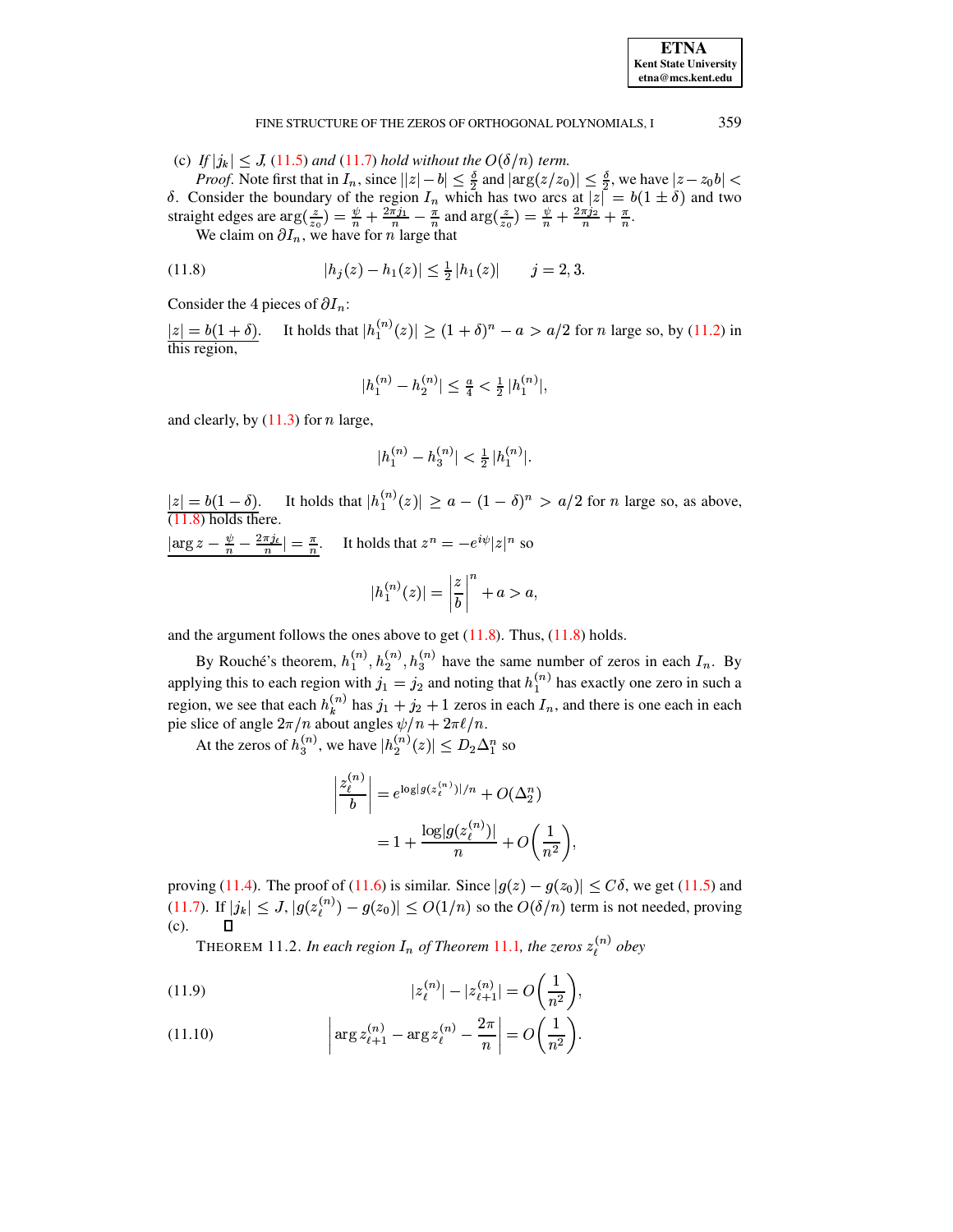*Proof.* By  $(11.5)$  and  $(11.6)$ , we have

$$
|z_{\ell+1}^{(n)} - z_{\ell}^{(n)}| \le \frac{C}{n}
$$

(in fact,  $C = 2\pi b + O(\delta)$ ). Thus

$$
|g(z_{\ell+1}^{(n)}) - g(z_{\ell}^{(n)})| \le \frac{C_1}{n},
$$

 $\Box$ 

so  $(11.4)$  and  $(11.6)$  imply  $(11.9)$  and  $(11.10)$ .

**12. Zeros Near Singular Points.** We first consider the singular point  $z = b$  which is always present, and then turn to other singular points which are quite different:

<span id="page-32-2"></span>THEOREM 12.1. Let  $\{\alpha_j\}_{i=0}^{\infty}$  be a sequence of Verblunsky coefficients obeying BLS asymptotics (1.11). Fix any positive integer, j, with  $j < (n-1)\delta/2$  where  $\delta < b\Delta_2^{-1}$  is picked so that

$$
|z - b| < \delta \Rightarrow |g(z) - 1| < \frac{1}{4}
$$

**Then** 

$$
I_n = \left\{ z \mid \left| \frac{|z|}{b} - 1 \right| < \frac{\delta}{2b}, \, |\arg(z)| < \frac{2\pi j}{n} + \frac{\pi}{n} \right\}
$$

has exactly 2j zeros  $\{z_{\ell}^{(n)}\}_{\ell=1}^{j} \cup \{z_{\ell}^{(n)}\}_{\ell=-i}^{-1}$  with

<span id="page-32-0"></span>(12.1) 
$$
||z_{\ell}^{(n)}| - b| = O\left(\frac{\delta}{n}\right) + O\left(\frac{1}{n^2}\right),
$$

(12.2) 
$$
\arg z_{\ell}^{(n)} = \frac{2\pi\ell}{n} + O\left(\frac{\delta}{n}\right) + O\left(\frac{1}{n^2}\right)
$$

<span id="page-32-1"></span>Moreover, for each fixed  $\ell = \pm 1, \pm 2, \ldots$ ,

(12.3) 
$$
|z_{\ell}^{(n)} - be^{2\pi i\ell/n}| = O\left(\frac{1}{n^2}\right).
$$

REMARK 12.2. We emphasize again the zero at  $z = b$  is "missing," that is,  $z_i^{(n)}$ ,  $|\ell| \ge 2$ , has its nearest zeros in each direction a distance  $b2\pi/n + O(1/n^2)$ , while  $z_{+}^{(n)}$  has a zero on one side at this distance, but on the other at distance  $b4\pi/n + O(1/n^2)$ .

*Proof.* This is just the same as Theorem 11.1!  $g(z)$  is regular at  $z = b$ . Indeed,  $g(b) = 1$ since  $\overline{D(1/\bar{z})}^{-1}$  and  $\overline{C}D(z)/(z-b)$  have to have precisely cancelling poles.  $D(1/\bar{z})$  vanishes at  $z = b$ , so  $\varphi_n(z) \overline{D(1/\overline{z})}/b^n$  which, by the argument of Theorem 11.1, has  $2j + 1$  zeros in  $I_n$ , has one at  $z = b$  from  $D(1/\overline{z})$  and  $2j$  from  $\varphi_n(z)$ , (12.1)–(12.3) follow as did (11.5),  $(11.7)$ , and  $(11.9)$ – $(11.10)$ .  $\Box$ 

By a compactness argument and Theorems  $11.1$  and  $12.1$ , we have the following strong form of Theorem 4.4 when there are no singular points other than  $z = b$ :

THEOREM 12.3. Let  $\{\alpha_j\}_{j=0}^{\infty}$  be a sequence of Verblunsky coefficients obeying the BLS condition (1.11). Suppose  $z = b$  is the only singular point, that is,  $D(z)^{-1}$  is nonvanishing on  $|z| = b^{-1}$ . Let  $\{w_j\}_{j=1}^J$  be the Nevai-Totik zeros and  $m_j$  their multiplicities. Let  $\delta$  be such that for all  $j \neq k$ ,  $|w_j - w_k| > 2\delta$  and  $|w_j| > b + 2\delta$ , and let  $M = \sum_{i=1}^J m_i$  the total multiplicity of the NT zeros. Let  $C > \sup_{|z|=b} |\log(|g(z)|)|$ . Then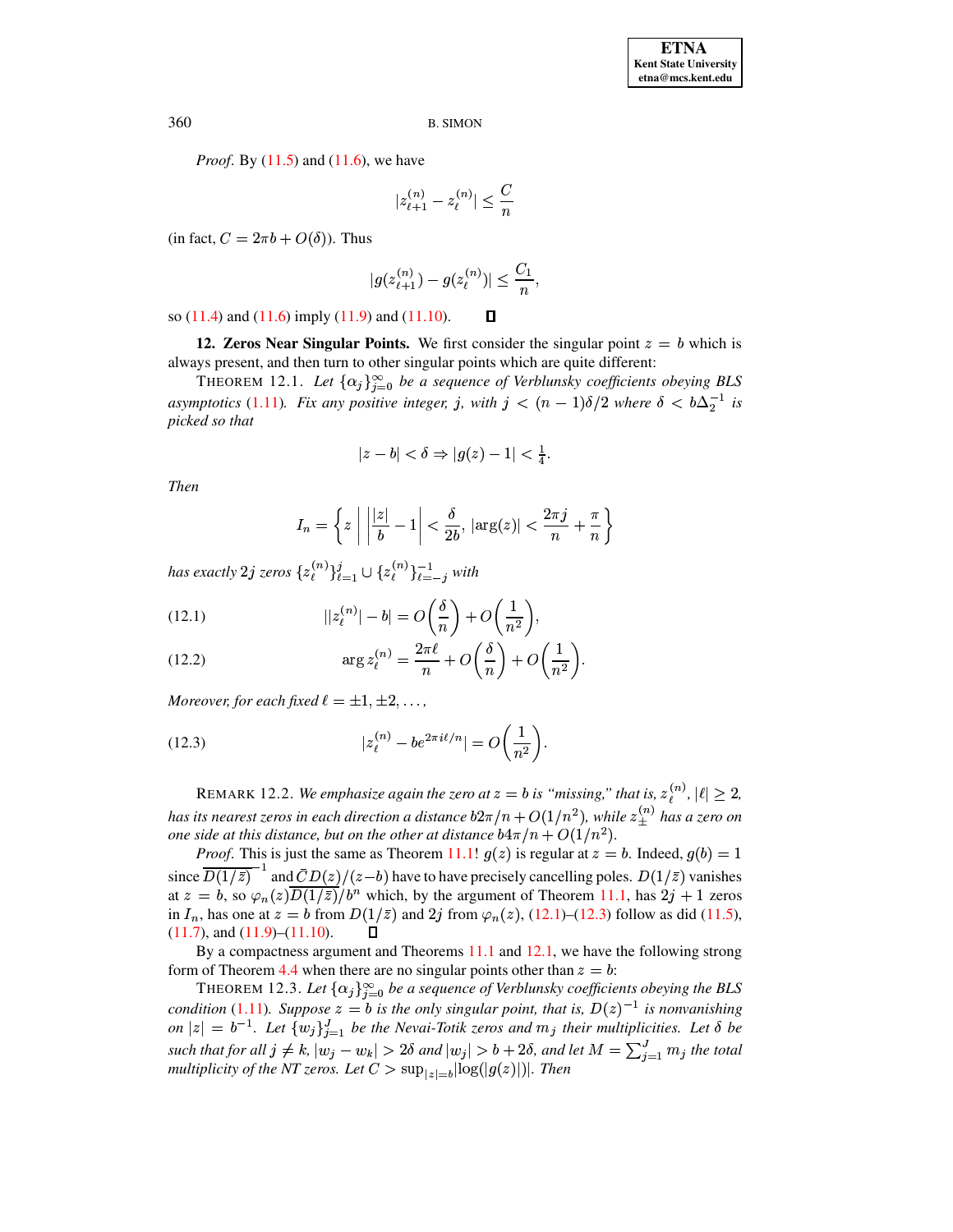#### 361 FINE STRUCTURE OF THE ZEROS OF ORTHOGONAL POLYNOMIALS, I

(1) For some large N and all  $n > N$ , the zeros of  $\varphi_n(z)$  are  $m_j$  zeros in  $\{z \mid |z - w_j| < \delta\}$ for  $j = 1, ..., J$  and  $n - M$  in the annulus

$$
|||z|-|b||<\frac{C}{n}
$$

(2) The n-M zeros in the annulus can be labelled by increasing arguments  $0 < \arg(z_1^{(n)}) <$  $\cdots$  < arg $(z_{n-J}^{(n)})$  <  $2\pi$ , and with  $\arg(z_{n-J+1}^{(n)}) = \arg(z_1^{(n)}) + 2\pi$  and  $|z_{n-J+1}^{(n)}| =$  $|z_1^{(n)}|$ , we have

$$
\arg(z_{k+1}^{(n)}) - \arg(z_k^{(n)}) = \frac{2\pi}{n} + O\left(\frac{1}{n^2}\right)
$$

and

$$
\frac{|z^{(n)}_{k+1}|}{|z^{(n)}_k|}=1+O\bigg(\frac{1}{n^2}\bigg)
$$

uniformly in  $k = 1, 2, ..., n - J + 1$ .

REMARK 12.4. 1. By [23], if  $\alpha_n = -b^n$ , all zeros have  $|z| = b$ , so it can happen that there are no  $O(1/n)$  terms in  $|z_k^{(n)}|$ . However, since there are n zeros in  $(\frac{2\pi}{n}, \frac{n-1}{n}2\pi)$  (i.e., the zero near  $z = b$  is missing), there are always either NT zeros or  $O(1/n^2)$  corrections in some  $\arg(z_n^{(\ell)})$ .

<span id="page-33-0"></span>2. While it can happen that there is no  $O(1/n)$  term, its absence implies strong restrictions on  $\alpha_n$ . For

(12.4) 
$$
|g(z)| = 1
$$
 on  $|z| = b$ 

implies  $\frac{\overline{g(b/\overline{z})}}{g(b/\overline{z})}g(z) = 1$  near  $|z| = b$ , and that equation allows analytic continuations of g, and so of D or  $D^{-1}$ . In fact, (12.4) implies that  $D(z)^{-1}$  is analytic in  $\{z \mid |z| < b^{-3}\}\$ except for a pole at  $z = b^{-1}$  and that implies, by Theorem 7.2.1 of [36], that  $\alpha_n = -Cb^n + O(b^{2n})(1-\varepsilon)^n$  for all  $\varepsilon$ . Thus, if the BLS condition holds but  $\liminf |\alpha_n - Cb^n|^{1/n} > b^2$ , then there must be  $O(1/n)$  corrections to  $|z_k^{(n)}| = b$ . Note that for the Roger's Szegő polynomials,<br>the poles of  $D(z)^{-1}$  are precisely at  $z \in \{b^{-2k-1}\}_{k=0}^{\infty}$  (see [36, Eqn. (1.6.59)]), consistent<br>with the  $|z| < b^{-3}$  sta

We now turn to an analysis of the other singular points. As a warmup, we study zeros of

(12.5) 
$$
f_n(z) = z^n - K(1-z)^k,
$$

where

<span id="page-33-2"></span>
$$
K=ae^{i\psi}
$$

<span id="page-33-3"></span>is nonzero,  $a > 0$ , k a fixed positive integer, and we take  $n \to \infty$ .

We begin by localizing |z| and  $|z - 1|$ .

<span id="page-33-1"></span>PROPOSITION 12.5.

(i) There are  $M > 0$  and  $N_0$  so that if  $|z| \geq 1 + M/n$  and  $n \geq N_0$ , then  $f_n(z) \neq 0$ .

 $\ddot{\phantom{a}}$ 

(ii) There is  $N_1$  so if  $n \geq N_1$  and

$$
(12.6) \t\t |z| \le 1 - 2k \frac{\log n}{n},
$$

then  $f_n(z) \neq 0$ .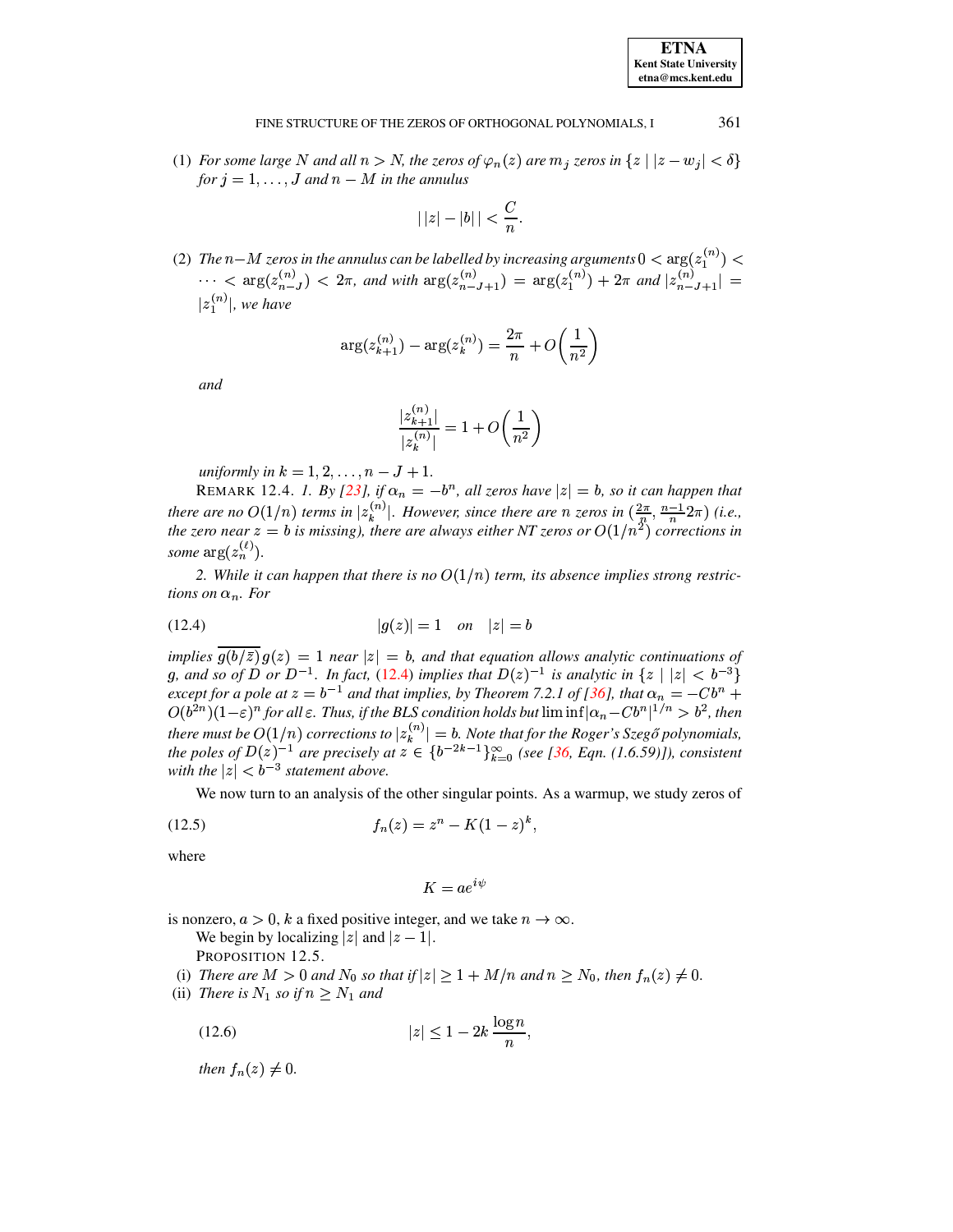(iii) There is  $N_2$  so if  $n \geq N_2$  and

<span id="page-34-0"></span>
$$
(12.7) \qquad \qquad |z-1| \le \frac{k}{2} \frac{\log n}{n}.
$$

then  $f_n(z) \neq 0$ .

REMARK 12.6. If one proceeds formally and lets  $y = 1-z$ , then  $f_n(z) = 0$  is equivalent to  $(1-y)^n = Ky^k$  and finds

$$
y = \frac{k}{n} \left( -\log y \right) + O(y^2) + \frac{\log a}{n} + \frac{i\psi}{n}
$$
  
=  $\frac{k}{n} \log n - \frac{k}{n} \log k - \frac{k}{n} \log(\log n) + O\left(\left(\frac{\log n}{n}\right)^2\right).$ 

It was this formal calculation that caused us to pick  $2k \frac{\log n}{n}$  in (12.6) and  $\frac{k}{2} \frac{\log n}{n}$  in (12.7).<br>Proof. (i) For n sufficiently large and  $|z| \ge 2$ ,  $|z|^n \ge a(1 + |z|)^k$  and for n large,<br> $(1 + \frac{M}{n})^n \ge e^{M/2} > a2^k$  $1 + \frac{M'}{n} \leq |z| \leq 2.$ 

 $(ii)$  If  $(12.6)$  holds,

$$
|1-z|^k \ge (1-|z|)^k \ge (2k)^k \left(\frac{\log n}{n}\right)^k,
$$

while  $log(1 + x) \leq x$  implies

$$
|z|^n = \exp(n \log(1 + (|z| - 1)))
$$
  
\n
$$
\le \exp(-n(1 - |z|))
$$
  
\n
$$
\le \exp(-2k \log n) = n^{-2k},
$$

so for *n* large,  $a|1-z|^k > |z|^n$ .

(iii) If  $(12.7)$  holds, then

$$
|z| \ge 1 - |z - 1| \ge 1 - \frac{k}{2} \frac{\log n}{n}
$$

so for *n* large,

$$
|z|^n \ge \exp\left(\frac{3}{4}k\log n\right)
$$

$$
= n^{-\frac{3}{4}k}
$$

$$
> \left(\frac{k}{2}\frac{\log n}{n}\right)^k
$$

$$
> |1-z|^k,
$$

so  $f_n(z) \neq 0$ .  $\Box$ 

With this, we are able to control ratios of lengths of nearby zeros. PROPOSITION 12.7.

(i) If z, w are two zeros of  $f_n(z)$  and

<span id="page-34-1"></span>(12.8) 
$$
\left| \arg \left( \frac{z}{w} \right) \right| \leq \frac{C_0 \log n}{n},
$$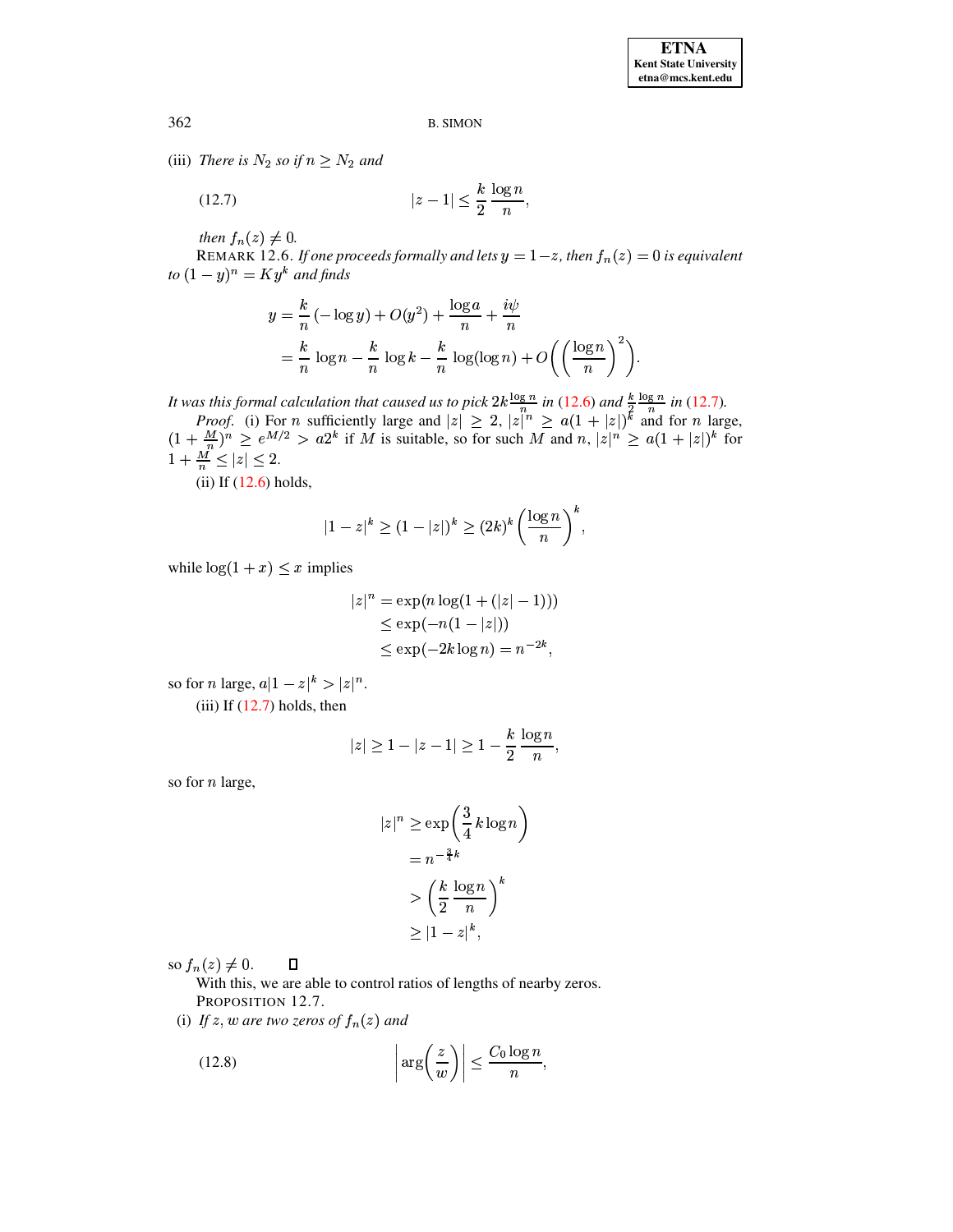# FINE STRUCTURE OF THE ZEROS OF ORTHOGONAL POLYNOMIALS, I

<span id="page-35-0"></span>then, for n large,

$$
(12.9) \qquad \left| \left| \frac{z}{w} \right| - 1 \right| \le \frac{D_0}{n}
$$

(ii) If z, w are two zeros of  $f_n(z)$  and

<span id="page-35-1"></span>
$$
(12.10)\quad \left|\arg\left(\frac{z}{w}\right)\right| \le \frac{C_1}{n},
$$

<span id="page-35-2"></span>then

$$
(12.11) \qquad \left| \left| \frac{z}{w} \right| - 1 \right| \le \frac{D_1}{n \log n}.
$$

REMARK 12.8. In both cases,  $D_j$  is a function of  $C_j$ , K, and k. *Proof.* Since  $z$  and  $w$  are both zeros,

$$
\left(\frac{z}{w}\right)^n = \frac{(z-1)^k}{(w-1)^k},
$$

so, by (iii) of the last proposition,  $|w - 1| \ge \frac{k}{2} \frac{\log n}{n}$ . Thus

<span id="page-35-3"></span>
$$
\frac{z}{w} \Big| \le \left(1 + \frac{|z - w|}{|w - 1|}\right)^{k/n}
$$
  

$$
\le \left(1 + \frac{2n|z - w|}{\log n}\right)^{k/n}.
$$

If (12.8) holds,  $|\frac{z}{w}| \leq (1 + \frac{2C_0}{n})^{k/n} \leq 1 + \frac{\tilde{D}_0}{n}$  for *n* large. Interchanging *z* and *w* yields (12.9). The argument from (12.10) to (12.11) is identical.  $\Box$ 

As the final step in studying zeros of  $(12.5)$ , we analyze arguments of nearby zeros. PROPOSITION 12.9. Let  $z_0$  be a zero of  $f_n(z)$ . Fix  $C_2$ . Then

(i) If w is also a zero and  $|w - z_0| \le C_2/n$ , then for some  $\ell \in \mathbb{Z}$ ,

(12.12) 
$$
\arg\left(\frac{w}{z}\right) = \frac{2\pi\ell}{n} + O\left(\frac{1}{n\log n}\right)
$$

with the size of the error controlled by a  $C_2$ , K, and k.

- (ii) For each L and n large, there exists exactly one zero obeying (12.12) for each  $\ell =$  $0, \pm 1, \pm 2, \ldots, \pm L.$
- (iii) For any  $\psi_0 \in [0, 2\pi)$  and  $\delta$ , there is N so for  $n \geq N$ , there is a zero of  $f_n$  with  $\arg z \in (\psi_0 \frac{\pi + \delta}{n}, \psi_0 + \frac{\pi + \delta}{n}).$ <br>REMARK 12.10. *I. These propositions imply that the two nearest zeros to*  $z_0$  are

 $z_0e^{\pm 2\pi i/n} + O(1/n\log n).$ 

2. If k is odd, the argument of  $(z - 1)^k$  changes by  $\pi k$  as z moves through 1 along the circle. Thus there are  $O(1)$  shifts as zeros swing around the forbidden circle  $|z-1| \sim \frac{k}{n} \log n$ . Since there are  $\log n$  zeros near that circle, the phases really do slip by  $O(1/n \log n)$ . This is also why we do not try to specify exact phases, only relative phases.

*Proof.* Since  $z_0^n = K(z_0 - 1)^k$ , we have

$$
\frac{f(z)}{z_0^n} = \left(\frac{z}{z_0}\right)^n - \frac{(z-1)^k}{(z_0-1)^k}.
$$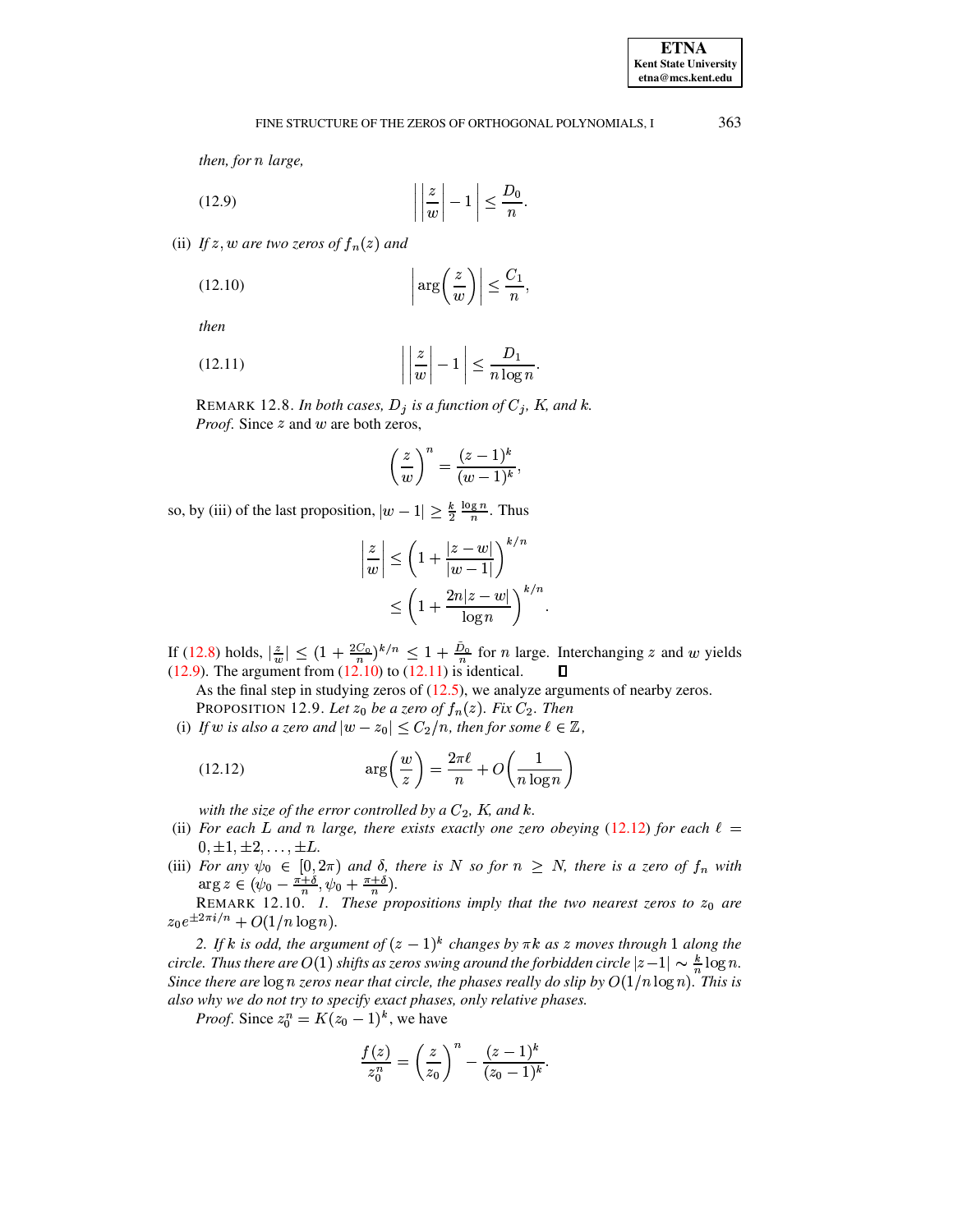If  $|z - z_0| \le C_2/n$ , then since  $|z_0 - 1| \ge \frac{1}{2}K \frac{\log n}{n}$  (by Proposition 12.5(iii)),

(12.13) 
$$
\left| \frac{(z-1)^k}{(z_0-1)^k} - 1 \right| \le \frac{D|z-z_0|}{|z_0-1|} \le \frac{D_2}{\log n}
$$

Fix  $\eta$  and any  $z_0$  with  $|z_0 - 1| \geq \frac{1}{2} K \frac{\log n}{n}$ , we want to look at solutions of

(12.14) 
$$
\left(\frac{z}{z_0}\right)^n = e^{i\eta} \frac{(z-1)^k}{(z_0-1)^k}
$$

with  $|z - z_0| \le C_2/n$ . If  $f(z_0) = 0$  and  $\eta = 0$ , we have solutions of (12.14) are exactly zeros of  $f$ .

By (12.13), (12.14) implies

<span id="page-36-1"></span><span id="page-36-0"></span>
$$
n(\arg(z) - \arg(z_0)) = \eta + O\left(\frac{1}{\log n}\right),\,
$$

<span id="page-36-2"></span>whose solutions are precisely

(12.15) 
$$
\arg\left(\frac{z}{z_0}\right) = \frac{2\pi\ell}{n} + \eta + O\left(\frac{1}{\log n}\right),
$$

which is (12.12) when  $\eta = 0$ . If we prove that for *n* large, there is exactly one solution of (12.15) for  $\ell = 0, \pm 1, \pm 2, \ldots, \pm L$ , we have proven (ii). We also have (iii). For given  $\psi_0$ , let

$$
h(r)=r^n-|K|\,|re^{i\psi_0}-1|^k.
$$

If  $n > k$ ,  $h(0) < 0$  and  $h(\infty) > 0$ , so there is at least one  $r_0$  solving  $h(r) = 0$ . Let  $z_0 = re^{i\psi_0}$  and define  $\eta$  by

$$
z_0^n = Ke^{-i\eta}(1-z_0)^k
$$

Solutions of  $f_n(z) = 0$  are then precisely solutions of (12.14), and we have the existence statement in (iii) if we prove existence and uniqueness of solutions of  $(12.14)$ .

Fix  $M$ . Consider the following contour with four parts:

$$
C_1 = \left\{ z \mid |z| = |z_0| \left( 1 + \frac{M}{n} \right); \left( \eta - \frac{\pi}{2} \right) \frac{1}{n} \le \arg \left( \frac{z}{z_0} \right) \le \left( \eta + \frac{\pi}{2} \right) \frac{1}{n} \right\},
$$
  
\n
$$
C_2 = \left\{ z \mid \arg \left( \frac{z}{z_0} \right) = \left( \eta + \frac{\pi}{2} \right) \frac{1}{n}; |z_0| \left( 1 - \frac{M}{n} \right) \le |z| \le |z_0| \left( 1 + \frac{M}{n} \right) \right\},
$$
  
\n
$$
C_3 = \left\{ z \mid z = |z_0| \left( 1 - \frac{M}{n} \right); \left( \eta - \frac{\pi}{2} \right) \frac{1}{n} \le \arg \left( \frac{z}{z_0} \right) \le \left( \eta + \frac{\pi}{2} \right) \frac{M}{n} \right\},
$$
  
\n
$$
C_4 = \left\{ z \mid \arg \left( \frac{z}{z_0} \right) = \left( \eta - \frac{\pi}{2} \right) \frac{1}{n}; |z_0| \left( 1 - \frac{M}{n} \right) \le |z| \le |z_0| \left( 1 + \frac{M}{n} \right) \right\},
$$

 $(\pi/2 \text{ can be replaced by any angle in } (0, \pi))$ . For *n* large,  $q(z) \equiv (z/z_0)^n e^{-i\eta}$  follows arbitrarily close to

$$
q[C_1] \cong \left\{ w \mid |w| = e^M; \arg(w) \in \left( -\frac{\pi}{2}, \frac{\pi}{2} \right) \right\},\
$$

$$
q[C_2] \cong \left\{ w \mid e^{-M} \le |w| \le e^M; \arg(w) = \frac{\pi}{2} \right\},\
$$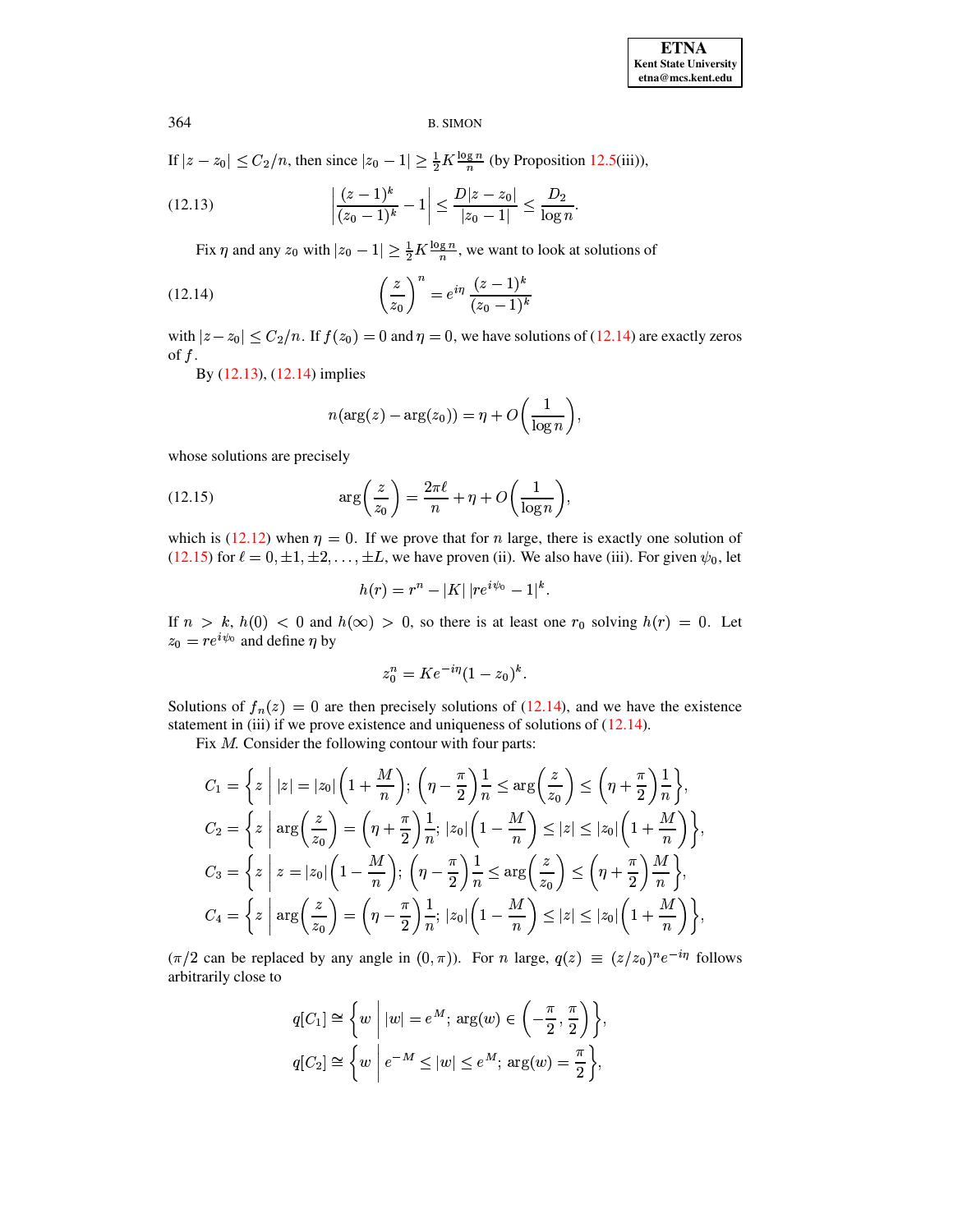**ETNA Kent State University**  $etna@mcs. kent.edu$ 

FINE STRUCTURE OF THE ZEROS OF ORTHOGONAL POLYNOMIALS, I

$$
q[C_3] \cong \left\{ w \mid |w| = e^{-M}; \arg(w) \in \left( -\frac{\pi}{2}, \frac{\pi}{2} \right) \right\},\
$$
  

$$
q[C_4] \cong \left\{ w \mid e^{-M} \le |w| \le e^M; \arg(w) = -\frac{\pi}{2} \right\},\
$$

which surrounds  $w = 1$  once.

By (12.13), if  $\tilde{q}(z) = e^{-i\eta} (z/z_0)^n - (z-1)^k / (z_0-1)^k$ , then  $\tilde{q}[C]$  surrounds  $w = 0$ once. It follows that  $(12.14)$  has one solution inside C. This proves existence and uniqueness within C. By part (i), there are no other solutions with  $|z - z_0| < C/n$ .  $\Box$ 

These ideas immediately imply

<span id="page-37-3"></span>THEOREM 12.11. Let  $\{\alpha_j\}_{j=0}^{\infty}$  be a sequence of Verblunsky coefficients obeying BLS asymptotics (1.11). Let  $bz_0$  be a singular point so that  $\overline{D(1/\bar{z})}^{-1}$  has a zero of order k at  $bz_0$ .<br>Then there is  $\delta > 0$  with  $\delta < b\Delta_2^{-1}$  and N large so that for  $n \ge N_0$ , all zeros of  $\varphi_n(z)$  in

<span id="page-37-1"></span>
$$
S \equiv \left\{ z \left| \Delta_2^{-1} < \left| \frac{z}{b} \right| < \Delta_2 \, ; \, \left| \arg \left( \frac{z}{z_0} \right) \right| < \delta \right\}
$$

<span id="page-37-0"></span>obey

(12.16) 
$$
1 - \frac{D}{n} \le \left| \frac{z}{b} \right| \le 1 + 2k \frac{\log N}{n},
$$

for some D. Moreover, for each  $z_1 \in S$  and  $n > N$ , there is a zero, z, in S with

$$
(12.17)\qquad \qquad \left|\arg\left(\frac{z}{z_1}\right)\right| \le \frac{2\pi}{n}.
$$

If  $z_{\ell}$  is a zero in S, then the two nearest zeros to  $z_{\ell}$  obey

(12.18)  

$$
\arg\left(\frac{z_{\ell+1}}{z_{\ell}}\right) = \pm \frac{2\pi}{n} + O\left(\frac{1}{n \log n}\right)
$$

$$
\left|\frac{z_{\ell+1}}{z_{\ell}}\right| = 1 + O\left(\frac{1}{n \log n}\right),
$$

$$
|bz_0 - z_{\ell}| \ge \frac{k}{2} \frac{\log n}{n}.
$$

<span id="page-37-2"></span>REMARK 12.12. 2k in (12.16) can be replaced by any number strictly bigger than  $k$  (if we take N<sub>0</sub> large enough). Similarly in (12.17),  $2\pi$  can be any number strictly bigger than  $\pi$ and  $k/2$  in (12.18) can be any number strictly less than k.

*Proof.* This follows by combining the analysis of  $f_n$  above with the ideas used to prove<br>Theorem 11.1, picking  $h_1^{(z)} = (b/z)^n - K(z - z_0b)^k$ ,  $h_2^{(z)} = (b/z)^n - g(z)^{-1}$ , and  $h_3^{(z)} = (z - b)D(z)\varphi_n(z)/\bar{C}z^n$ .

By compactness of  $b[$  $\partial$  $\mathbb{D}$ ] and Theorems 11.1, 12.1, and 12.11, we get the following precise form of Theorem 4.4:

THEOREM 12.13. Let  $\{\alpha_j\}_{j=0}^{\infty}$  be a sequence of Verblunsky coefficients obeying BLS  $D > 0$ , so that for all n large, the  $n - J$  zeros not near the Nevai-Totik points can be labelled  $z_j^{(n)} = |z_j^{(n)}|e^{i\theta_j^{(n)}}$ ,  $j = 1, ..., n - J$ , with  $0 = \theta_0^{(n)} < \theta_1^{(n)} < ... < \theta_{n-J+1}^{(n)} = 2\pi$  so that (1) asymptotics  $(1.11)$ . The total multiplicity J of Nevai-Totik zeros is finite. There exists K,

$$
1 - \frac{D}{n} \le \inf_{j=1,\dots,n-J} \frac{|z_j^{(n)}|}{b} \le \sup_{j=1,\dots,n-J} \frac{|z_j^{(n)}|}{b} \le 1 + K \frac{\log n}{n}.
$$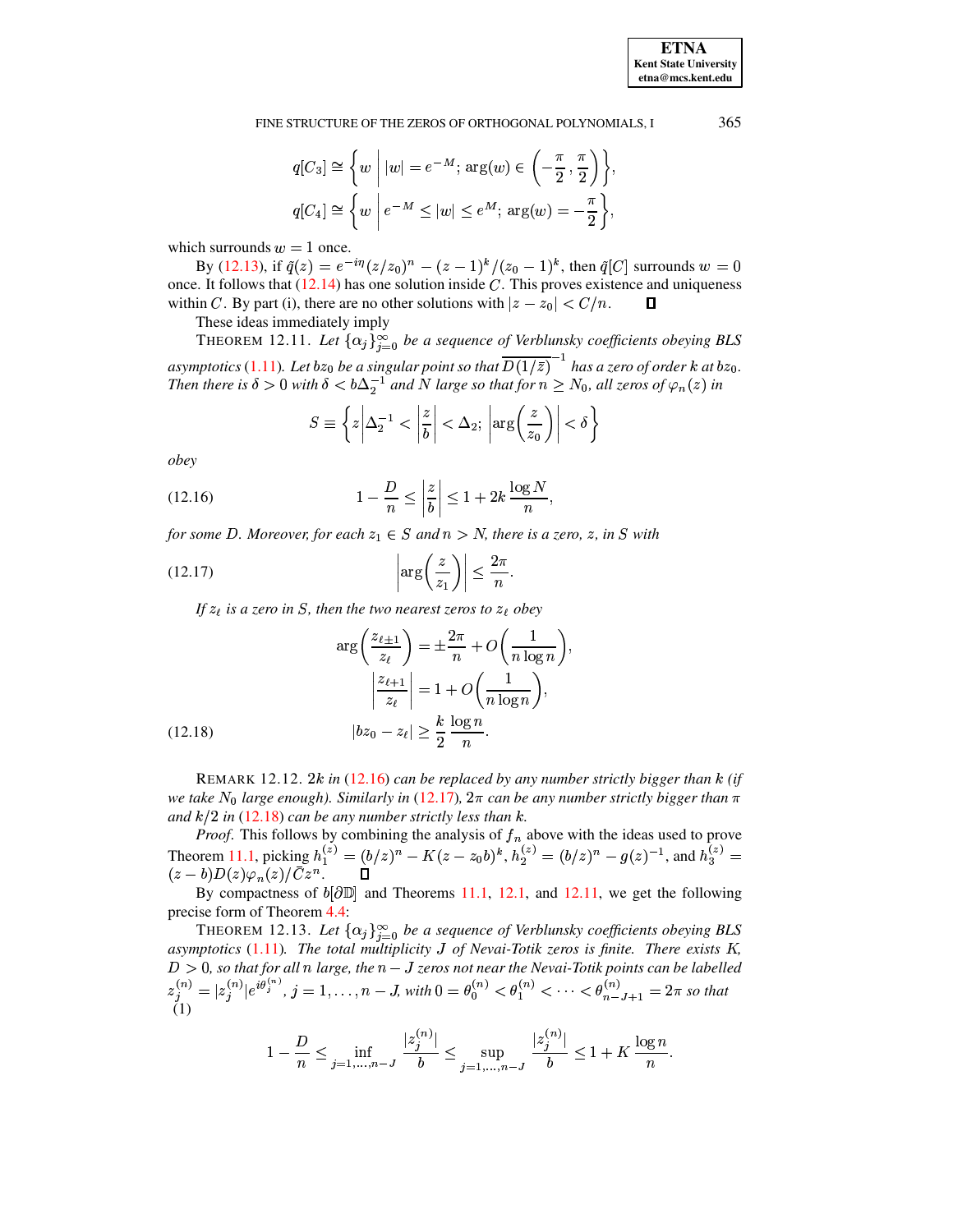$(2)$ 

$$
\sup_{j=0,\ldots,n-J} n \left| \theta_{j+1}^{(n)} - \theta_j^{(n)} - \frac{2\pi}{n} \right| = O\left(\frac{1}{\log n}\right)
$$

(3) Uniformly in j in  $0, \ldots, n - J$ ,

$$
\frac{|z_{j+1}^{(n)}|}{|z_j|} = 1 + O\bigg(\frac{1}{\log n}\bigg),\,
$$

where  $|z_0^{(n)}|$  and  $|z_{n-J+1}^{(n)}|$  are symbols for b. Moreover, for L fixed, uniformly in  $\ell = 1, ..., L, n-J, n-J-1, ..., n-J-L+1$ ,

$$
z_{\ell}^{(n)} = \begin{cases} be^{2\pi i\ell/n} & \ell = 1, \dots, L \\ be^{-2\pi i(n-J-\ell+1)} & \ell = n-J, n-J-1, \dots, n-J-L+1. \end{cases}
$$

<span id="page-38-2"></span><span id="page-38-0"></span>13. Comments. One question the reader might have is whether singular points other than  $z = b$  ever occur and whether there might be a bound on k. In fact, there are no restrictions for

PROPOSITION 13.1. If  $f(z)$  is nonvanishing and analytic in a neighborhood of  $\mathbb D$  and

(13.1) 
$$
\int |f(e^{i\theta})|^2 \frac{d\theta}{2\pi} = 1,
$$

then there is a measure  $d\mu$  in the Szegő class with  $D(z; d\mu) = f(z)$ .

*Proof.* Just take  $d\mu = |f(e^{i\theta})|^2 \frac{d\theta}{2\pi}$ .

<span id="page-38-4"></span> $\Box$ EXAMPLE 13.2. Pick disjoint points  $z_1, \ldots, z_\ell$  with  $\arg(z_j) \neq 0$  and  $|z_j| = b^{-1}$  and positive integers  $k_1, \ldots, k_\ell$ . Let

<span id="page-38-1"></span>
$$
f(z) = c \left[ \prod_{j=1}^{\ell} (z - z_j)^{-k_j} \right] (z - b^{-1}),
$$

where c is chosen so that (13.1) holds. Then  $D^{-1}$  has a single pole at  $b^{-1}$  and so, by Theorem 1.2,  $\alpha_i(d\mu)$  obeys the BLS condition. By Proposition 13.1,

$$
D(z)^{-1} = c^{-1} \frac{1}{z - b^{-1}} \prod_{j=1}^{\ell} (z - z_j)^{k_j}
$$

and so has zeros at  $z_j$  of order  $k_j$ . Thus we have singular points at  $1/\overline{z}_j$  of order  $k_j$ .

Let me emphasize that this procedure also lets one move Nevai-Totik zeros without changing the leading asymptotics of the Verblunsky coefficients or the error estimate.

Secondly, we want to prove that in a suitable generic sense, the only singular point is  $z = b$ . Fix b and  $\Delta$  in (0,1). Let  $\mathcal{V}_{b,\Delta}$  be the space of sequences  $\alpha_i$  in  $\times \mathbb{D}$  so that for some  $C\neq 0$ ,

<span id="page-38-3"></span>(13.2) 
$$
|C| + \sum |(\alpha_j - Cb^j)\Delta^{-j}b^{-1}| \equiv ||\alpha|| < \infty.
$$

Obviously, any  $\alpha \in V_{b,\Delta}$  obeys the BLS condition.

THEOREM 13.3. { $\alpha \in V_{b,\Delta}$  | The only single point is  $z = b$ } is a dense open set of  $\mathcal{V}_{b,\Delta}.$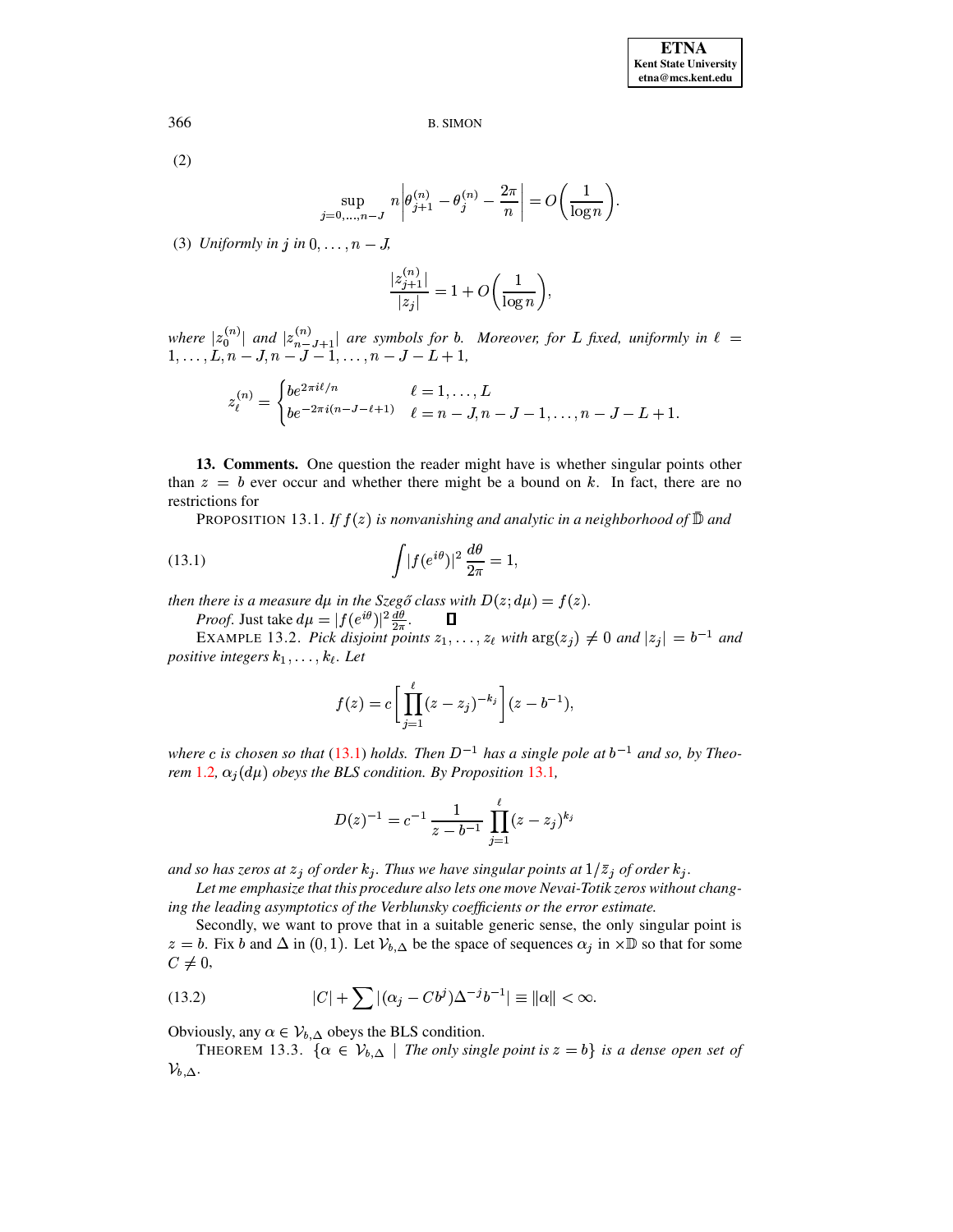*Proof.* The proof of Theorem 7.2.1 of  $[36]$  shows that the finiteness condition of  $(13.2)$  is equivalent to  $D(z)^{-1} - C(z-b^{-1})^{-1}$  lying in the Wiener class of the disk  $\{z \mid |z| \leq (\Delta b)^{-1}\}\$ and that  $\|\cdot\|$  convergence is equivalent to Wiener convergence of  $(z - b^{-1})D(z)^{-1}$ .

That the set of no singular points other than  $z = b$  is open follows from the fact that the just mentioned Wiener convergence implies uniform convergence, and so  $D(z)^{-1}$  is nonvanishing on  $\{z \mid |z| = b^{-1}\}$  is an open set.

As noted in Example 13.2, it is easy to move zeros by multiplying  $D(z)^{-1}$  by  $\frac{z-z_1}{z-z_2}$ . This shows that any  $D(z)^{-1}$  in the Wiener space is a limit of such D's nonvanishing on  $\{z \mid |z| = b^{-1}\}\$ and shows that the set of nonsingular  $\alpha$  is dense. П

It is a worthwhile and straightforward exercise to compute the change of  $\arg(g)$  along  $\{z \mid |z| = b\}$  and so verify that the number of zeros on the critical circle is exactly n minus the total order of the Nevai-Totik zeros.

Notes added in proofs. 1. As I stated after Theorem 7.1, I was sure the result must be known. This is correct. Precise asymptotics of zeros of Jacobi  $P_n$  to order  $O(n^{-2})$  is found in P. Vértesi (Studia Sci. Math. Hungar. 25 (1990), 401-405) for zeros away from  $\pm 1$  (there are also asymptotic results near  $\pm 1$ ). See also J. Szabados and P. Vértesi (Interpolation of Functions, World Scientific, 1990); and Vértesi (Ann. Num. Math. 4 (1997), 561-577; Acta Math. Hungar. 85 (1999), 97–130).

2. Independently and approximately simultaneous with my work on OPUC obeying the BLS condition, Martínez-Finkelshtein, McLauglin, and Saff (in preparation) produced a study of asymptotics of OPUC obeying the BLS condition using Riemann-Hilbert methods. Their results overlap ours in Sections 8–12.

3. Last-Simon (in preparation) have a different and generally stronger approach to the question of controlling the uniqueness question, that is, only one zero of  $P_n$  near the zeros of the Jost-Szegő asymptotic limit. For example, they can prove a clock behavior away from  $\pm 2$  if (4.4) is replaced by  $\sum_{n=1}^{\infty} |a_n - 1| + |b_n| < \infty$ .

4. In connection with Theorem 4.1, Golinskii [16] proves  $C/n$  upper and lower bounds (different  $C$ 's) when the measure is purely absolutely continuous and the weight is bounded and bounded away from zero, and these hypotheses follow from  $(4.1)$  and Baxter's theorem.

### **REFERENCES**

- <span id="page-39-4"></span><span id="page-39-2"></span>[1] M. AIZENMAN, Localization at weak disorder: Some elementary bounds, Rev. Math. Phys., 6 (1994), pp. 1163-1182.
- [2] M. AIZENMAN AND S. MOLCHANOV, Localization at large disorder and at extreme energies: An elementary derivation, Comm. Math. Phys., 157 (1993), pp. 245-278.
- <span id="page-39-3"></span>[3] M. AIZENMAN, J. H. SCHENKER, R. M. FRIEDRICH, AND D. HUNDERTMARK, Finite-volume fractionalmoment criteria for Anderson localization, Comm. Math. Phys., 224 (2001), pp. 219-253.
- <span id="page-39-0"></span>[4] D. BARRIOS ROLANÍA, G. LÓPEZ LAGOMASINO, AND E. B. SAFF, Asymptotics of orthogonal polynomials inside the unit circle and Szegő-Padé approximants, J. Comput. Appl. Math., 133 (2001), pp. 171-181.
- <span id="page-39-1"></span>[5] M. J. CANTERO, L. MORAL, AND L. VELÁZQUEZ, Five-diagonal matrices and zeros of orthogonal polynomials on the unit circle, Linear Algebra Appl., 362 (2003), pp. 29-56.
- <span id="page-39-7"></span>[6] K. M. CASE, Orthogonal polynomials from the viewpoint of scattering theory, J. Math. Phys., 15 (1974), pp. 2166-2174.
- <span id="page-39-8"></span>[7] D. DAMANIK AND B. SIMON, Jost functions and Jost solutions for Jacobi matrices, I. A necessary and sufficient condition for Szegő asymptotics, Invent. Math., 165 (2006), pp. 1-50.
- <span id="page-39-9"></span>[8] D. DAMANIK AND B. SIMON, Jost functions and Jost solutions for Jacobi matrices, II. Decay and analyticity, Int. Math. Res. Not., Article ID 19396, 32 pages, 2006.
- <span id="page-39-5"></span>[9] R. DEL RIO, S. JITOMIRSKAYA, Y. LAST, AND B. SIMON, Operators with singular continuous spectrum. IV. Hausdorff dimensions, rank one perturbations, and localization, J. Anal, Math., 69 (1996), pp. 153– 200.
- <span id="page-39-6"></span>[10] P. L. DUREN, Theory of HP Spaces, Pure and Applied Math., 38, Academic Press, 1970.